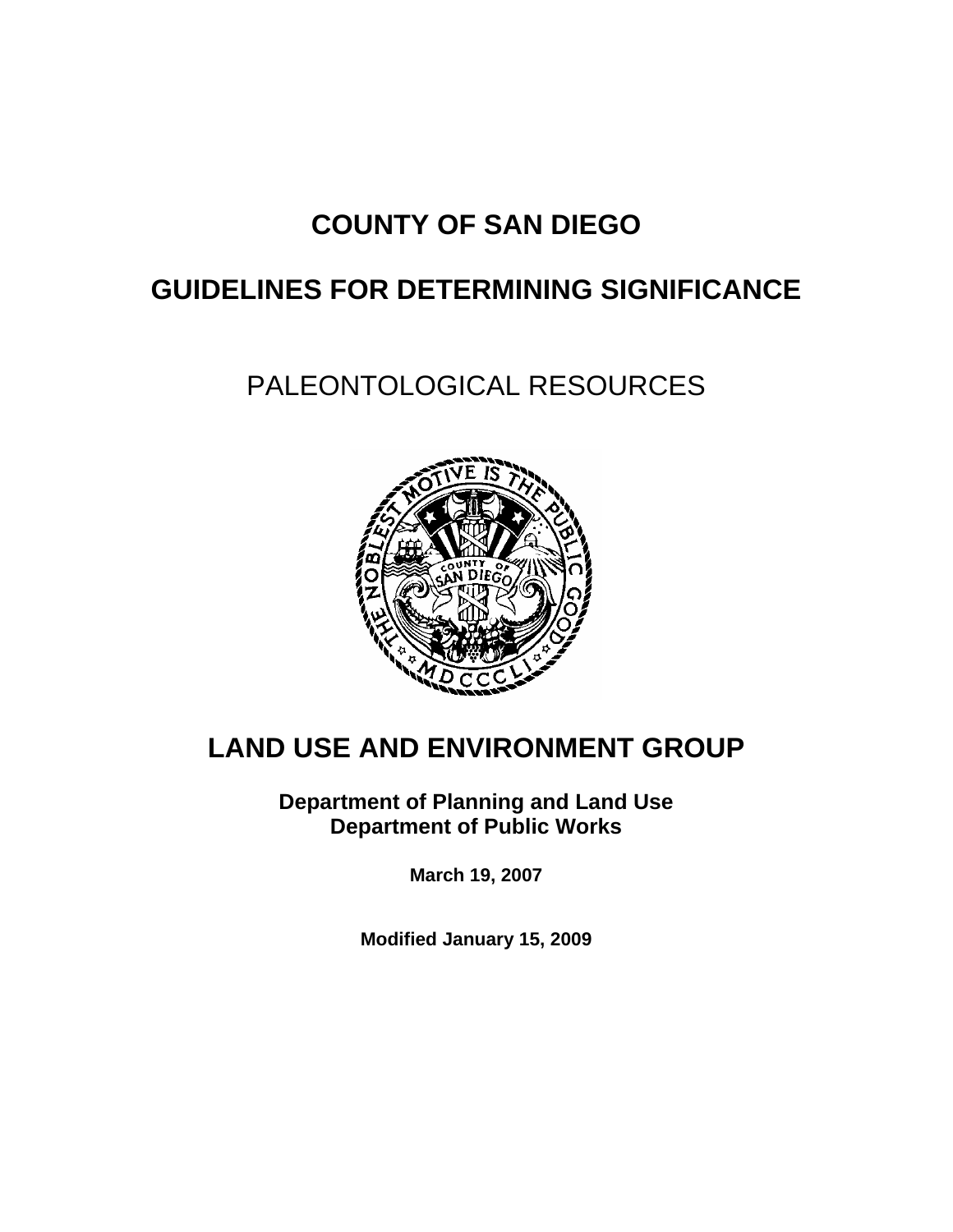#### **APPROVAL**

I hereby certify that these Guidelines for Determining Significance for Paleontological Resources are a part of the County of San Diego, Land Use and Environment Group's Guidelines for Determining Significance and were considered by the Director of Planning and Land Use, in coordination with the Director of Public Works on the 19th day of March, 2007.

**GARY PRYOR** 

Director of Planning and Land Use

**DER** 

Director of Public Works

Attest: ERIC GIBSON Deputy Director of Planning and Land Use

I hereby certify that these Guidelines for Determining Significance for Paleontological Resources are a part of the County of San Diego, Land Use and Environment Group's Guidelines for Determining Significance and have hereby been approved by the Deputy Chief Administrative Officer (DCAO) of the Land Use and Environment Group on the 19th day of March, 2007. The Director of Planning and Land Use is authorized to approve revisions to these Guidelines for Determining Significance for Paleontological Resources, except any revisions to the Guidelines for Determining Significance presented in Chapter 5.0 must be approved by the Deputy CAO.

Approved, March 19, 2007

Chandra Velalla

**CHANDRA WALLAR** Deputy CAO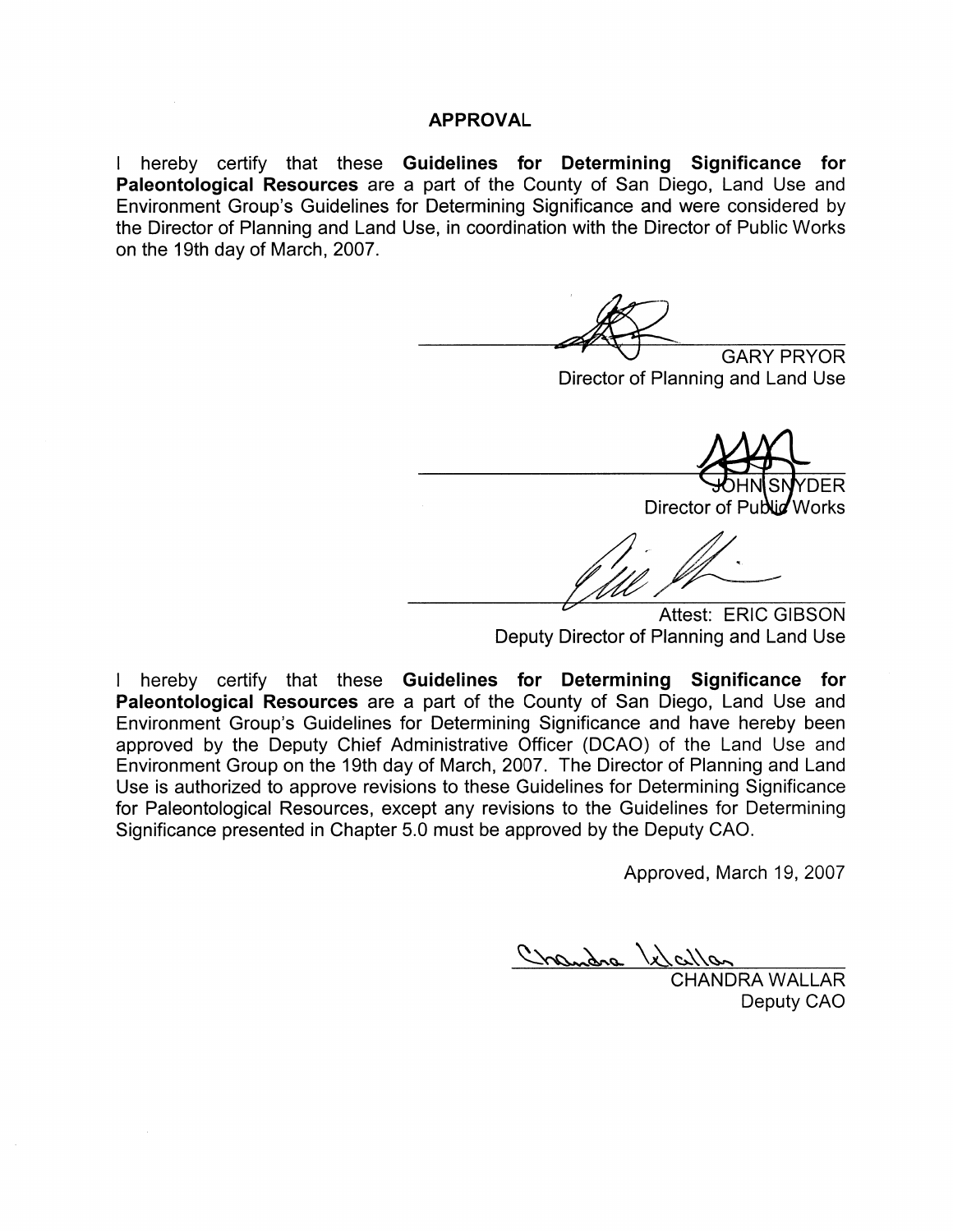#### **EXPLANATION**

These Guidelines for Determining Significance for Paleontological Resources and information presented herein shall be used by County staff for the review of discretionary projects and environmental documents pursuant to the California Environmental Quality Act (CEQA). These Guidelines present a range of quantitative, qualitative, and performance levels for particular environmental effects. Normally, (in the absence of substantial evidence to the contrary), non-compliance with a particular standard stated in these Guidelines will mean the project will result in a significant effect, whereas compliance will normally mean the effect will be determined to be "less than significant." Section 15064(b) of the State CEQA Guidelines states:

"The determination whether a project may have a significant effect on the environment calls for careful judgment on the part of the public agency involved, based to the extent possible on factual and scientific data. An ironclad definition of significant effect is not always possible because the significance of an activity may vary with the setting."

The intent of these Guidelines is to provide a consistent, objective and predictable evaluation of significant effects. These Guidelines are not binding on any decisionmaker and do not substitute for the use of independent judgment to determine significance or the evaluation of evidence in the record. The County reserves the right to modify these Guidelines in the event of scientific discovery or alterations in factual data that may alter the common application of a Guideline.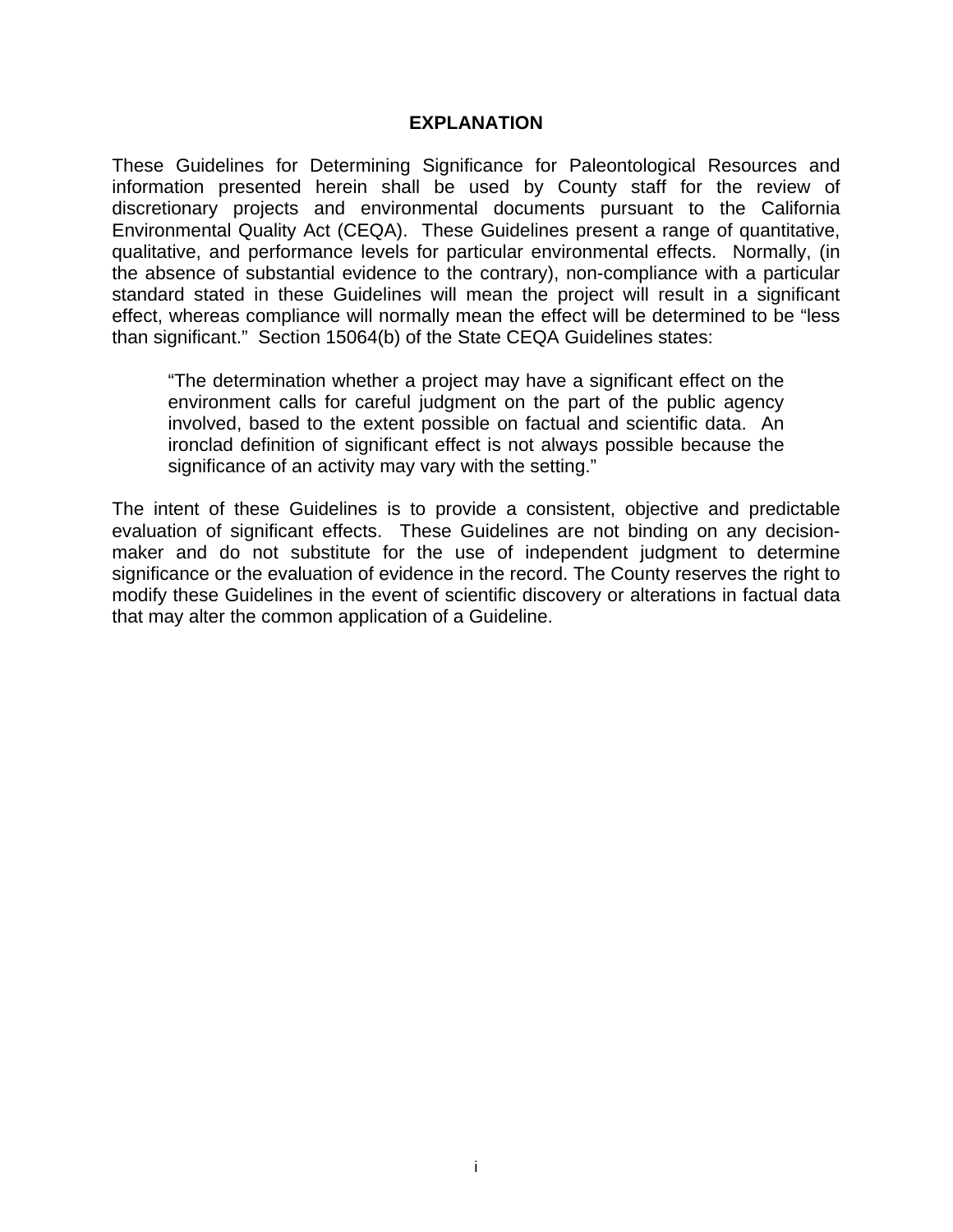#### **LIST OF PREPARERS AND TECHNICAL REVIEWERS**

#### **County of San Diego**

Bobbie Stephenson, DPLU, Primary Author Jason Giffen, DPLU, Contributing Author Eric Gibson, DPLU, Contributing Author

Jim Bennett, DPLU, Technical Review Cathy Cibit, DPLU, Technical Review

#### **Other Contributors**

Tom Deméré, Ph.D., Curator of the Paleontology Department and Director of the Department of PaleoServices, San Diego Natural History Museum, Contributing Author

George L. Kennedy, Ph.D., Senior Paleontologist, Brian F. Smith and Associates, Contributing Author

John A. Minch, Ph.D., Principal, John Minch and Associates, Contributing Author

#### **Paleontological Resources Technical Review Panel**

Thomas A. Deméré, Ph.D., Curator of Paleontology and Director of the Department of PaleoServices, San Diego Natural History Museum

George L. Kennedy, Ph.D., Senior Paleontologist, Brian F. Smith and Associates John A. Minch, Ph.D., Principal, John Minch and Associates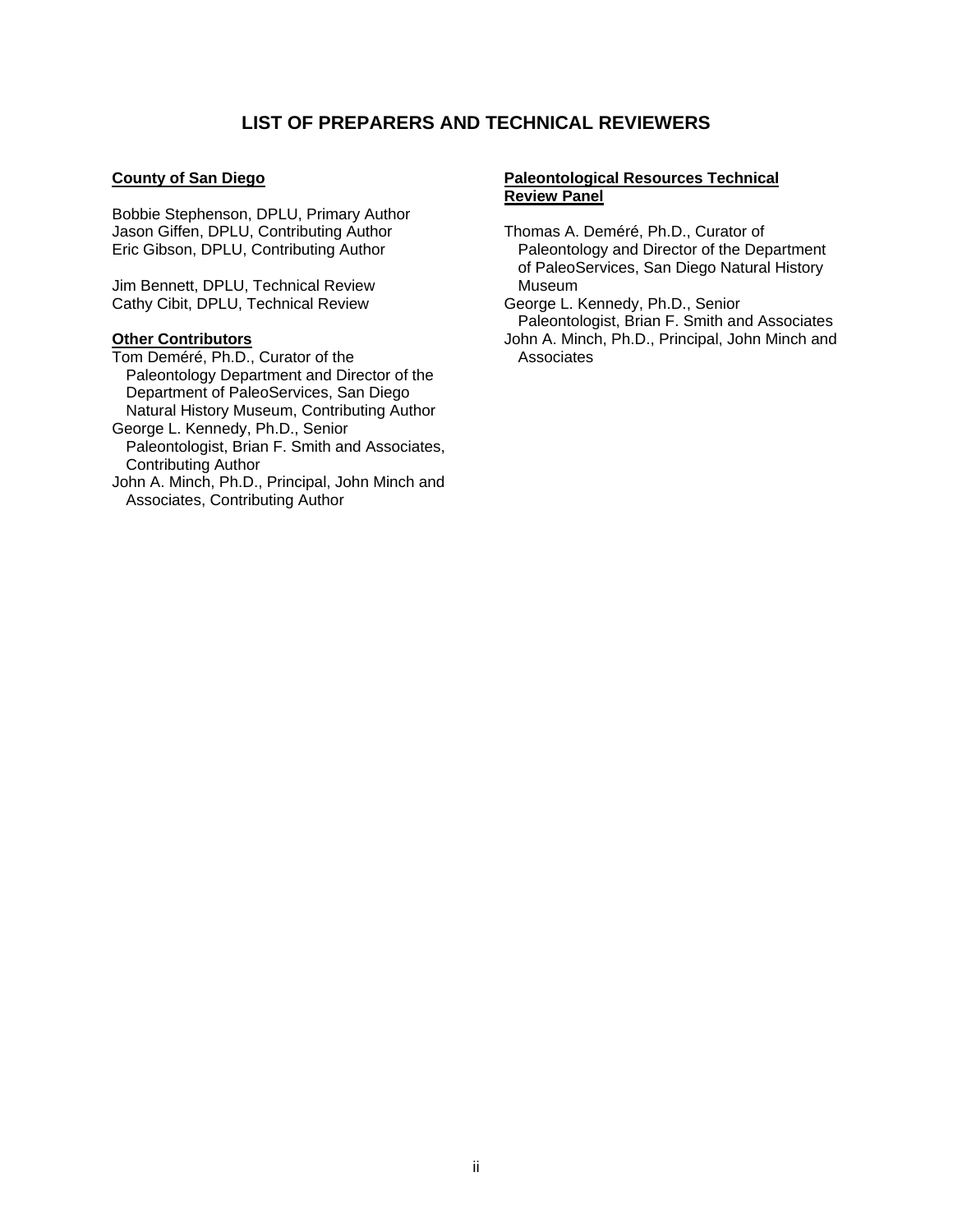## **TABLE OF CONTENTS**

| <b>Section</b> |                                                                                                                                                               | Page |  |
|----------------|---------------------------------------------------------------------------------------------------------------------------------------------------------------|------|--|
|                |                                                                                                                                                               |      |  |
| 1.0            |                                                                                                                                                               |      |  |
|                | 1.1<br>1.2<br>1.3<br>1.3.1 Brief Geologic History of San Diego County  3<br>1.3.3 Types of Fossils and Their Occurrence in San Diego County 7                 |      |  |
| 2.0<br>2.1     | 2.2                                                                                                                                                           |      |  |
| 3.0<br>3.1     | <b>ASSESSING PALEONTOLOGICAL RESOURCE POTENTIAL AND</b><br>. 12<br><b>SENSITIVITY</b><br><b>Resource Potential Ratings and Sensitivity of Paleontological</b> |      |  |
|                | <b>Resource Potential and Sensitivity of Geologic Formations in</b><br>3.2                                                                                    |      |  |
| 4.0<br>4.1     | 4.2                                                                                                                                                           |      |  |
| 5.0            |                                                                                                                                                               |      |  |
| 6.0<br>6.1     | <b>STANDARD MITIGATION AND PROJECT DESIGN CONSIDERATIONS 16</b><br>Mitigation for Grading or Excavation of Equal to or Greater<br>6.2                         |      |  |
|                | than 2,500 Cubic Yards in High or Moderate Potential Areas 17                                                                                                 |      |  |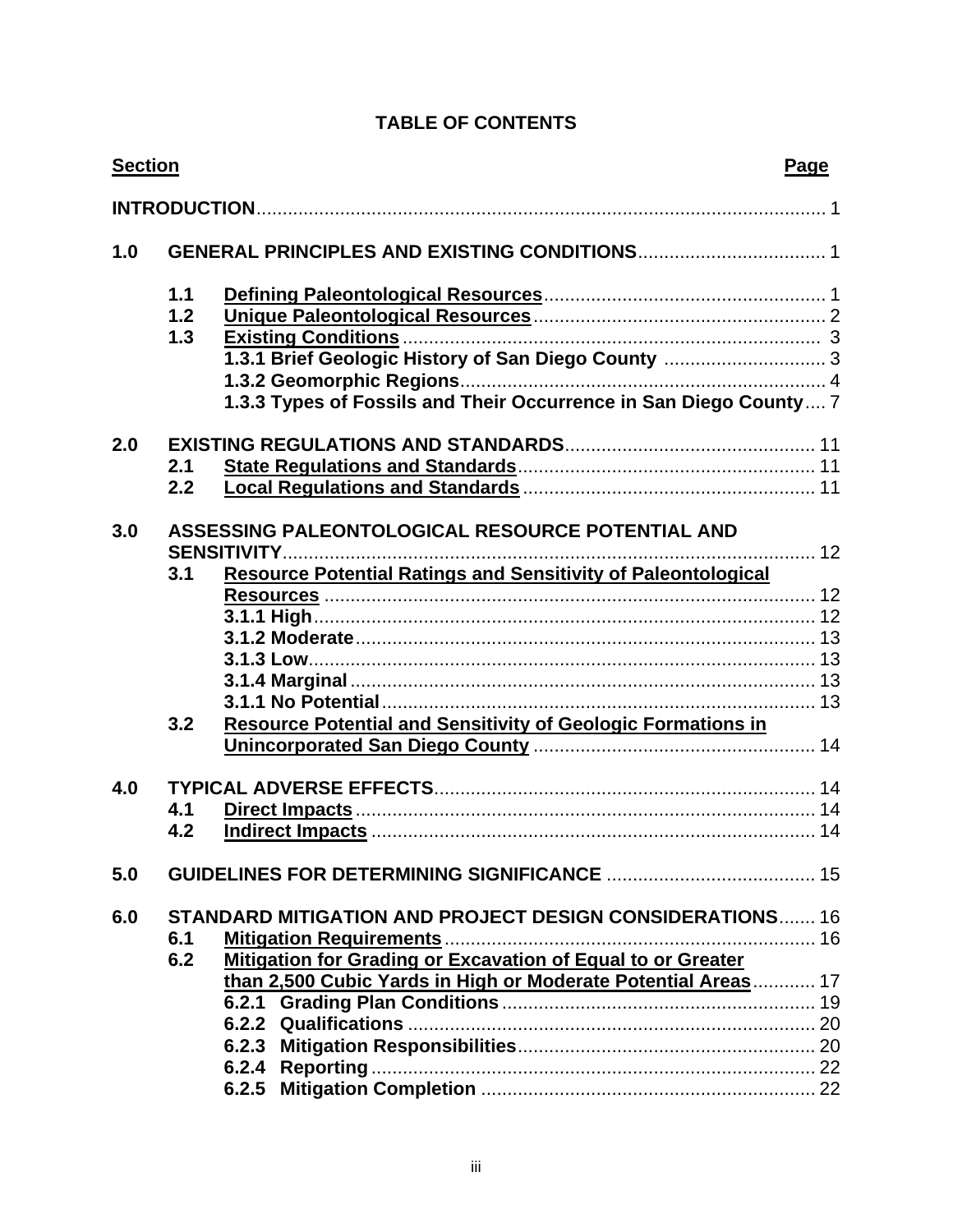| 6.3 |     | <b>Mitigation for Excavation Not Requiring the Services of a</b> |  |
|-----|-----|------------------------------------------------------------------|--|
|     |     |                                                                  |  |
|     |     |                                                                  |  |
|     |     |                                                                  |  |
|     |     |                                                                  |  |
|     | 6.4 |                                                                  |  |
| 7.0 |     |                                                                  |  |

### **LIST OF TABLES**

## **Table**

| Table 1 | Formations with a High or Moderate Potential to Contain |  |
|---------|---------------------------------------------------------|--|
|         |                                                         |  |

## **LIST OF FIGURES**

## **Figure**

| Figure 1              |                                                                                                                              | 27 |
|-----------------------|------------------------------------------------------------------------------------------------------------------------------|----|
| Figure 2              | San Diego County Paleontological Resources Potential and                                                                     | 28 |
| Figure 3              | Cenozoic and Mesozoic Formations of the Coastal Plain Province,                                                              | 29 |
| Figure 4              | Cenozoic and Mesozoic Formations of the Coastal Plain Province,                                                              | 30 |
| Figure 5              | Cenozoic and Mesozoic Formations of the Peninsular Ranges                                                                    | 31 |
| Figure 6              | Cenozoic Formation of the Salton Trough Province 32                                                                          |    |
| Figure 7              |                                                                                                                              |    |
| Figure 8              | Paleontological Resources CEQA Significance Determination and                                                                |    |
| Figure 9<br>Figure 10 | Paleontological Resources Monitoring Requirements Map  35<br>Examples of Uncurated and Curated Paleontological Resources  36 |    |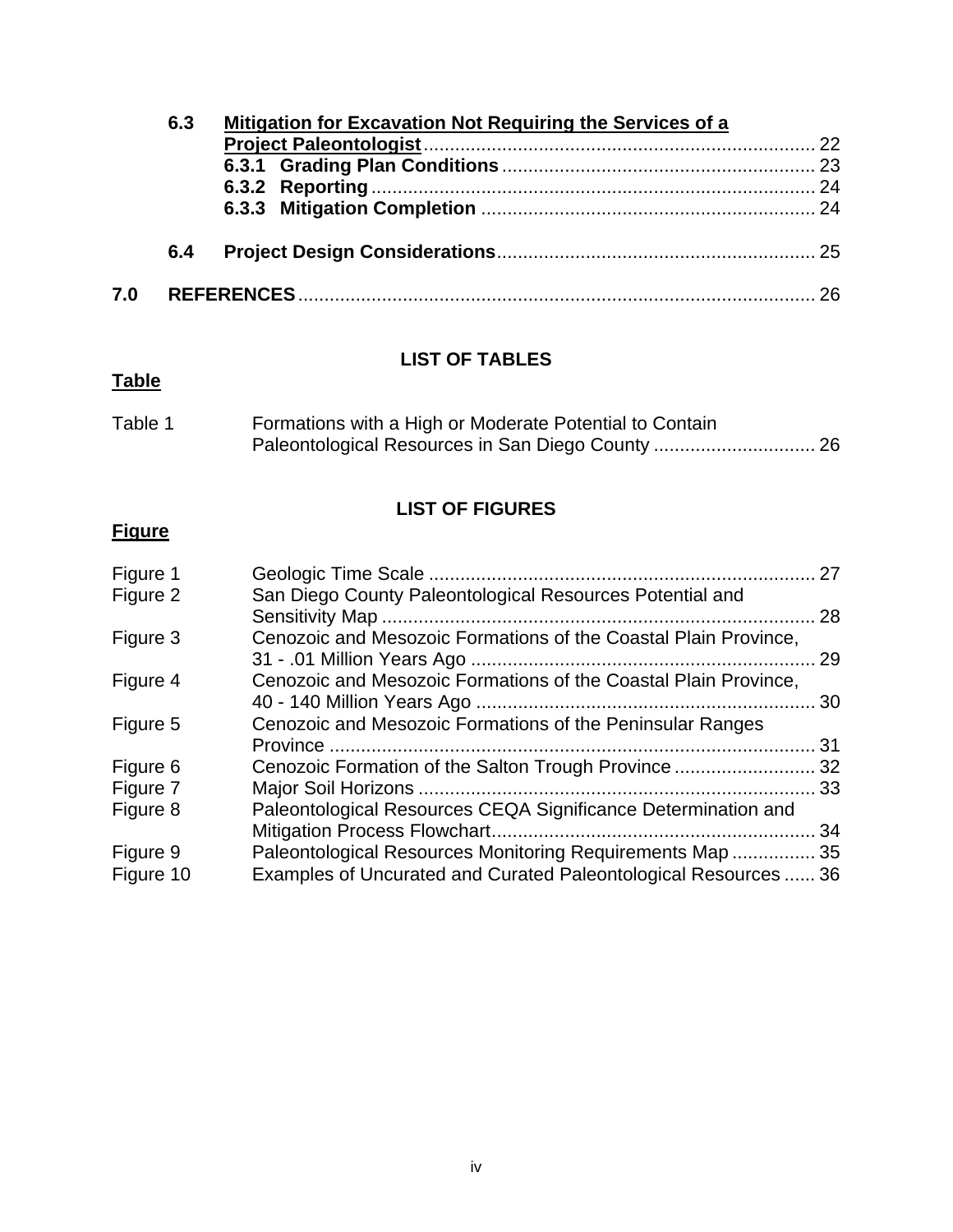## **LIST OF ATTACHMENTS**

## **Attachment**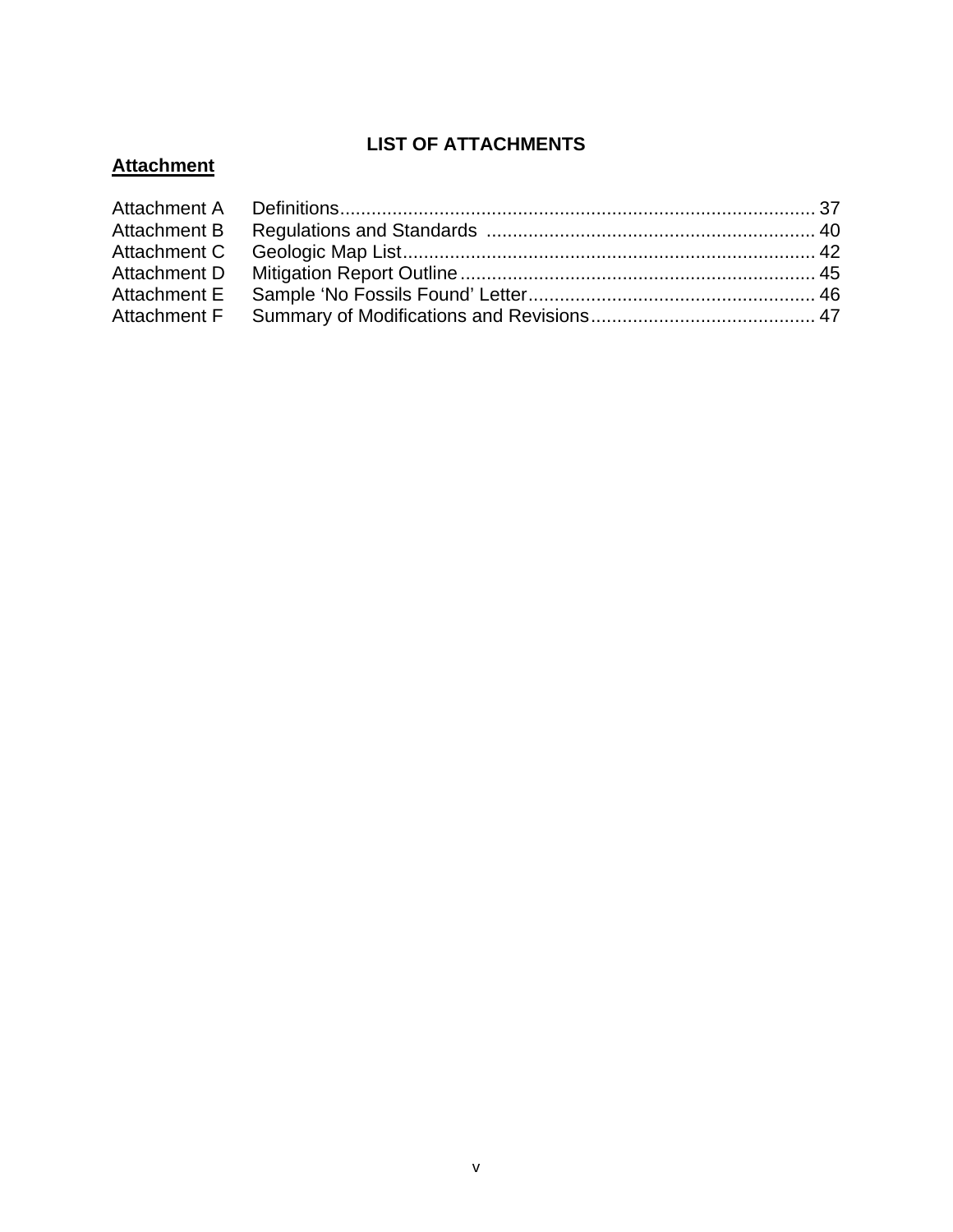### **List of Acronyms**

| <b>CEQA</b> | <b>California Environmental Quality Act</b>              |
|-------------|----------------------------------------------------------|
| <b>CFR</b>  | <b>Code of Federal Regulations</b>                       |
| <b>DPLU</b> | Department of Planning and Land Use                      |
| DPW-ESU     | Department of Public Works - Environmental Services Unit |
| <b>NEPA</b> | <b>National Environmental Policy Act</b>                 |
| <b>NNL</b>  | <b>National Natural Landmark</b>                         |
| <b>PRC</b>  | <b>Public Resource Code</b>                              |
| <b>PRPA</b> | Proposed Paleontological Resources Preservation Act      |
| <b>USC</b>  | <b>United States Code</b>                                |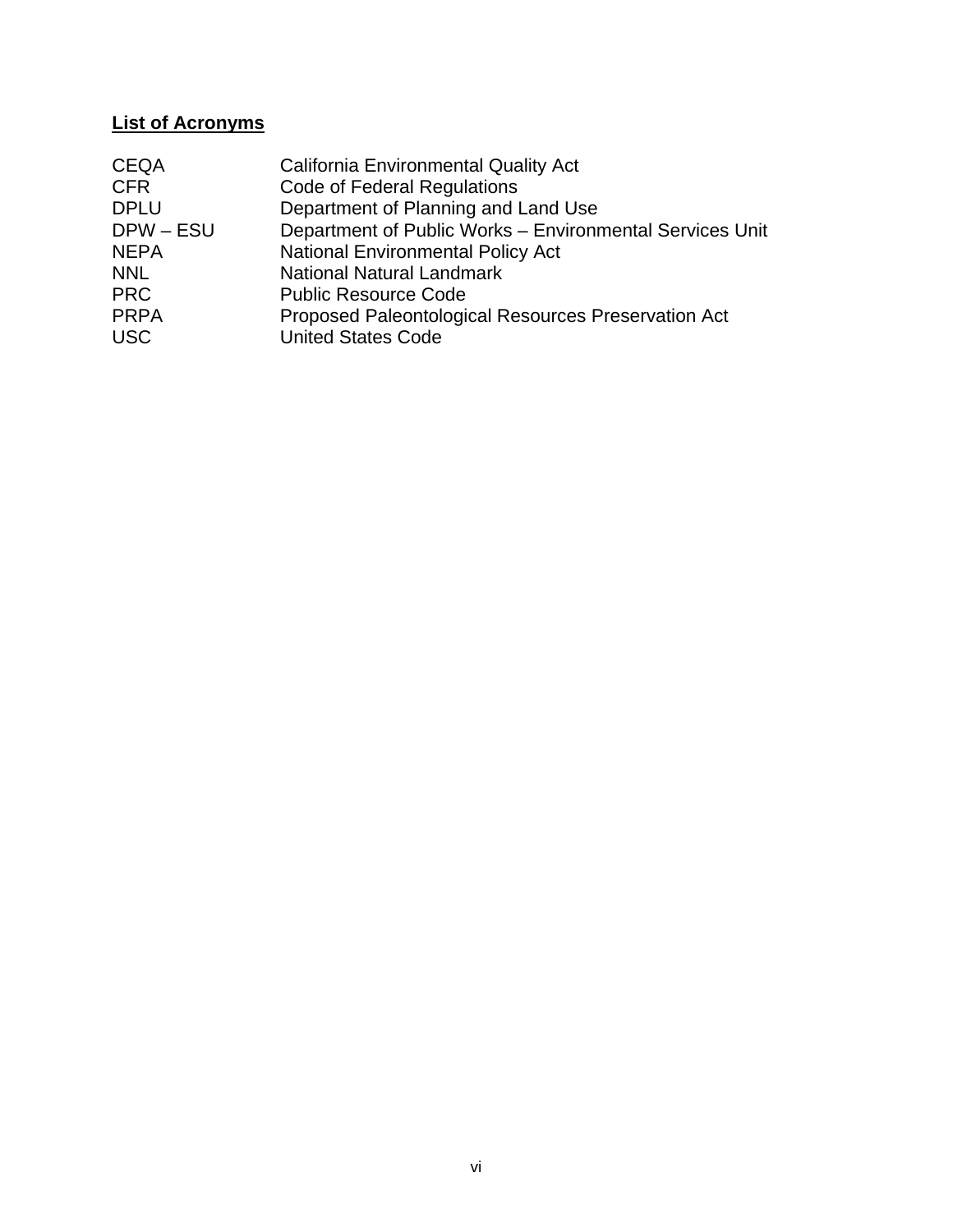#### **INTRODUCTION**

This document provides guidance for evaluating adverse environmental effects that a proposed development project may cause to paleontological resources. Specifically, this document addresses the following question listed in the CEQA Guidelines 2006, Appendix G, Environmental Checklist Form, Section V, Cultural Resources:

Would the project:

c) Directly or indirectly destroy a unique paleontological resource or site?

Paleontological resources are found in geologic deposits of sedimentary rock (e.g. sandstone, siltstone, mudstone, claystone, or shale). These deposits may be exposed at the surface in areas like sea cliffs, valley slopes, and roadcuts, but are typically buried under surficial soil deposits. The geologic deposits contain fossils of extinct organisms therefore, they are limited and non-renewable.

### **1.0 GENERAL PRINCIPLES AND EXISTING CONDITIONS**

#### **1.1 Defining Paleontological Resources**

Paleontological resources are the remains and/or traces of prehistoric life, exclusive of human remains, and including the localities where fossils were collected and the sedimentary rock formations from which they were obtained/derived. The defining character of fossils is their geologic age. Fossils or fossil deposits are generally regarded as older than 10,000 years, the generally accepted temporal boundary marking the end of the last late Pleistocene glacial event and the beginning of the current period of climatic amelioration of the Holocene (Figure 1).

Preservation of organic remains is rare, requiring a unique combination of physical and biological factors. Skeletal tissue with a high percentage of mineral matter is the most readily preserved; soft tissues not intimately connected with the skeletal parts are least likely to be preserved (Raup and Stanley 1978). For this reason the fossil record contains a biased selection not only of types of organisms but also of parts of organisms. For example, two groups of abundant organisms in shallow marine environments are bivalve and gastropod mollusks and polychaete worms. However, whereas mollusks, with their calcium carbonate shells, are the dominant fossils in many marine formations, the polychaete worms are barely recognized in fossil deposits. The same can be said of vertebrate fossils. For example, much of the paleontological knowledge about mammals is based on teeth alone, the teeth being generally more durable than other parts of the skeleton. The best preserved fossils are of those organisms that lived within a sedimentary depositional environment or were buried by sediment shortly after death, thus partially insulating them from destructive chemical and physical processes.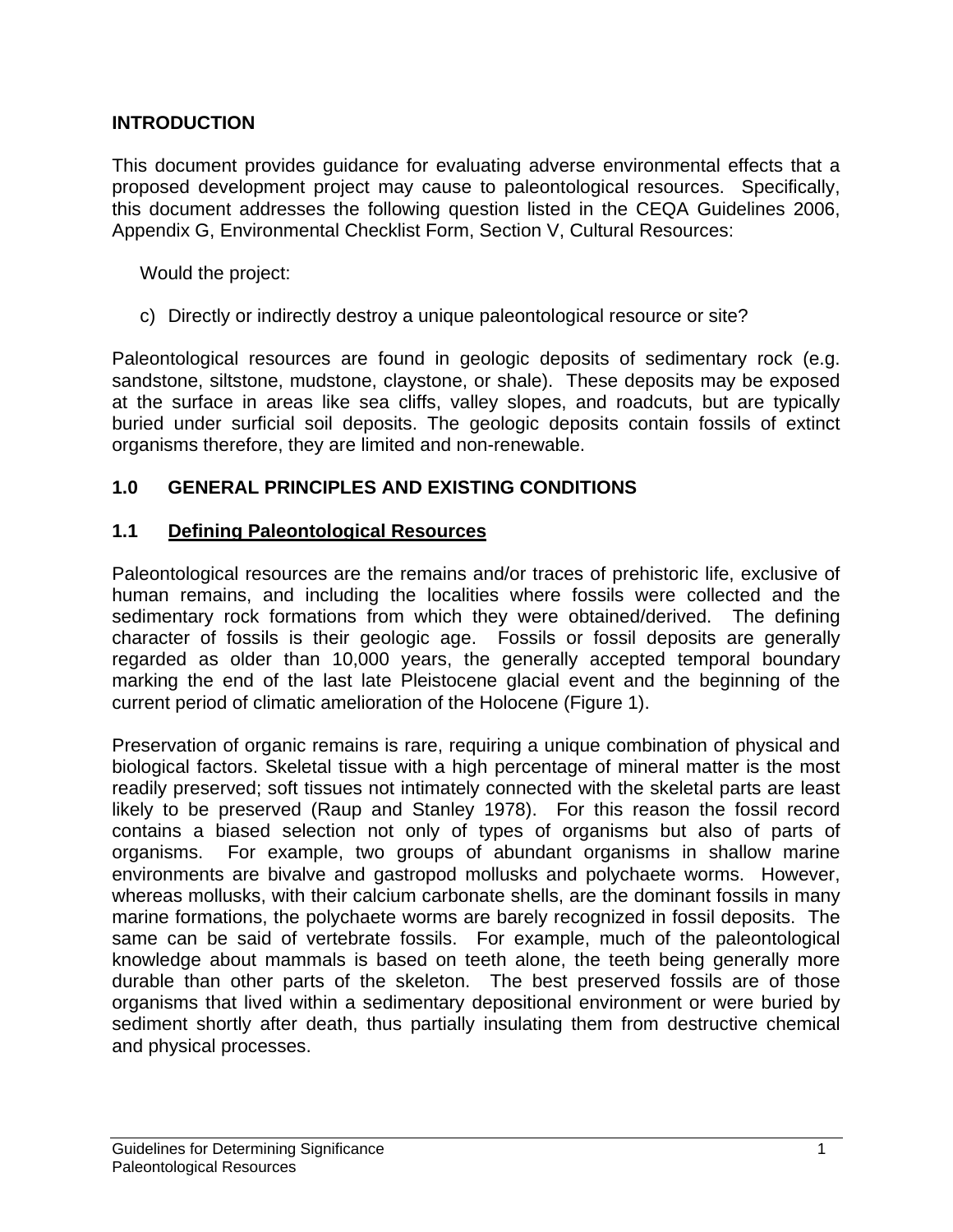Fossil remains commonly include marine shells, bones and teeth of fish, reptiles, and mammals, leaf assemblages, and petrified wood. Fossil traces include internal and external molds (impressions) and casts. Trace fossils (i.e., ichnofossils) include evidence of past activities of fossil organisms, such as footprints and trackways, burrows and boreholes, coprolites, nests and (packrat) middens. Fossils, fossil traces, and trace fossils are found in the sedimentary rocks and unconsolidated sediments of natural ancient environments such as the oceans, rivers, lakes, deltas, beaches, and lagoons.

A geologic formation is a body of rock identified by its lithic characteristics (e.g., grain size, texture, color, mineral content) and stratigraphic position. Formations are mappable at the Earth's surface or traceable in the subsurface and are formally named and described in the geologic literature. The fossil content may also be a characteristic of a formation.

There is a direct relationship between fossils and the geologic formations within which they are enclosed; therefore, with sufficient knowledge of the geology and stratigraphy of a particular area and the paleontological resource potential, it is possible to reasonably predict where fossils might or might not be found. This is the case in San Diego County where a general overview of the geologic setting provides a basis for reasonably predicting the location of paleontological resources.

San Diego County is underlain by a number of distinct geologic rock units (i.e., formations) that record portions of the past 450 million years of Earth's history (Abbott 1999, Walawender 2000). In general, time periods late in geologic history are better represented than periods further back in time because the younger rocks are less likely to have been eroded away or metamorphosed. In San Diego County, the geologic record is most complete for parts of the past 75 million years, represented by the Cretaceous Period, the Eocene, Oligocene, and Pliocene Epochs of the Tertiary Period, and the Pleistocene Epoch of the Quaternary Period (Figure 1).

### **1.2 Unique Paleontological Resources**

What makes a paleontological resource unique can be defined in a variety of ways. For the purposes of this document, a unique paleontological resource is any fossil or assemblage of fossils, or paleontological resource site or formation that meets any one of the following criteria:

- Is the best example of its kind locally or regionally;
- Illustrates a paleontological or evolutionary principle (e.g. faunal succession; plant or animal relationships);
- Provides a critical piece of paleobiological data (illustrates a portion of geologic history or provides evolutionary, paleoclimatic, paleoecological, paleoenvironmental or biochronological data);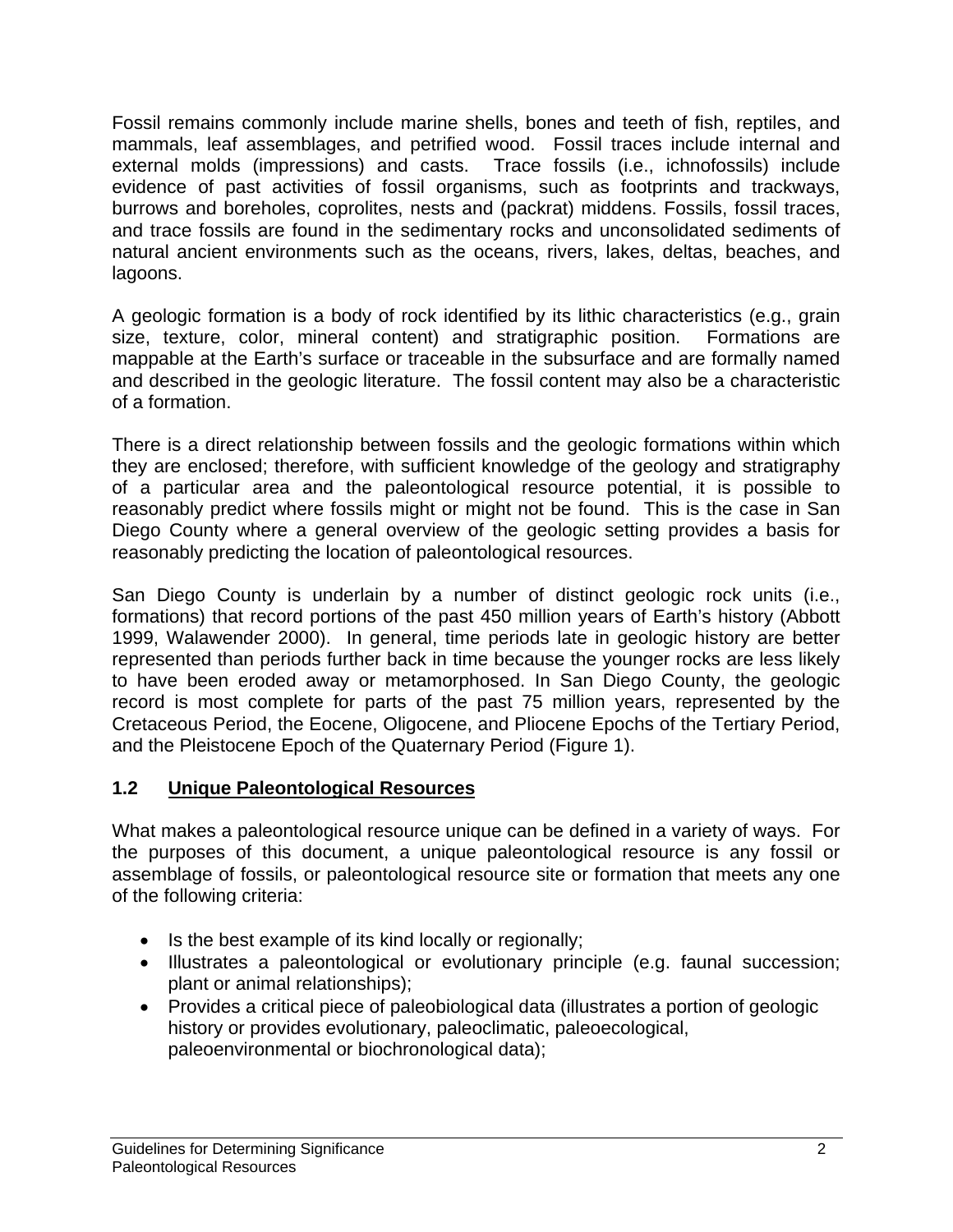- Encompasses any part of a "type locality" of a fossil or formation;
- Contains a unique or particularly unusual assemblage of fossils;
- Occupies a unique position stratigraphically within a formation; or
- Occupies a unique position, proximally, distally or laterally within a formation's extent or distribution.

### **1.3 Existing Conditions**

#### **1.3.1 Brief Geologic History of San Diego County**

San Diego County is located along the Pacific Rim, an area characterized by island arcs with subduction zones forming mountain ranges and deep oceanic trenches, active volcanoes, and earthquakes. During the Mesozoic Era subduction of the ancient oceanic plate under the continental plate created an archipelago of volcanic islands in the San Diego area. The heat caused by the subduction produced massive volumes of magma that either erupted at the surface forming volcanic rocks or congealed deep in the Earth's crust to form plutonic rocks (e.g. granite). This resulted in the creation of the plutonic rocks now exposed in the mountainous central part of the County. Subsequent heating also metamorphosed the volcanic and sedimentary rocks of the arc as well as the older Paleozoic rocks, forming the foothills of the western part of the ranges. Continuing subduction of the oceanic plate under the continent caused uplifting and erosion that unroofed the deeply buried plutonic rocks to form a steep and rugged, mountainous coastline. Younger Mesozoic and Cenozoic sedimentary rocks have buried these older rocks west of the mountains, while a thick accumulation of Cenozoic sedimentary rocks including layers of lava and ash has filled the basins east of the mountains.

During the Cenozoic Era, a tectonic spreading center began to separate the southwestern part of North America, including San Diego County, from the rest of the continent. The spreading center formed the Gulf of California and the Salton Trough Region. The slow northwestward movement of San Diego County caused intermittent uplift with subsequent erosion, as well as down warping with subsequent deposition of thick accumulations of sediments.

Recorded in these Cenozoic sedimentary rocks are: conditions of higher rainfall and subtropical climates that supported coastal rain forests with exotic faunas and floras; periods of extreme aridity and volcanism; sea level fluctuations (oceanic inundations and retreats); a great Eocene river and delta; and the formation of new seaways.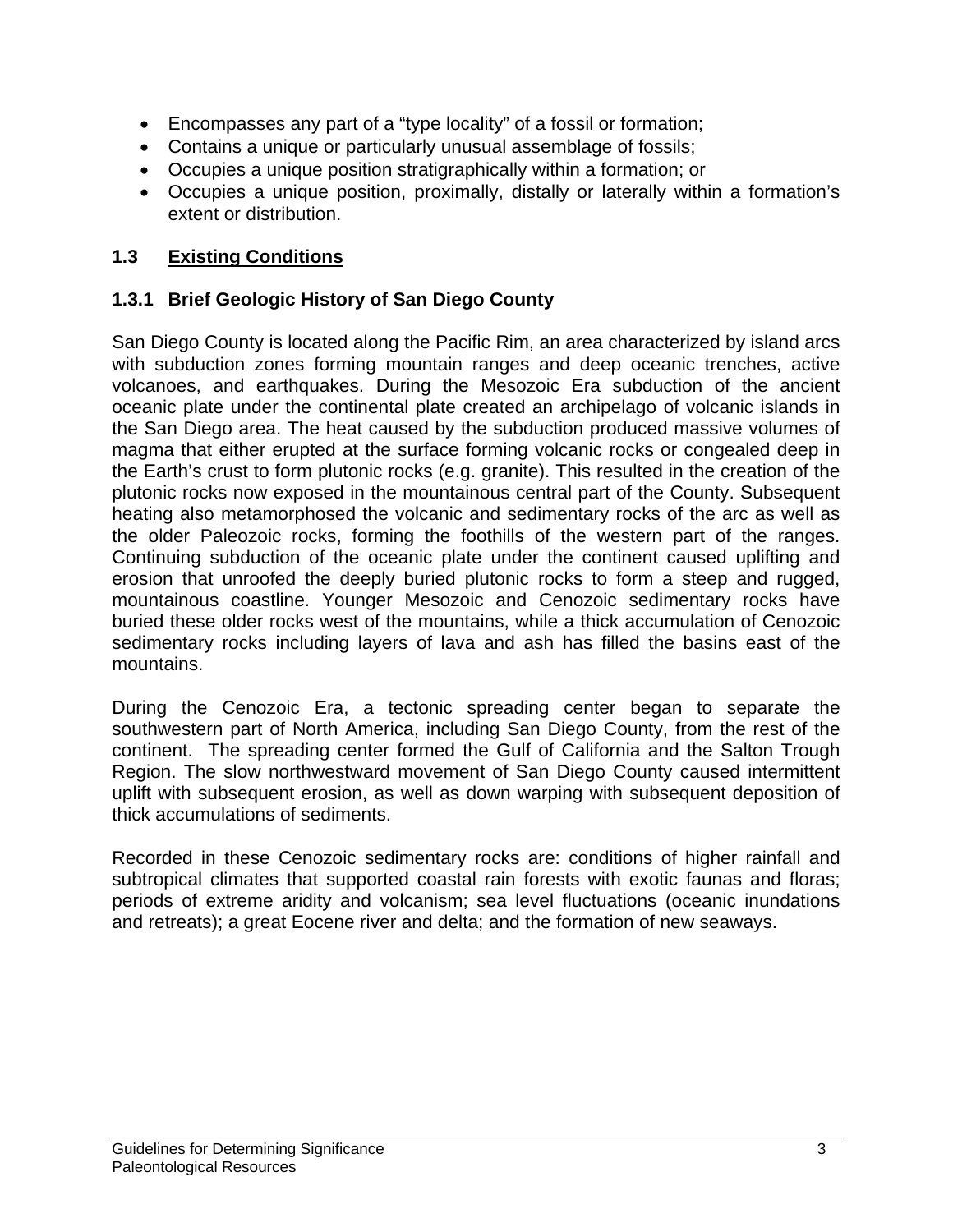#### **1.3.2 Geomorphic Regions**

A geomorphic province and its regions establish areas that contain particular assemblages of landforms, geology, and fossils. San Diego County lies within the Peninsular Ranges Province, which is here divided into three regions: the Coastal Plain, the Peninsular Range, and the Salton Trough (the desert). This section describes the characteristics of each of these regions and focuses on the unincorporated portions of the County of San Diego.

#### **Coastal Plain Region**

The Coastal Plain Region is bounded on the west by the Pacific Ocean and on the east by the western edge of the foothills, and lies mostly within the boundaries of incorporated cities. The following community plan areas (CPAs) of the unincorporated County are all or partly within the Coastal Plain Region:

- Pendleton DeLuz Valle de Oro
- County Islands Spring Valley
- North County Metropolitan (most) Sweetwater
- San Dieguito  **Changeler** Otay (west)
- Lakeside (west)
- 
- 
- 
- 

The Coastal Plain Region is an area characterized by interbedded marine and nonmarine sedimentary rock units deposited over the last 75 million years. The sedimentary rocks overlie a buried topography of plutonic crystalline rocks composed of granite, granodiorite, etc. Many of the level surfaces in the coastal areas, including most of the mesa tops and coastal benches, are elevated marine terraces, and these, as well as the broad, level floodplains of river valleys, are characteristic features of the Coastal Plain Region (Bergen et al. 1996).

Many sedimentary rock units containing paleontological resources are within the Coastal Plain Region, including:

- Unnamed Quaternary River Terrace deposits representing the sediments of ancient river courses and sometimes containing important vertebrate remains;
- Marine terrace deposits of the Bay Point Formation and the Lindavista Formation that have produced large and diverse assemblages of marine invertebrate fossils locally along the coast and inland to elevations of about 300 feet;
- Marine deposits of the San Diego Formation, which have produced one of the largest and most diverse assemblages of Pliocene marine fossils in the world;
- Fluvial sedimentary rocks of the Otay Formation, with so many well preserved remains that it is now considered the richest source of Oligocene terrestrial vertebrates in California;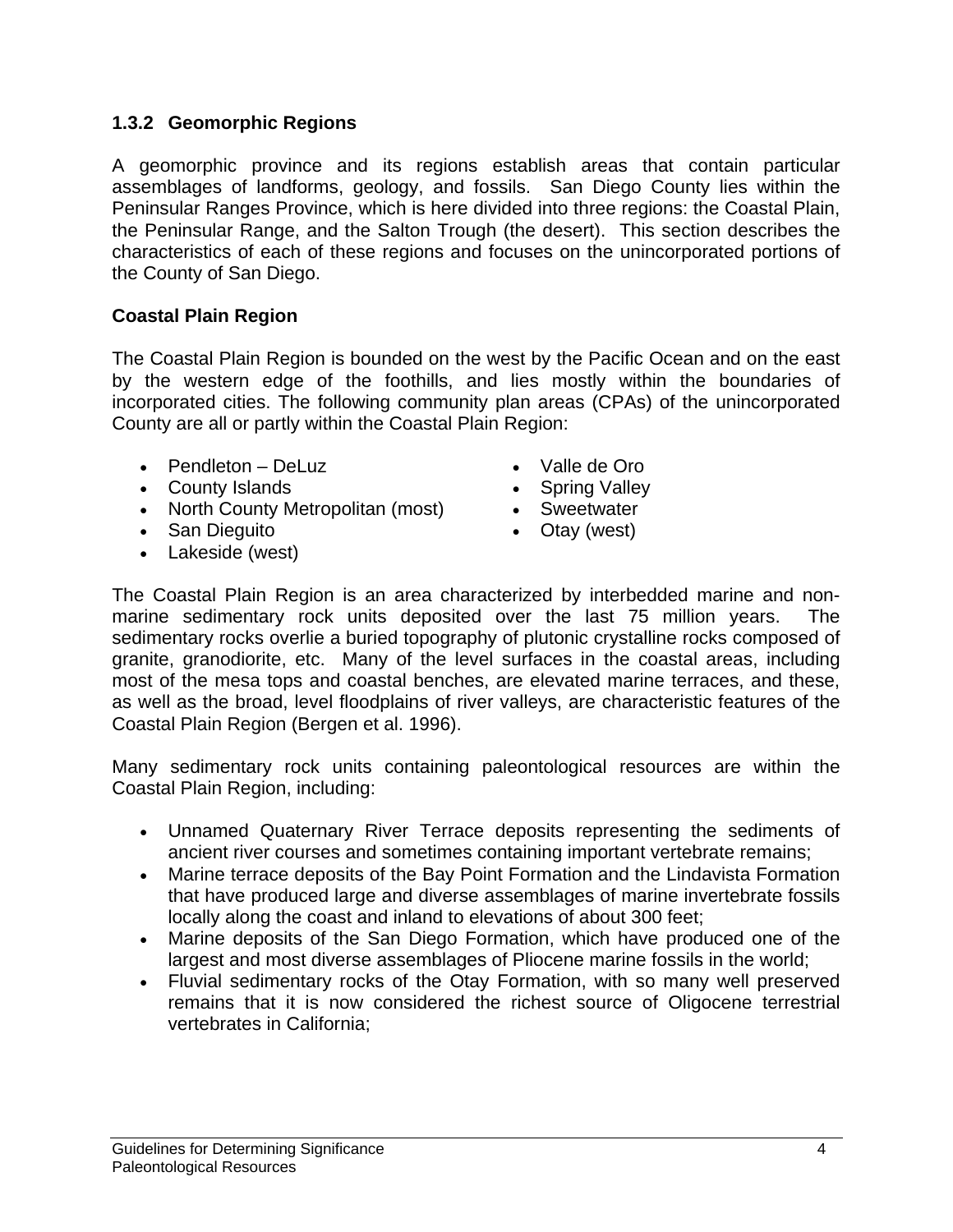- Fluvial sedimentary rocks of the Friars Formation and member C of the Santiago Formation, which have produced the best preserved assemblages of middle and late Eocene terrestrial mammals in California; and
- Other formations, including the Capistrano, San Mateo, San Onofre Breccia, Monterey, Sweetwater, Mission Valley, Stadium Conglomerate, Ardath Shale, Torrey Sandstone, Delmar, Point Loma, and Lusardi formations.

#### **Peninsular Ranges Region**

The Peninsular Ranges Region covers most of San Diego County between the foothills of Cowles Mountain and Bernardo Mountain on the west and the steep escarpments of In-Ko-Pah Gorge and Palomar Mountain on the east.

The following community and subregional planning areas of the unincorporated County are all or partly within the Peninsular Ranges Region:

- 
- 
- Pala/Pauma Alpine
- 
- Valley Center Otay (east)
- North County Metropolitan (east) Jamul/Dulzura
- 
- Ramona
- Julian
- Fallbrook Lakeside (east)
- Rainbow Pepper Drive Bostonia
	-
- Bonsall  **Central Mountain** 
	-
	-
- North Mountain  **Mountain Empire** 
	- Crest/Dehesa/Harbison Canyon/Granite Hills

The Peninsular Ranges Region is primarily underlain by plutonic igneous rocks that formed from the cooling of molten magmas deep within the earth's crust. These magmas were generated during subduction of an oceanic crustal plate that was converging on the North American Plate between 120 and 90 million years ago. Over this long period of time, extensive masses of plutonic rocks accumulated within the crust. Intense heat associated with these plutonic intrusions metamorphosed the ancient sedimentary rocks that were already there. These metasediments are now preserved in the Peninsular Ranges Region as marbles, slates, schist, quartzites, and gneiss. Younger undeformed sedimentary rocks occur in various areas of the Peninsular Ranges Region.

The Peninsular Ranges Region contains paleontological resources in Quaternary alluvial and alluvial fan deposits in many of the mountain valleys. Some of the more southern mountain valleys contain Quaternary peat deposits.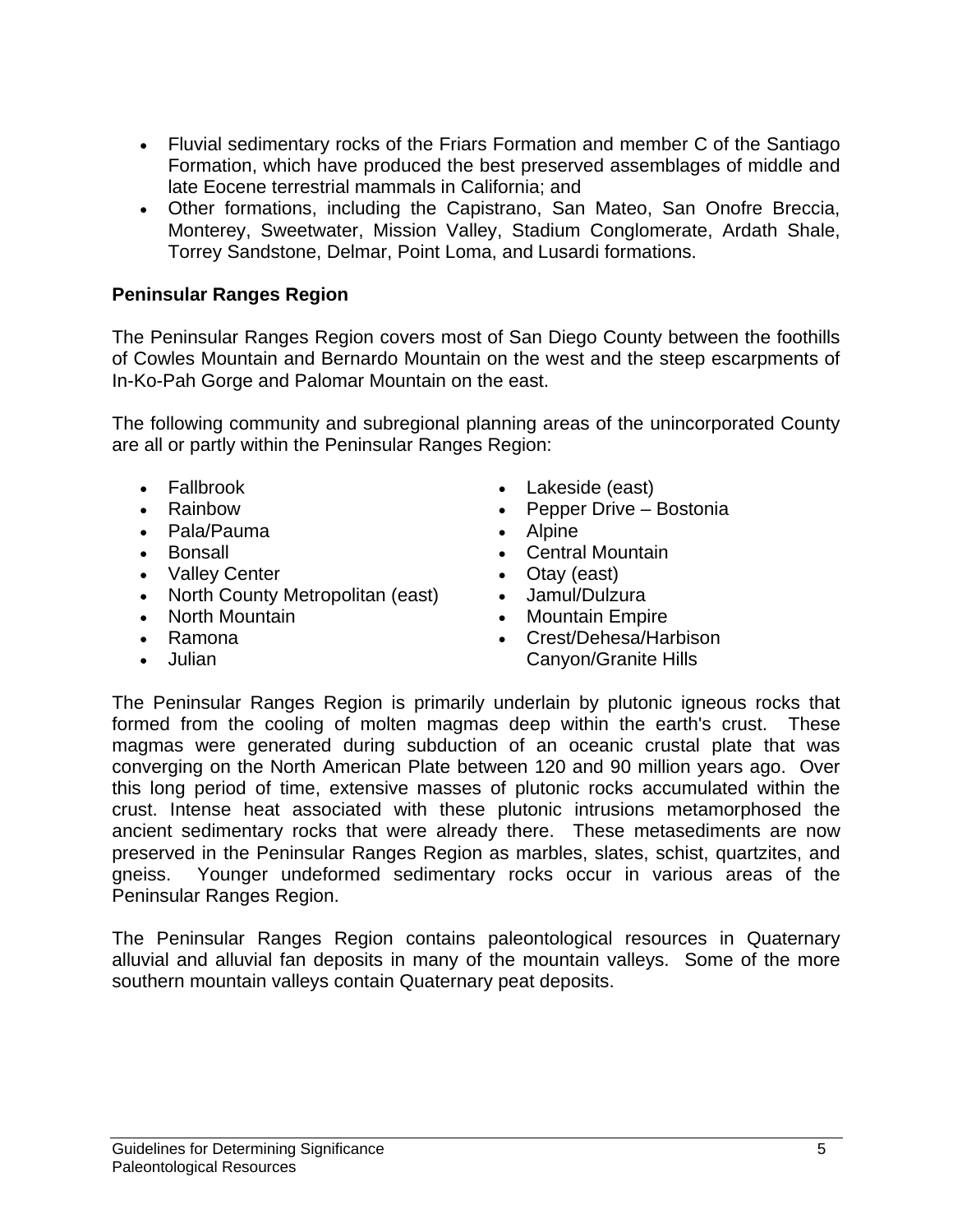Sedimentary rock units containing paleontological resources in the Peninsular Ranges Region include:

Sedimentary rock (sandstone, siltstone and conglomerate), including the Pauba Formation and the Temecula Arkose, that have filled the Warner Basin with up to 1,000 feet of upper Pliocene and lower to upper Pleistocene sediments and have yielded diverse assemblages of vertebrate fossils in southern Riverside County;

- Table Mountain Gravels that have yielded fossil remains of Miocene terrestrial mammals; and
- Jurassic metasedimentary rocks mapped as the Santiago Peak Volcanics that have produced rare, but important marine invertebrate fossils.

### **Salton Trough Region**

San Diego County's eastern desert and Desert Subregional Planning Area lies within the Salton Trough Region. The Salton Trough is the northern landward extension of the proto-Gulf of California, the deepest part of which currently lies beneath the Salton Sea. The Salton Trough is undergoing active deformation related to faulting along the San Jacinto and Elsinore fault zones, which are related to the San Andreas Fault system. Since the early Miocene (~24 million years ago) the Salton Trough has been filling with sediments, which are now up to 5 miles thick. The major source of the sediments on the San Diego County side of the trough is erosion of the Peninsular Ranges. Dry lake beds, filled with sediments, are notable features of the region.

Sedimentary rock units in the Salton Trough Region that have produced important paleontological resources in San Diego County include:

- The Ocotillo Conglomerate and the Borrego Formation that have produced primarily Pleistocene mollusk and other invertebrate fossils as well as terrestrial vertebrate fossils;
- Imperial Group, from which a large number of late Miocene to early Pliocene subtropical to tropical, shallow water marine invertebrates (e.g., corals, mollusks, crustaceans, and echinoderms), excellently preserved, have been found (Powell 1995);
- The Palm Spring Group consisting of five formations (Arroyo Diablo Formation, Olla Formation, Tapiado Claystone, Hueso Formation, and Canebrake Conglomerate) that is important because its terrestrial vertebrate fossils provide critical information on the evolution and diversification of Pliocene through Pleistocene paleocommunities characteristic of this region's North American Land Mammal Ages (Cassiliano 2002);
- Other formations, including the Brawley and Split Mountain Formations, the Canebrake Conglomerate, and the Alverson Volcanics; and
- Later Quaternary alluvium, and older terraces, fanglomerates, and valley-fill alluvium (Deméré and Walsh 1993).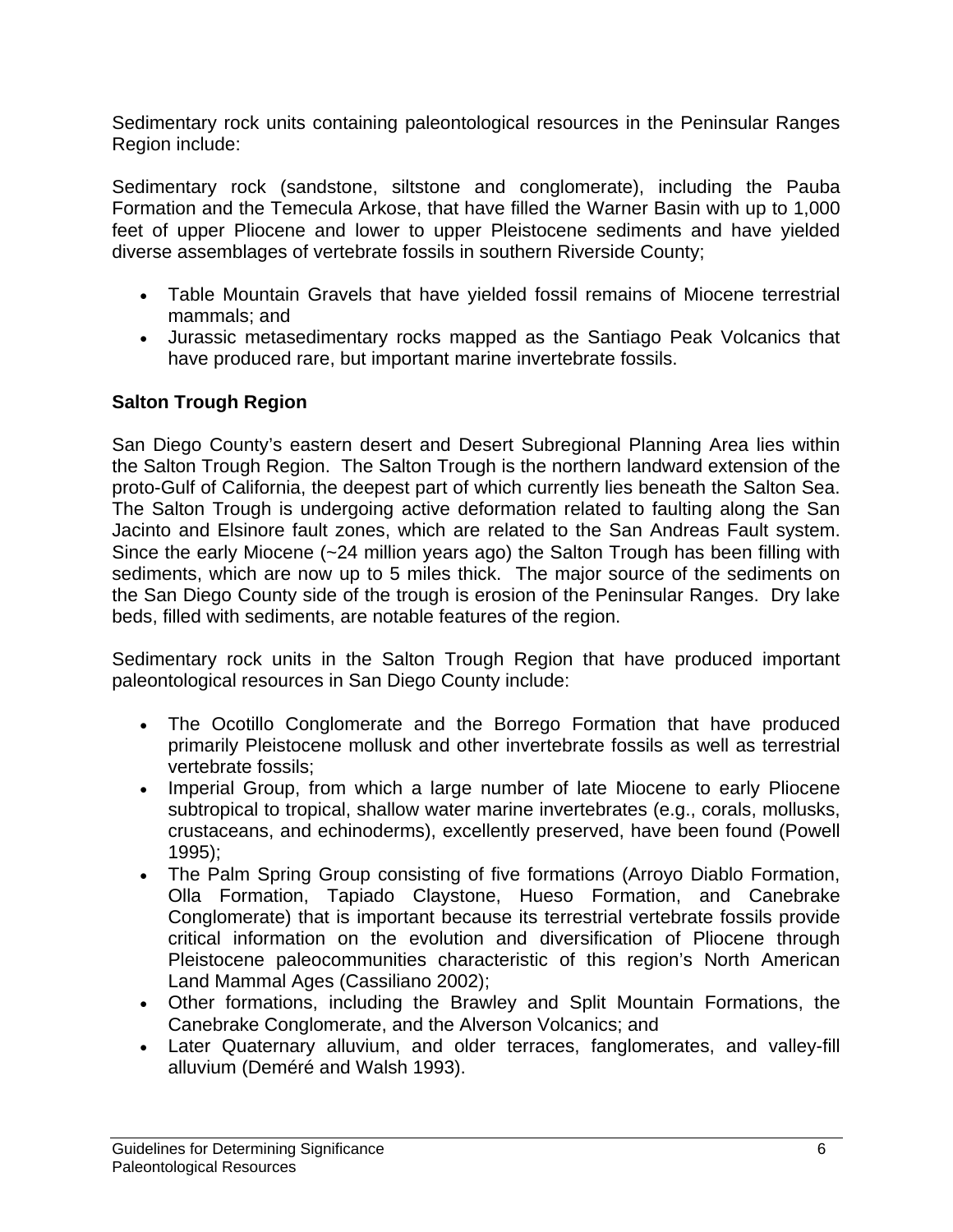### **1.3.3 Types of Fossils and Their Occurrence in San Diego County**

The fossil record preserved in the rocks of San Diego County is unique in many respects and consists of important fossils and fossil assemblages that are either poorly represented or altogether unknown in other areas of California and North America. Especially significant are the late Cretaceous, Eocene, Oligocene, Pliocene, and Pleistocene portions of the local record. Fossils of Paleozoic age are extremely rare locally, as are fossils of Triassic and Jurassic age. Refer to Figure 1 for a relative and absolute time scale.

The majority of San Diego County fossils are represented by shells and/or tests of marine invertebrates (corals, mollusks, crustaceans, and echinoderms). However, important skeletal remains of terrestrial vertebrates (reptiles, birds, and mammals) characterize certain geologic rock units and time intervals. The local terrestrial fossil record also consists of remains and impressions of plants including leaf assemblages and petrified wood.

Although fossil discoveries in the Coastal Plain Region have been made in natural outcrops of sedimentary strata, such as occur in sea cliffs and valley, canyon, and gully slopes, the vast majority of recent discoveries have been made in temporary exposures produced by grading activities for land use projects, such as commercial, residential, and pubic development projects. The few fossil discoveries known from the Peninsular Ranges Region occur in areas of steep topography where erosion of sedimentary rocks has produced natural outcrops (e.g., Jacumba Valley). In other areas of the Peninsular Ranges Region where sedimentary rocks occur but are not well exposed (e.g., Warner Valley), future grading activities may likely create artificial exposures with the potential for important fossil discoveries. In the Salton Trough Region of the County almost all known fossil discoveries have been made in areas with natural outcrops of exposed sedimentary rocks. These exposures are the result of combined factors of aridity, limited soil and vegetative cover, and episodic high rates of erosion.

### **Coastal Plain Region**

Fossils known from the Coastal Plain Region are widespread and locally abundant. In the northern portion of the Coastal Plain Region the oldest well-preserved fossils are Late Cretaceous in age (~75 million years) and consist of remarkably diverse assemblages of marine invertebrates (e.g., protists, clams, oysters, rudists, snails, cowries, scaphopods, nautiloids, ammonites, crabs, and sea urchins) and marine vertebrates (e.g., sharks, rays, and bony fish). Rare, but significant skeletal remains of dinosaurs (e.g., ankylosaur and hadrosaur) have also been recovered from these Cretaceous deposits (Point Loma Formation). Although the majority of these Cretaceous fossils have come from sites in Carlsbad, equivalent aged rocks occur in the Camp Pendleton area of the unincorporated County and have the potential for similar significant discoveries. Extensive deposits of Eocene age (~40 to 48 million years ago) also occur in the Camp Pendleton area. Correlative strata (Santiago Formation) in Oceanside, Carlsbad, and Vista contain a diverse fossil record consisting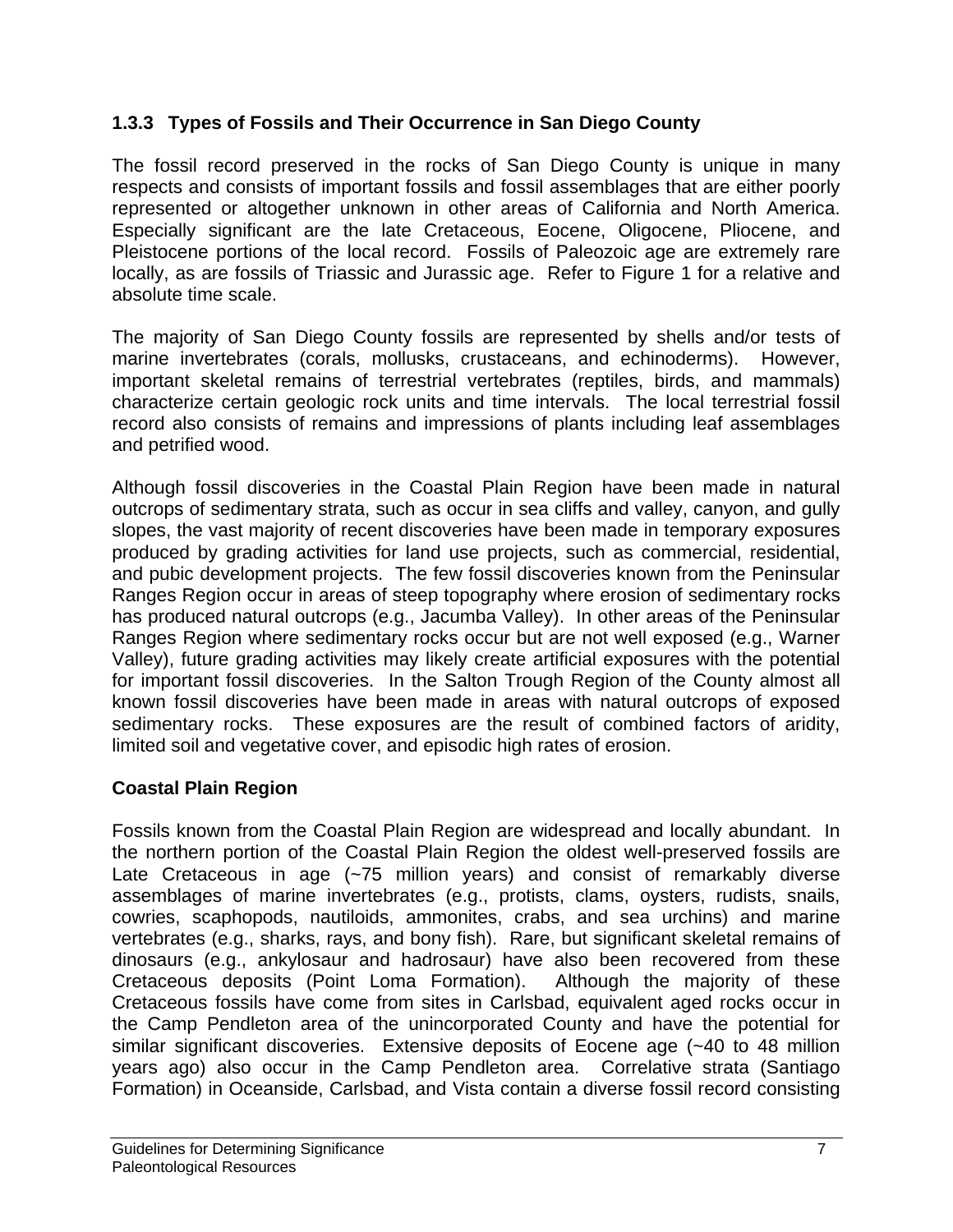of marine, estuarine and terrestrial fossils and fossil assemblages. The marine and estuarine fossils primarily include shells and tests of mollusks (clams, oysters, and snails), crustaceans (e.g., ghost shrimp, mantis shrimp, and crabs), and echinoderms (e.g., sea urchins). Terrestrial fossils consist of extremely well preserved skulls, teeth, and/or bones of reptiles (tortoise, lizard, and snake), birds (bathornithids and pelagornithids), and mammals (opossums, insectivores, bats, prosimian primates, miacid and creodont carnivores, tapirs, brontotheres, amynodonts, protoreodonts, and leptoreodonts). Terrestrial plant fossils include stem and/or leaf impressions of horsetail reeds, fan palms, tropical hardwood trees, tropical vines, and broadleaf trees. The only Miocene-age sedimentary rocks known from the Coastal Plain Region occur in the Oceanside and Camp Pendleton areas. Fossils from these deposits (San Mateo Formation) include skeletal remains of late Miocene (5 to 7 million year old) marine fishes (e.g., sharks, rays, and bony fish), sea birds (e.g., loons, grebes, cormorants, and flightless auks), and marine mammals (e.g., fur seals, walruses, dolphins, porpoises, sperm whales, baleen whales, and sea cow). Pleistocene-age fossils in the northern portion of the Coastal Plain Region occur in marine and river terrace deposits (Bay Point Formation and unnamed river terrace deposits). The former consist of wellpreserved shells of estuarine and marine invertebrates such as mollusks (e.g., clams, oysters, scallops, snails, and scaphopods), crustaceans (e.g., ostracods, crabs, and barnacles), and echinoderms (e.g., sea urchins and sand dollars). Fossils from Pleistocene river terrace deposits consist of skulls, teeth, and/or bones of amphibians (e.g., frogs and salamanders), reptiles (turtles and lizards), birds (e.g., coots, ducks, grebes, quail, and hawks), and mammals (e.g., ground sloth, capybara, squirrel, gopher, packrat, kangaroo rat, rabbit, horse, tapir, camel, bison, deer, mammoth, and mastodon).

The oldest fossils from the central portion of the Coastal Plain Region are Late Jurassic in age (~140 million years) and include poorly preserved shells and molds of marine invertebrates (e.g., radiolarians, belemnites, ammonites, and clams) and permineralized wood from discovery sites in Los Penasquitos Canyon, La Zanja Canyon, and/or Fairbanks Ranch (Santiago Peak Volcanics). Eocene (~40 to 48 million year old) sedimentary rocks in the central Coastal Plain Region are exposed in the Fairbanks Ranch, La Jolla Valley, 4S Ranch and Lakeside areas of the unincorporated County. Discoveries of fossils in Eocene strata (Torrey Sandstone, Scripps Formation and Friars Formation) in these areas consist of shells and molds of marine, estuarine, and terrestrial mollusks (e.g., clams, oysters, marine and terrestrial snails), and other invertebrates, rare insects, and skeletal remains of estuarine crocodiles, freshwater pond turtles and terrestrial lizards, turtles, snakes and mammals (e.g., prosimian primates, rodents, miacid carnivores, and protoreodonts). Leaf assemblages, including rare water lily leaves, and permineralized wood are also known from these formations. Eocene fossils and fossil assemblages from strata in the incorporated areas of the central Coastal Plain Region (Ardath Shale, Scripps Formation, Friars Formation, Stadium Conglomerate, Mission valley Formation, and Pomerado Conglomerate) are more widespread and diverse and include shells and molds of marine and estuarine invertebrates (e.g., protists, corals, mollusks, crustaceans, and echinoderms), bones and teeth of marine and estuarine vertebrates (e.g., sharks, rays, bony fish, turtle, and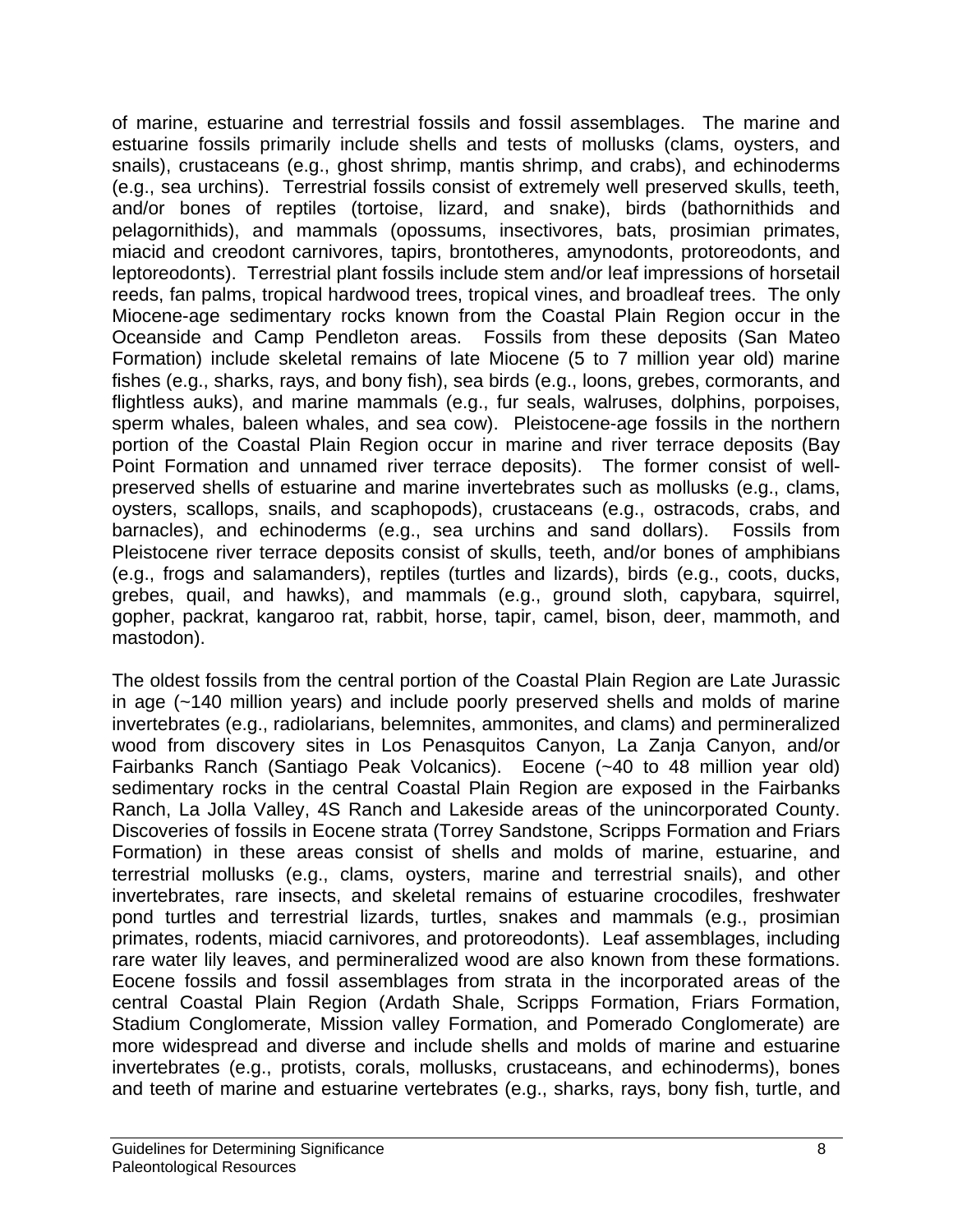crocodiles), skulls, bones and teeth of terrestrial vertebrates (e.g., reptiles, birds, and mammals), and leaf impressions and permineralized wood of terrestrial plants (e.g., horsetail reeds, fan palms, tropical hardwood trees, tropical vines, and broadleaf trees). Although Pliocene and Pleistocene deposits and their contained fossils are known from portions of the central Coastal Plain Region, none occur in that portion situated within the unincorporated County.

In the southern portion of the Coastal Plain Region the oldest well-preserved fossils are Eocene in age (~42 million years old) and consist of shells and molds of a variety of marine invertebrates (e.g., clams, oysters, snails, and crabs), as well as land snails, collected in the Otay Mesa and Spring Valley areas (Mission Valley Formation and Sweetwater Formation) and bones and teeth of terrestrial mammals (opossums, insectivores, and rodents) recovered from construction-related exposures in the Bonita-Sweetwater and Spring Valley areas (Sweetwater Formation). Unique to the southern Coastal Plain Region are outcrops of Oligocene sedimentary rocks (Otay Formation) such as those exposed by development of the EastLake community in eastern Chula Vista. Here significant skeletal remains of terrestrial reptiles (tortoise and lizards), birds (bathornihids, cranes, and quail), and mammals (e.g., insectivores, gophers, mice, beavers, dogs, nimravids, rhinoceros, camels, oreodonts, and chevrotains) have been collected along with sparse fossil impressions of freshwater plants (e.g., rushes). These Oligocene-age strata also occur in the Proctor Valley and Bonita-Sweetwater areas of the unincorporated County. Pliocene (~2 to 4 million year old) strata in the Bonita-Sweetwater and Otay Mesa areas of the southern Coastal Plain Region are known for their large and diverse assemblages of well-preserved marine invertebrate fossils including protists (e.g., foraminiferans), corals (e.g., branching stony corals), mollusks (e.g., clams, oysters, scallops, snails, and scaphopods), crustaceans (e.g., mantis shrimp, hermit crabs, shore crabs, and barnacles), and echinoderms (e.g., sea urchins, sand dollars, and sea stars). The San Diego Formation has also produced perhaps the most significant assemblage of Pliocene marine vertebrates known from western North America. Fossils include skeletal remains (skulls, bones, and/or teeth) of fishes (e.g., sharks, rays, and bony fish), sea birds (e.g., grebes, loons, auklets, flightless auks, gannets, boobies, albatross, cormorant, and surf scooter), and marine mammals (e.g., fur seal, walruses, river dolphin, porpoise, beluga whale, sperm whale, baleen whales, and sea cow). Late Pleistocene (~200 to 300 thousand year old) strata in the southern Coastal Plain Region have produced sparse, but significant fossils of terrestrial vertebrates from sites in the Bonita-Sweetwater area. These fossils consist of skulls, teeth, and/or bones of birds (e.g., passenger pigeon, song bird, and coot) and mammals (e.g., ground sloth, mole, mice, rabbit, dire wolf, horse, camel, deer, mastodon, and mammoth).

### **Peninsular Ranges Region**

Known fossil occurrences in the Peninsular Ranges Region are extremely rare, but provide a glimpse of the potential for future discoveries of significant fossils in this portion of the County. For example, in Jacumba Valley middle Miocene (~16 million year old) sedimentary rocks (Table Mountain Gravels) interbedded with volcanic flow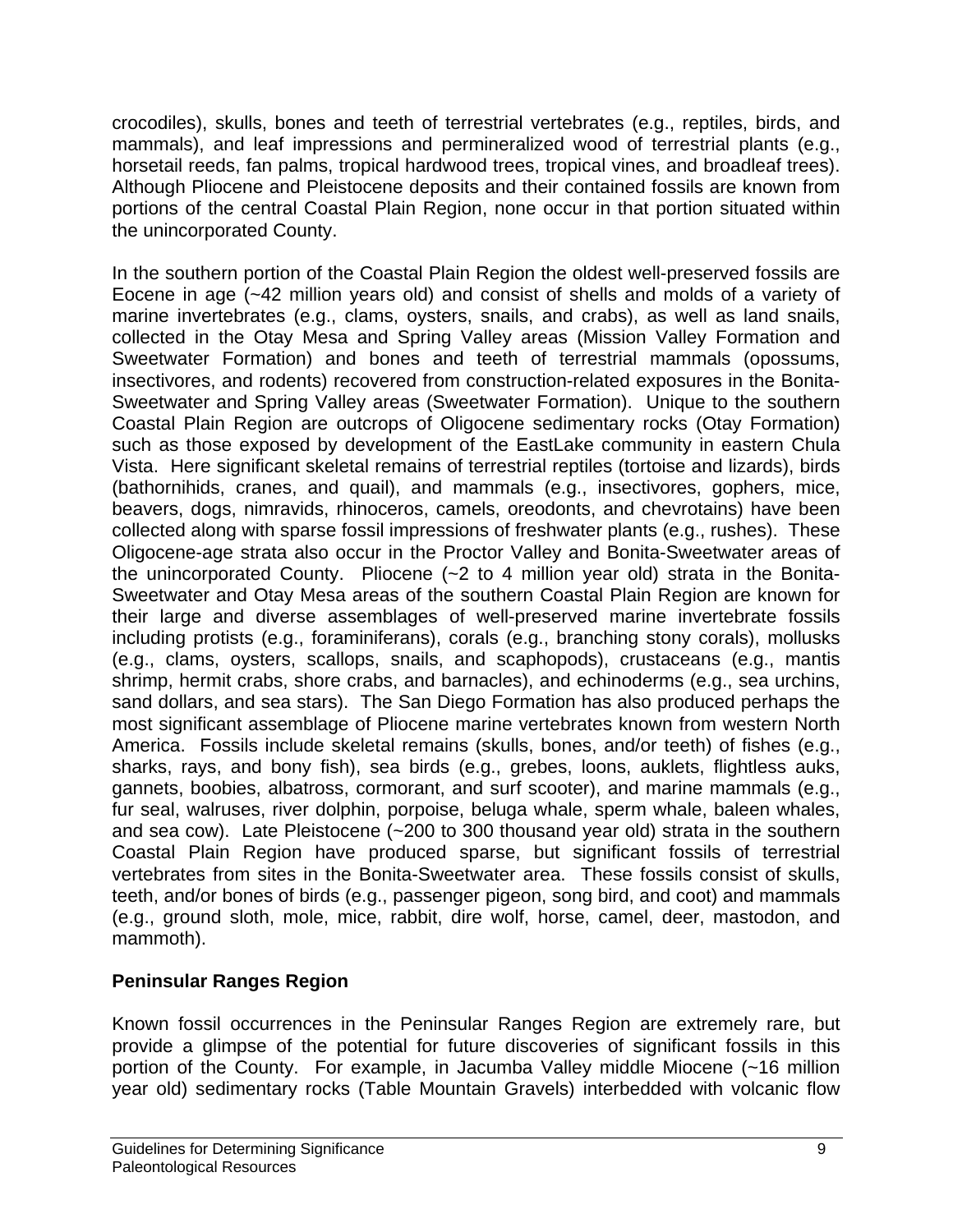and ash deposits (Jacumba Volcanics) have produced sparse skeletal remains of unidentified artiodactyls (i.e., even-toed ungulates such as pigs, camels, deer, and cattle). Correlative deposits in the Imperial County portion of the Coyote Mountains along County Road S-2 have produced skeletal and dental remains of rodents and camel. Another area of unproven paleontological potential in the Peninsular Ranges Region is in Warner Valley near Lake Henshaw. Geologists have mapped the sedimentary rocks in this basin as Pleistocene in age and correlative with Pleistocene fossil-bearing deposits (Pauba Formation and Temecula Arkose) in Temecula Valley. Although no fossils have been documented from the Warner Valley Pleistocene deposits, diverse assemblages of terrestrial fossils are known from Temecula Valley. These assemblages include shells and tests of freshwater mollusks and diatoms, as well as skulls, teeth, and/or bones of shrew, rabbit, kangaroo rat, gopher, wolf, badger, bobcat, horse, camel, pronghorn, deer, and mammoth. To the west of Warner Valley in the Pala area are Pleistocene alluvial fan deposits (Pala Conglomerate). A single isolated horse tooth has been reported from these deposits; an indication of the potential for additional discoveries in this and similar Pleistocene alluvial fan deposits of the Peninsular Range Region.

#### **Salton Trough Region**

The Salton Trough Region is locally underlain by a thick sequence of Miocene, Pliocene, Pleistocene, and Holocene strata. The Carrizo Badlands and Coyote Mountains in the southern portion of the Salton Trough Region expose Miocene and Pliocene (~4 to 7 million year old) strata that have produced large and diverse assemblages of marine invertebrate fossils. These fossils consist of shells, tests, and molds of branching corals, brain corals, clams, oysters, scallops, snails, crabs, barnacles, sea urchins, sand dollars, and sea stars. Also recovered from these strata (Imperial Group) are sparse skeletal remains of marine vertebrates (e.g., sharks, rays, bony fish, walrus, dolphin, baleen whale, and sea cow). In the central and northern portions of the Salton Trough Region (Vallecito Badlands and Borrego Badlands) a nearly continuous series of younger Pliocene and Pleistocene (~200,000 to 3 million year old) strata (Palm Spring Group) are well exposed and have produced fossils and fossil assemblages of terrestrial vertebrates. These fossils may very well represent the most complete record of Plio-Pleistocene vertebrates in North America. Recovered fossils consist of skulls, teeth, and/or bones of amphibians (e.g., frogs), reptiles (e.g., tortoise, lizard, snake), birds (e.g., loon, grebe, pelican, condor, flamingo, ducks, hawk, eagle, turkey, quail, crane, coot, owl, and crow), and mammals (e.g., shrew, mole, bat, ground sloth, rabbit, squirrel, gopher, kangaroo rat, woodrat, vole, wolf, coyote, fox, short-faced bear, raccoon, skunk, badger, jaguar, horse, tapir, camel, llama, deer, pronghorn, and mammoth).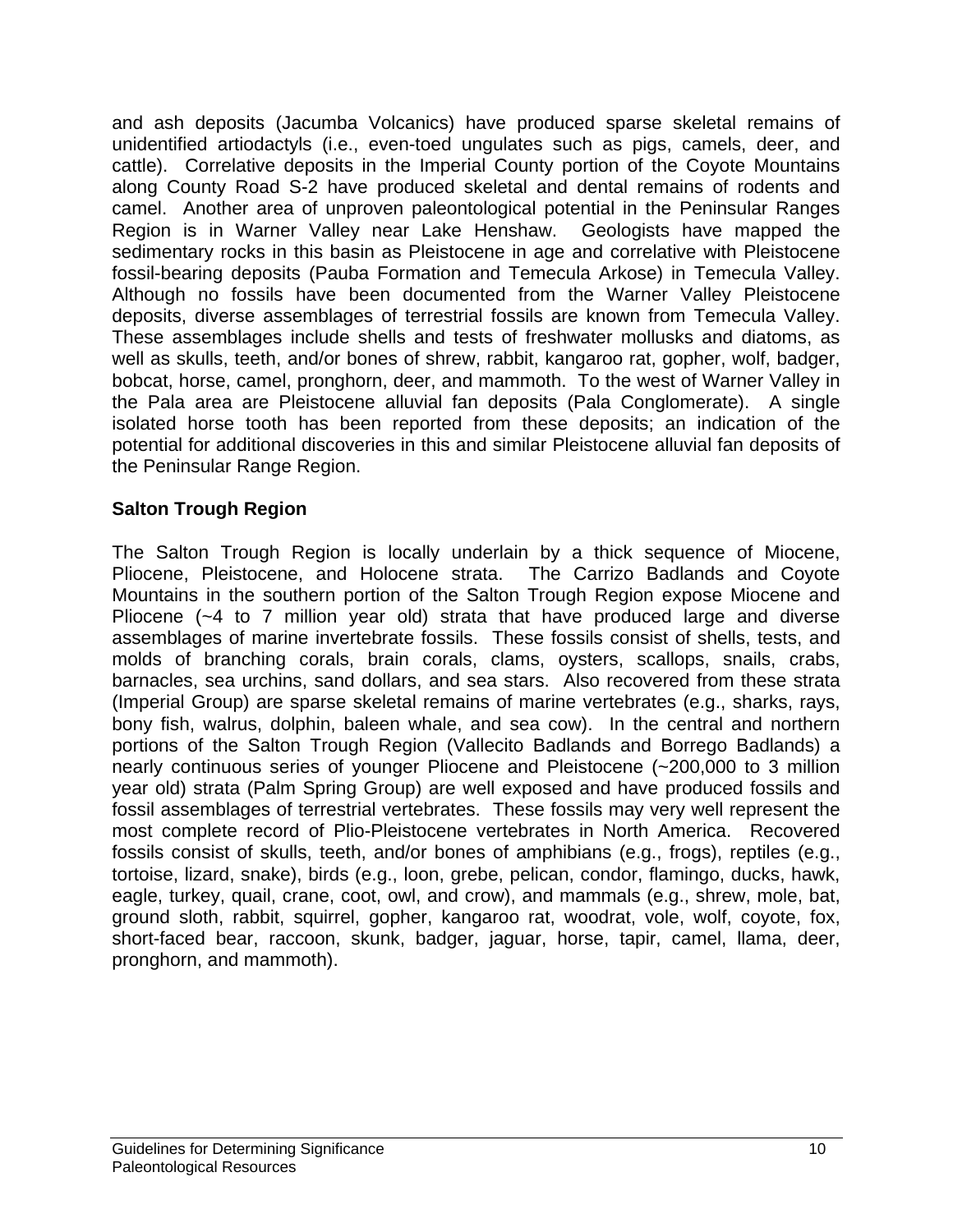## **2.0 EXISTING REGULATIONS AND STANDARDS**

In the County of San Diego, adverse impacts to paleontological resources are primarily addressed through the California Environmental Quality Act (CEQA). The County's Grading Ordinance also addresses paleontological resources. Additional federal and state regulations that govern the assessment and protection of paleontological resources can be found in Attachment B, as well as professional guidelines.

### **2.1 State Regulations and Standards**

**California Environmental Quality Act (CEQA)** [California Code of Regulations, Guidelines for Implementation of CEQA, Appendix G, Title 14, Chapter 3 §15000-15387 and 21000-21178 http://ceres.ca.gov/ceqa/ ].

Under CEQA, lead agencies are required to consider impacts to unique paleontological resources. CEQA is concerned with assessing impacts associated with the direct or indirect destruction of unique paleontological resources or sites, as defined in Section 1.1.1, that are of value to the region or state.

### **2.2 Local Regulations and Standards**

### **Grading Ordinance**

 $\Box$ 

Section 87.430 of the Grading Ordinance provides for the requirement of a paleontological monitor at the discretion of the County. In addition, the suspension of grading operation is required upon the discovery of fossils greater than twelve inches in any dimension. The ordinance also requires notification of the County Official (e.g. Permit Compliance Coordinator). The ordinance gives the County Official the authority to determine the appropriate resource recovery operations, which the permittee shall carry out prior to the County Official's authorization to resume normal grading operations.

**Conservation Element (Part X) of the San Diego County General Plan**  [http://ceres.ca.gov/planning/counties/San\_Diego/plans.html, LUPIN - LUPIN > All Counties > San Diego County > Plans**]** 

The Conservation Element of the San Diego County General Plan provides policies for the protection of natural resources. In addition, Appendix G of the Conservation Element lists Unique Geologic Features for conservation, many of which are fossiliferous formations.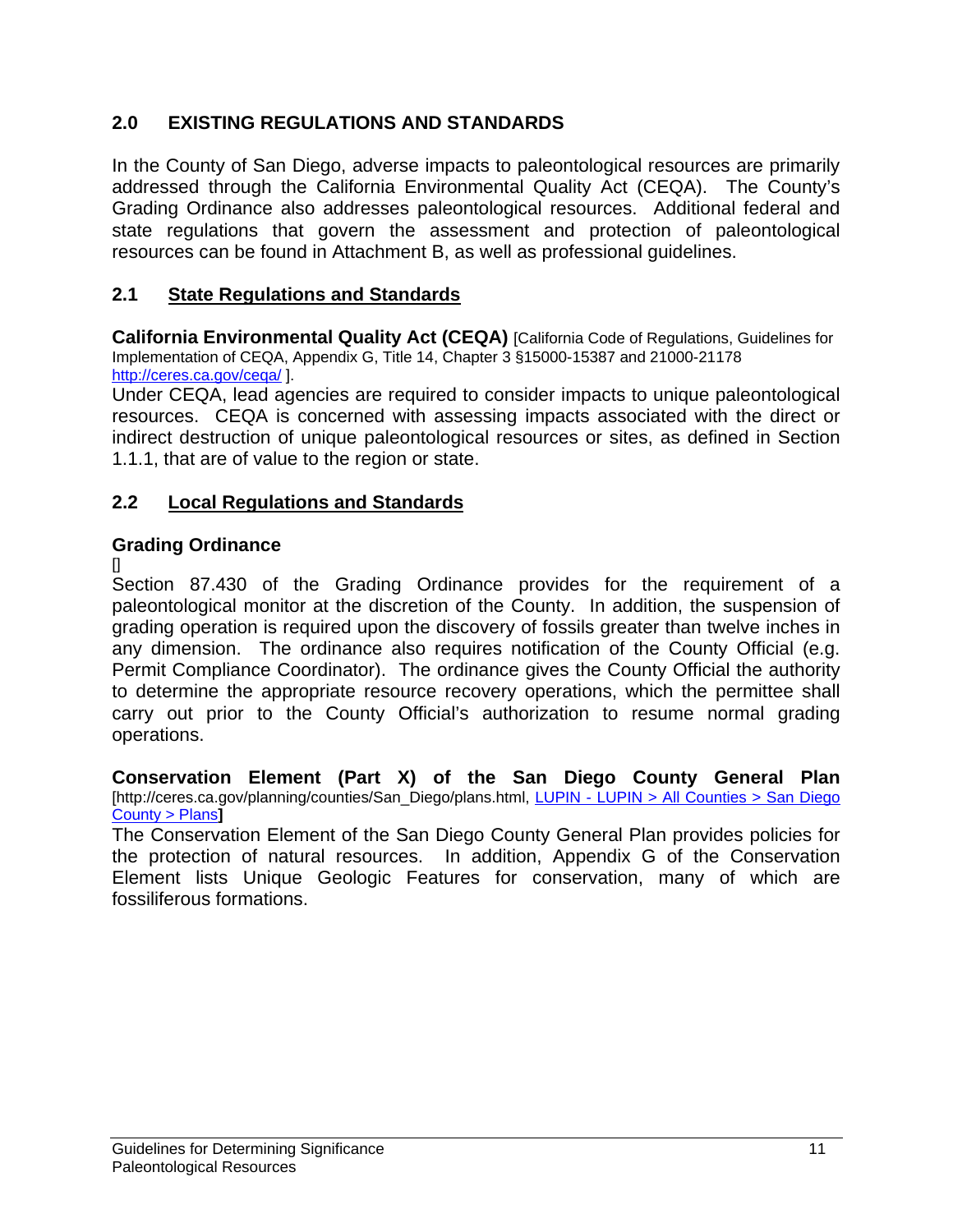#### **3.0 ASSESSING PALEONTOLOGICAL RESOURCE POTENTIAL AND SENSITIVITY**

There is a direct relationship between the type of rock (i.e., igneous, metamorphic or sedimentary) and the depositional environment (e.g., marine, lagoonal, lacustrine, fluvial, terrestrial) under which a geologic formation was originally deposited. Therefore, with an understanding of the geology of the County, it is possible to reasonably predict whether paleontological resources might be present. A map of detailed geologic and paleontological information overlain with the project footprint is needed for the first level of review to determine if paleontological resources may occur on a project site.

Several sources are available to help assess the potential for paleontological resources to be present on a project site (Attachment C). Geologic maps (at scales of 1:24,000, 1:100,000, etc.) of areas of San Diego County show the distribution of various geologic formations. Based on these maps and information on previously recorded fossil finds, geologic formations in San Diego County have been characterized as having High, Moderate, Low, Marginal, or No Potential for paleontological resource (Deméré and Walsh 1993). Because paleontological resources usually are irregularly dispersed throughout a geologic formation, both vertically as well as laterally, the location of fossils within a particular formation cannot be pre-determined. Comparing the project site to a resource map showing the potential of formations to produce fossils is the first step in assessing the potential for paleontological resources to be present on a project site. More precise determinations of the potential presence of paleontological resources can be made by studying more detailed geologic maps. Further evaluation may require a field survey of the project site by a paleontologist.

## **3.1 Resource Potential Ratings and Sensitivity of Paleontological Resources**

Sensitivity levels are rated for individual geologic formations, as it is the formation that contains the fossil remains. The sensitivity levels are the same as the resource potential ratings.

Based on the geologic formations in San Diego County, levels of paleontological resource potential and sensitivity have been developed (Deméré and Walsh 1993) and are shown on the "San Diego County Paleontological Sensitivity" map (Figure 2). Paleontological Resource Potential Ratings and Sensitivity of Geologic Formations in San Diego County (Table 1) lists the formations in the County that are known to contain or have the potential to contain unique paleontological resources. The resource potential ratings and geologic formation sensitivity levels are described below.

## **3.1.1 High**

High resource potential and high sensitivity are assigned to geologic formations known to contain paleontological localities with rare, well preserved, critical fossil materials for stratigraphic or paleoenvironmental interpretation, and fossils providing important information about the paleoclimatic, paleobiological and/or evolutionary history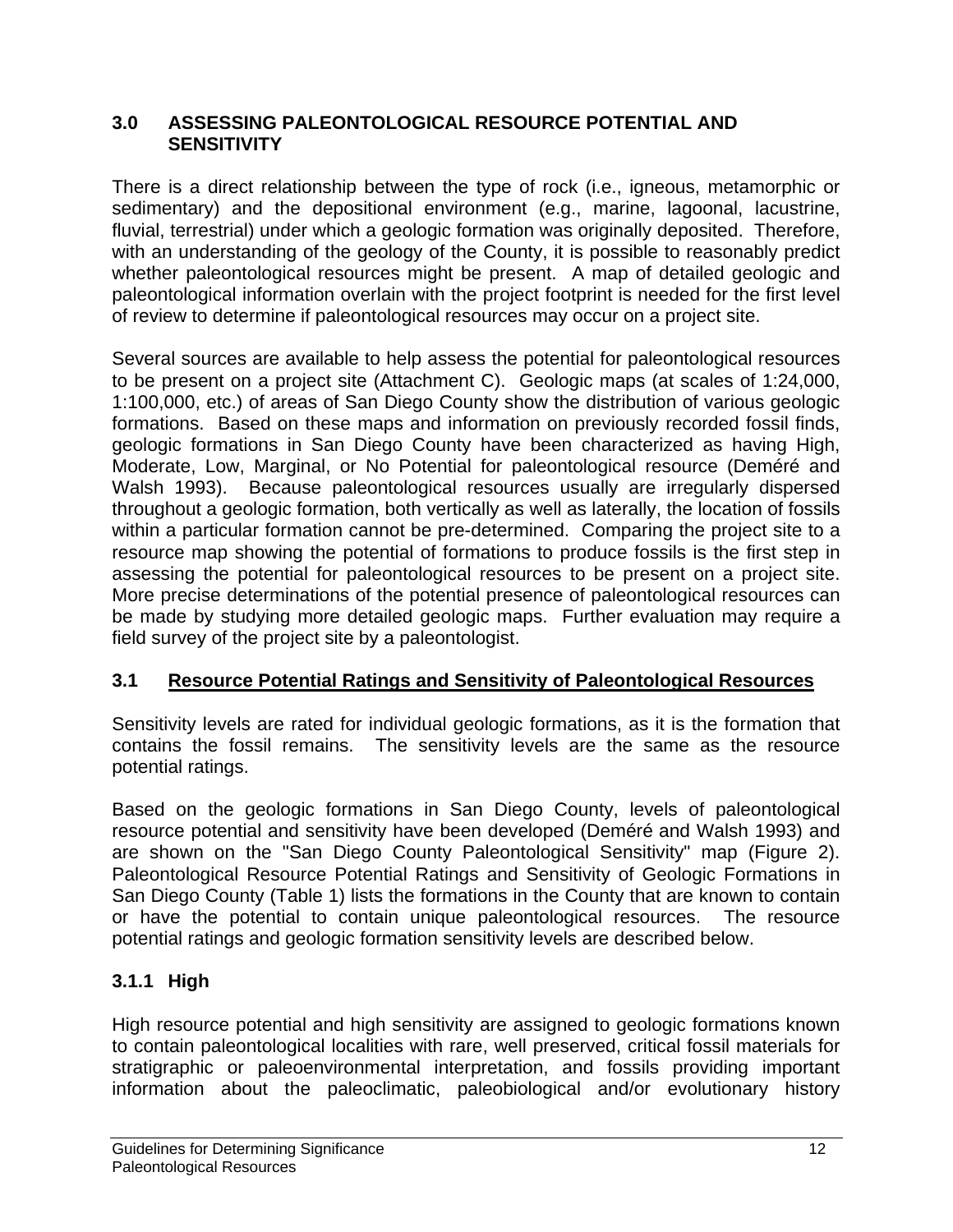(phylogeny) of animal and plant groups. In general, formations with high resource potential are considered to have the highest potential to produce unique invertebrate fossil assemblages or unique vertebrate fossil remains and are, therefore, highly sensitive.

## **3.1.2 Moderate**

Moderate resource potential and moderate sensitivity are assigned to geologic formations known to contain paleontological localities. These geologic formations are judged to have a strong, but often unproven, potential for producing unique fossil remains (Deméré and Walsh 1993).

## **3.1.3 Low**

Low resource potential and low sensitivity are assigned to geologic formations that, based on their relatively young age and/or high-energy depositional history, are judged unlikely to produce unique fossil remains. Low resource potential formations rarely produce fossil remains of scientific significance and are considered to have low sensitivity. However, when fossils are found in these formations, they are often very significant additions to our geologic understanding of the area.

## **3.1.4 Marginal**

Marginal resource potential and marginal sensitivity are assigned to geologic formations that are composed either of volcaniclastic (derived from volcanic sources) or metasedimentary rocks, but that nevertheless have a limited probability for producing fossils from certain formations at localized outcrops. Volcaniclastic rock can contain organisms that were fossilized by being covered by ash, dust, mud, or other debris from volcanoes. Sedimentary rocks that have been metamorphosed by heat and/or pressure caused by volcanoes or plutons are called metasedimentary. If the sedimentary rocks had paleontological resources within them, those resources may have survived the metamorphism and still be identifiable within the metasedimentary rock, but since the probability of this occurring is so limited, these formations are considered marginally sensitive.

### **3.1.5 No Potential**

No resource potential is assigned to geologic formations that are composed entirely of volcanic or plutonic igneous rock, such as basalt or granite, and therefore do not have any potential for producing fossil remains. These formations have no paleontological resource potential, i.e. they are not sensitive*.*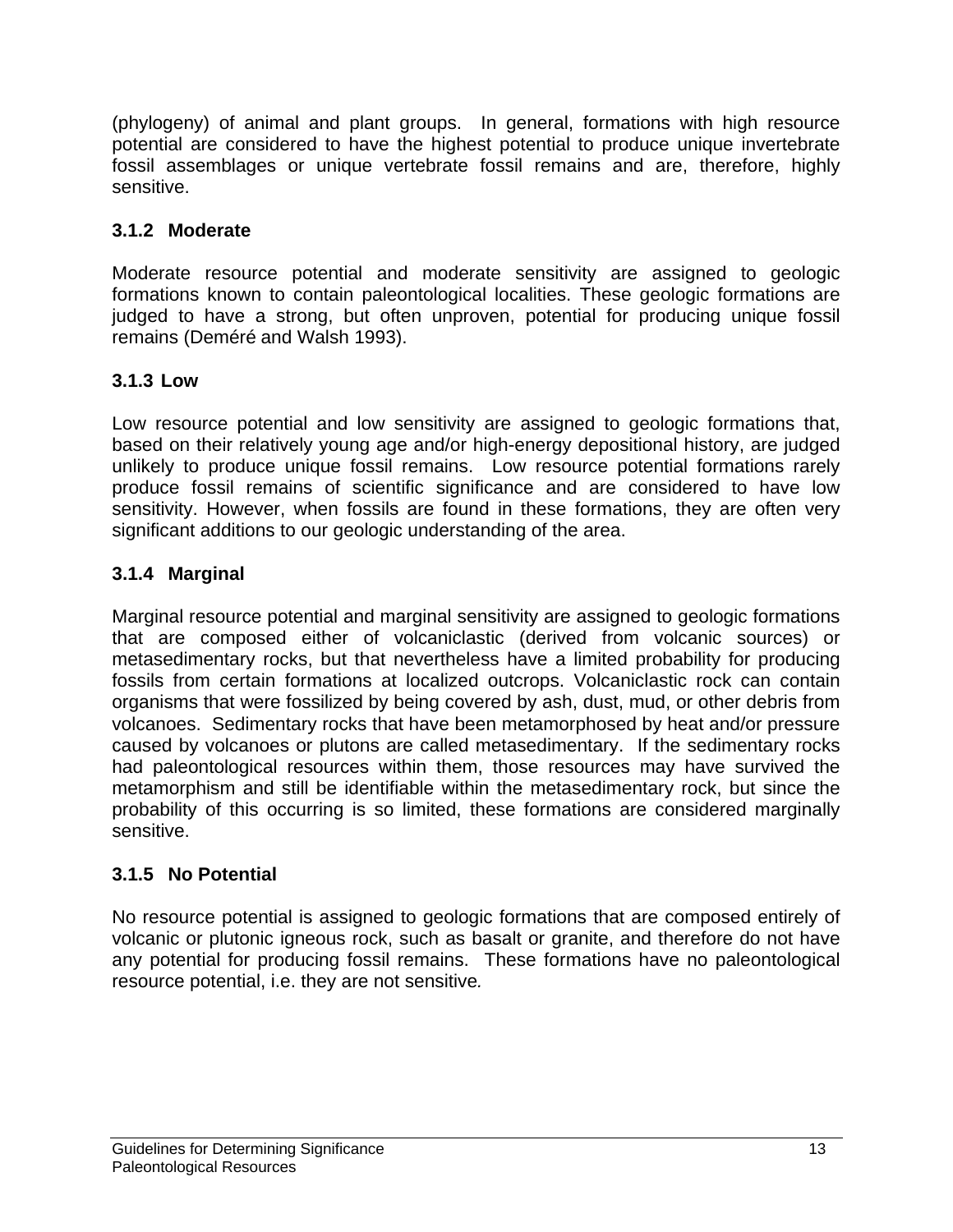#### **3.2 Resource Potential and Sensitivity of Geologic Formations in Unincorporated San Diego County**

Most of the unincorporated areas of San Diego County are underlain by geologic formations with no, low, or marginal paleontological resource potential and sensitivity and are unlikely to contain important fossils. Nonetheless, areas of high and moderate sensitivity, which do have the potential to contain unique paleontological resources (i.e. fossils), are present in Camp Pendleton, the San Dieguito area, Spring Valley, and Otay Mesa in the Coastal Plain Region, Warner Valley and Jacumba Valley in the Peninsular Ranges Region, and the Anza Borrego Desert and Coyote Mountains in the Salton Trough Region.

## **4.0 TYPICAL ADVERSE EFFECTS**

Paleontological resources are non-renewable and, as such, they cannot be replaced. The destruction, disturbance or alteration of a paleontological resource causes an irreversible loss of information about prehistoric life on Earth. A project can result in two types of adverse effects on paleontological resources, direct and indirect.

## **4.1 Direct Impacts**

Direct impacts occur through the destruction or alteration of a paleontological resource or site by grading, excavation, trenching, boring, tunneling or other activity that disturbs the subsurface geologic formation. Excavation operations are the most common ways for paleontological resources to be adversely impacted and can result in the permanent loss of resources and valuable information. The most extensive excavation impacts are usually associated with mass grading, where earth-movers are used in combination with bulldozers to rip and transport massive amounts of soil and bedrock. Front-end loaders, track hoes, and trucks can also be used in mass excavation operations. Smaller amounts of earth are moved during, boring, trenching and tunneling and typically the impacts are less extensive.

### **4.2 Indirect Impacts**

Indirect impacts are not specifically caused by a development project, but may be a reasonably foreseeable result of such a project. Typical indirect impacts to paleontological resources include:

- Destruction or loss of surface fossils from increased erosion, and
- The non-scientific or unauthorized surface collection or subsurface excavation of a fossil or paleontological site.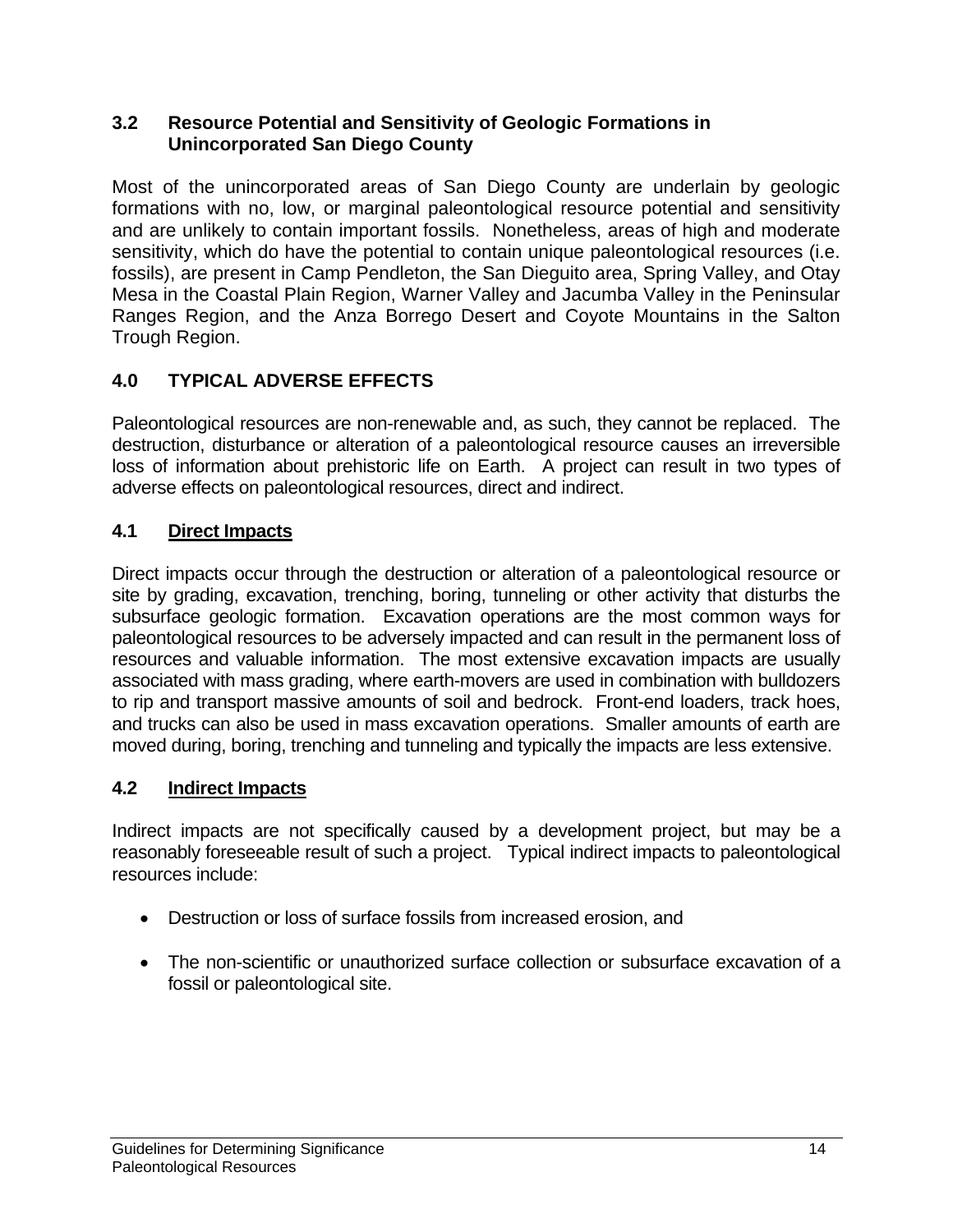#### **5.0 GUIDELINES FOR DETERMINING SIGNIFICANCE**

CEQA requires analysis of the entire project or "the whole of the action." However, only ground disturbing aspects of the project have the potential to impact paleontological resources. Strata containing these resources usually underlie the soil surface, but occasionally they are exposed in natural cliff faces, valley slopes, or roadcuts. The determination of significance process and mitigation for potentially significant impacts is diagrammed in Figure 8.

**An affirmative response to or confirmation of the following Guideline will generally be considered a significant impact related to paleontological resources as a result of project implementation, in the absence of scientific evidence to the contrary:** 

*The project proposes activities directly or indirectly damaging to a unique paleontological resource or site. A significant impact to paleontological resources may occur as a result of the project, if project-related grading or excavation will disturb the substratum or parent material below the major soil horizons in any paleontologically sensitive area of the County, as shown on the San Diego County Paleontological Resources Potential and Sensitivity Map (see Figure 2).* 

This guideline is derived from CEQA (Appendix G). It requires the evaluation of paleontological resources to determine whether or not a proposed action will have a significant effect upon paleontological resources.

Significant paleontological resources can occur in any of the rocks of San Diego County other than those that are igneous (No Potential). Soils are derived from the parent bedrock below them and the organic material on the surface. The percolation of water into the parent material erodes the rock and allows roots to penetrate. These processes break down the parent material to form soil, and can cause fossils to decompose within the soil horizon. Below the soil horizons the parent material is intact. A geotechnical soil survey can be conducted to determine soil horizon depths. Soil horizons are identified as follows:

- Organic Horizon: occurs at the surface and contains vegetation and organic materials;
- Surface Horizon: occurs adjacent to the Organic Horizon and contains organic materials;
- Subsoil Horizon: occurs below the Surface Horizon, but above the Substratum Horizon. Organic materials are present, but in lesser quantity than in the Surface Horizon.
- Substratum Horizon: occurs at the deepest level of soils and is below the major soil horizons. Fossils are likely to be present in and below the substratum.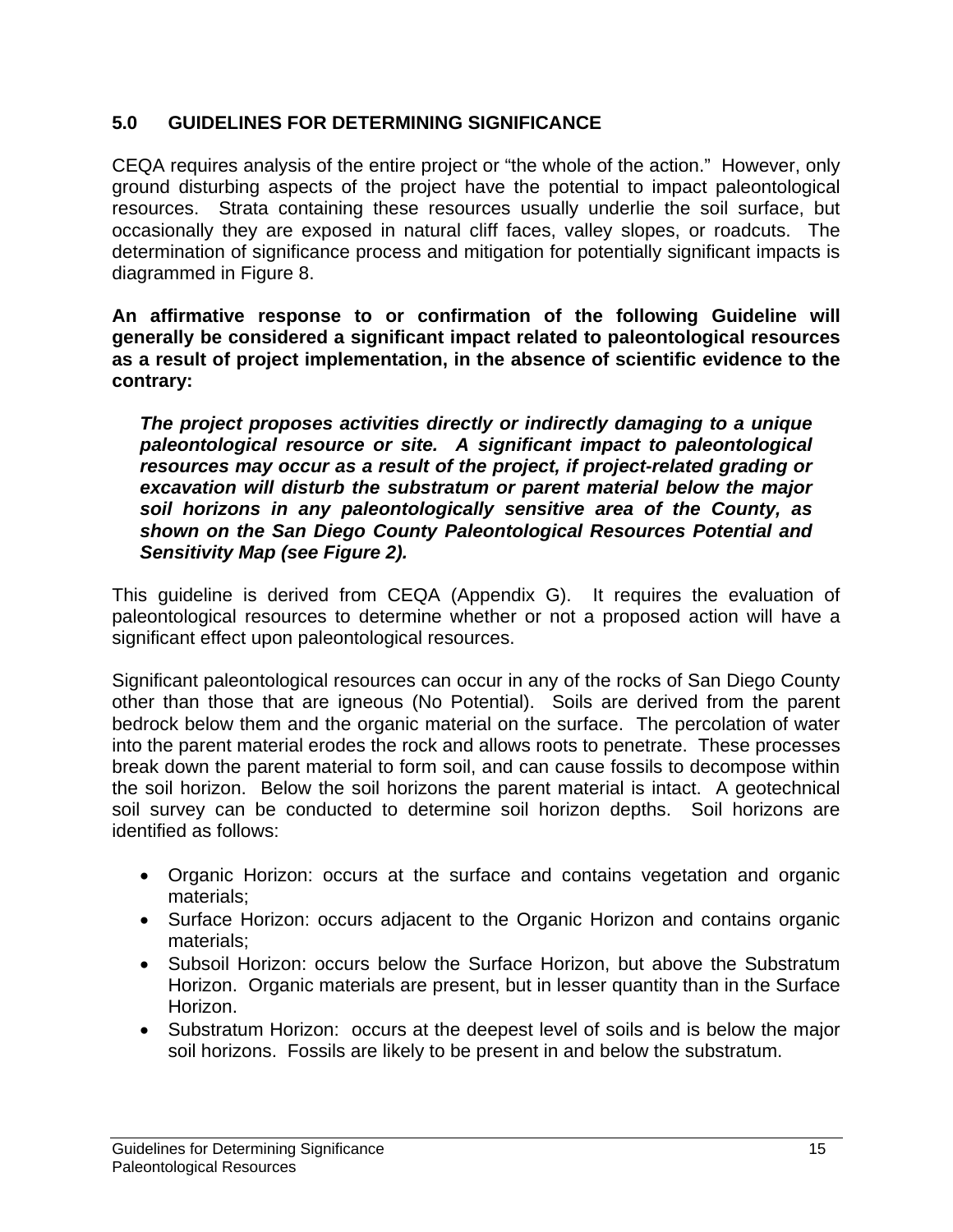Soil horizons vary considerably in depth across the County, depending on the type of bedrock, organic material, climate, and surface waters of the area. San Diego County boring data show that the soil depth can range from zero to 65 feet. In general, soils are shallow on slopes and mesa tops, and deeper on valley floors. Figure 7 is a diagram showing the relationships of the various soil horizons.

## **6.0 STANDARD MITIGATION AND PROJECT DESIGN CONSIDERATIONS**

A significant impact requires mitigation under CEQA. With mitigation the impact would be reduced to a level below significance. The County's standard paleontological resources mitigation requirements are described in this section and are diagrammed on Figure 8. Impacts to potentially significant paleontological resources require mitigation in the form of monitoring during grading. The goal of paleontological resources mitigation is the recovery, curation, and permanent archival storage of significant fossil remains, thus preserving what would otherwise have been destroyed and lost by excavation activities.

#### **6.1 Mitigation Requirements**

Since an impact to paleontological resources does not typically occur until the substratum is excavated, monitoring during excavation is the essential measure to mitigate significant impacts to paleontological resources to a level below significance. The type of monitoring required is based on the amount of excavation and the site's paleontological resource potential and sensitivity (Figure 9). It is the opinion of local paleontological professionals that when the volume of excavation exceeds 2,500 cubic yards, the potential loss of paleontological resources is much higher than for lesser amounts of excavation. Therefore, the County requires the following monitoring, and subsequent salvage of significant paleontological resources if they are found, to adequately mitigate potentially significant impacts:

- For projects within areas of High or Moderate Paleontological Resources Potential that propose excavation equal to or greater than 2,500 cubic yards, the services of a Project Paleontologist and a Paleontological Resources Monitor are required.
- For projects within areas of High or Moderate Paleontological Potential that propose excavation of less than 2,500 cubic yards, monitoring by a Standard Monitor is required.
- For projects within areas of Low or Marginal Potential, monitoring by a Standard Monitor is required.

A Project Paleontologist is a person with a Ph.D. or Master's Degree in Paleontology or related field, and who has knowledge of San Diego County paleontology and documented experience in professional paleontological procedures and techniques. A Paleontological Resources Monitor is defined as an individual with at least one year of experience in field identification and collection of fossil materials under the supervision of a Project Paleontologist. A Standard Monitor is any one person who is on the project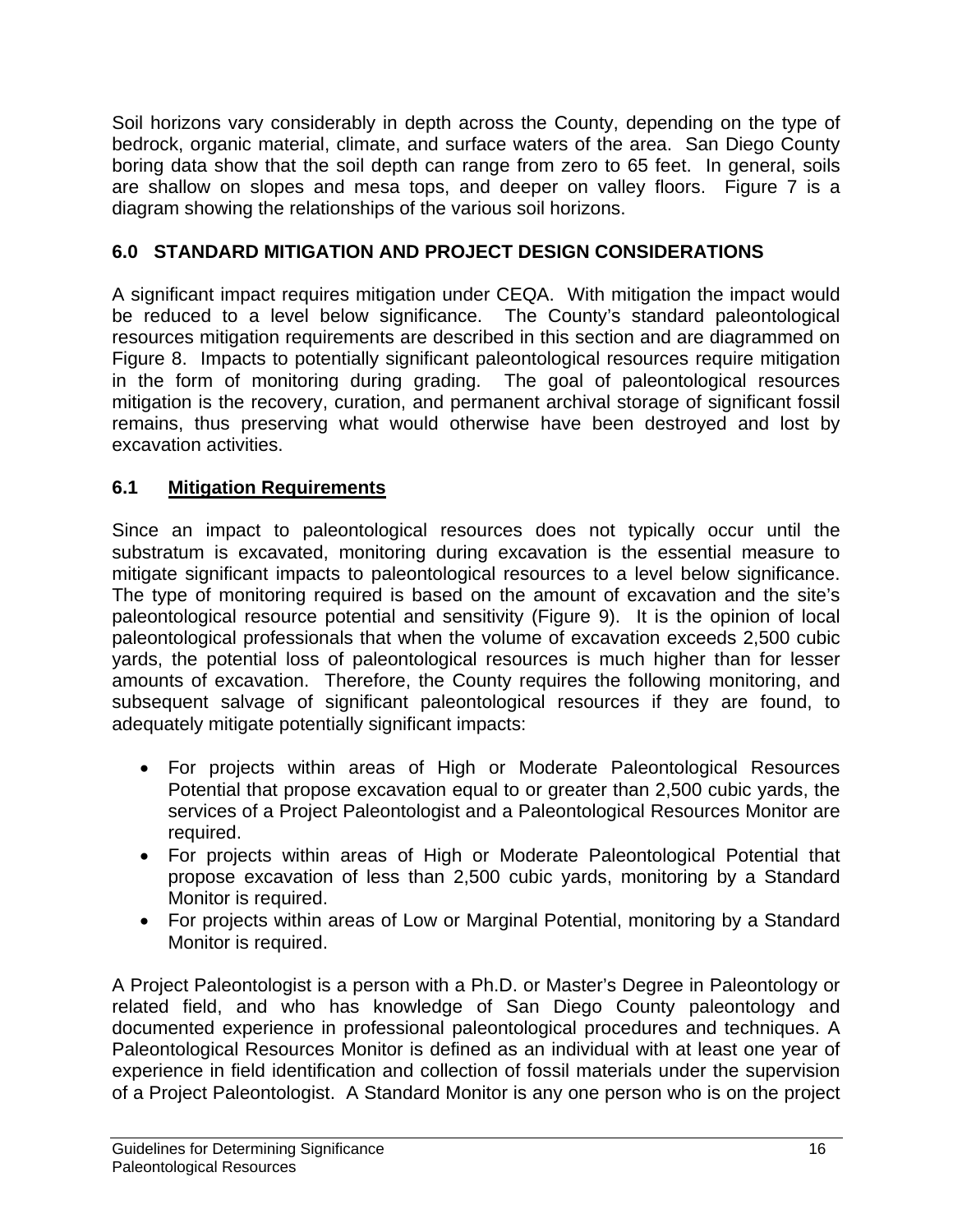site during all the original cutting of undisturbed substratum. The Standard Monitor must be designated by the Applicant and given the responsibility of watching for fossils so that the project is in conformance with Section 87.430 of the Grading Ordinance.

Mitigation conditions are to be placed on grading plans, and projects must conform to the requirements of the Grading Ordinance. Section 87.430 of the Grading Ordinance provides for the requirement of a paleontological monitor at the discretion of the County. In addition, the suspension of grading operation is required upon the discovery of fossils greater than twelve inches in any dimension.

#### **6.2 Mitigation for Excavation Equal to or Greater than 2,500 Cubic Yards in High or Moderate Potential Areas**

Monitoring by a Project Paleontologist or by a Paleontological Resources Monitor under the supervision of the Project Paleontologist is required if undisturbed substratum or deeper bedrock in High or Moderate potential areas (see Figure 9) are to be excavated pursuant to a discretionary permit.

The Project Paleontologist must conduct or supervise the following mitigation tasks:

- Monitoring of excavation operations to discover unearthed fossil remains, generally involving monitoring of ongoing excavation activities (e.g., sheet grading pads, cutting slopes and roadways, basement and foundation excavations, and trenching).
- Salvage of unearthed fossil remains, typically involving simple excavation of the exposed specimens, but possibly also plaster-jacketing of individual large and/or fragile specimens, or more elaborate quarry excavation of richly fossilferous deposits.
- Recording of stratigraphic, geologic and geographic data to provide a context for the recovered fossil remains, including accurate plotting (mapping) on grading plans and standard topographic maps of all fossil localities, description of lithologies of fossil-bearing strata, measurement and description of the overall stratigraphic section (unless considered by the Project Paleontologist to be infeasible), and photographic documentation of the geologic setting.
- Laboratory preparation (cleaning and repair) of collected fossil remains to the point of identification (not exhibition), generally involving removal of enclosing sedimentary rock material, stabilization of fragile specimens (using glues and other hardeners), and repair of broken specimens. See Figure 10 for examples.
- Curation of prepared fossil remains, typically involving scientific identification and cataloguing of specimens; and entry of data into one or more accredited institutional (museum or university) collection (specimen/species lot and/or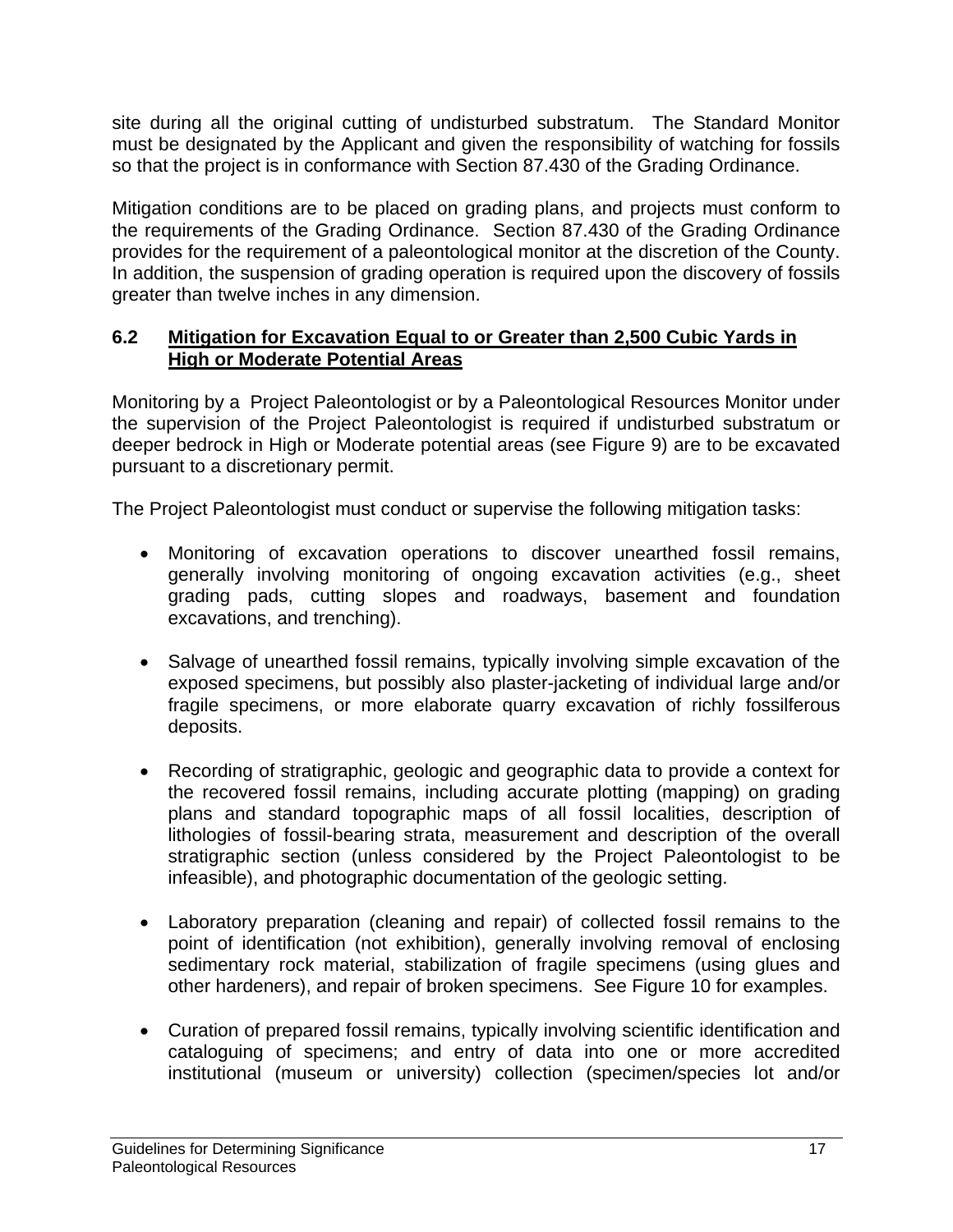locality) databases. Curation is necessary so that the specimens are available for scientific research (see Figure 10).

- Transferal, for archival storage, of cataloged fossil remains and copies of relevant field notes, maps, stratigraphic sections and photographs to an accredited institution (museum or university) in California that maintains paleontological collections, preferably:
	- o San Diego Natural History Museum
	- o Los Angeles County Museum
	- o San Bernardino Museum of Natural History
	- o University of California Museum of Paleontology, Berkeley
	- o Anza-Borrego Desert State Park
- Preparation of a final report summarizing the results of the field investigation, laboratory methods, stratigraphic information, types and importance of collected fossils, and any necessary graphics to document the stratigraphy and precise fossil collecting localities.

#### **6.2.1 Grading Plan Conditions**

Conditions to be put onto the grading plans follow:

#### **Paleontological Resources Monitoring by a Project Paleontologist**

A Project Paleontologist or Paleontological Resources Monitor (under the supervision of the Project Paleontologist) shall be on-site during initial cutting, grading or excavation into the substratum. The Project Paleontologist is a person with a Ph.D. or Master's Degree in Paleontology or a related field, and who has knowledge of San Diego County paleontology and documented experience in professional paleontological procedures and techniques. A Paleontological Resources Monitor is defined as an individual with at least one year of experience in field identification and collection of fossil materials under the supervision of a Project Paleontologist. The Paleontological Resources Monitor shall work under the direct supervision of the Project Paleontologist. The applicant shall authorize the Project Paleontologist and/or Paleontological Resources Monitor to direct, divert, or halt any grading activity, and to perform all other acts required by the provisions listed below.

- A. Monitor initial cutting, grading or excavation into the substratum;
- B. If paleontological resources are unearthed the Project Paleontologist or Paleontological Monitor, under supervision by the Project Paleontologist, shall:
	- 1. Direct, divert, or halt any grading or excavation activity until such time that the sensitivity of the resource can be determined and the appropriate recovery implemented;
	- 2. Salvage unearthed fossil remains, including simple excavation of exposed specimens or, if necessary, plaster-jacketing of large and/or fragile specimens or more elaborate quarry excavations of richly fossiliferous deposits;
	- 3. Record stratigraphic and geologic data to provide a context for the recovered fossil remains, typically including a detailed description of all paleontological localities within the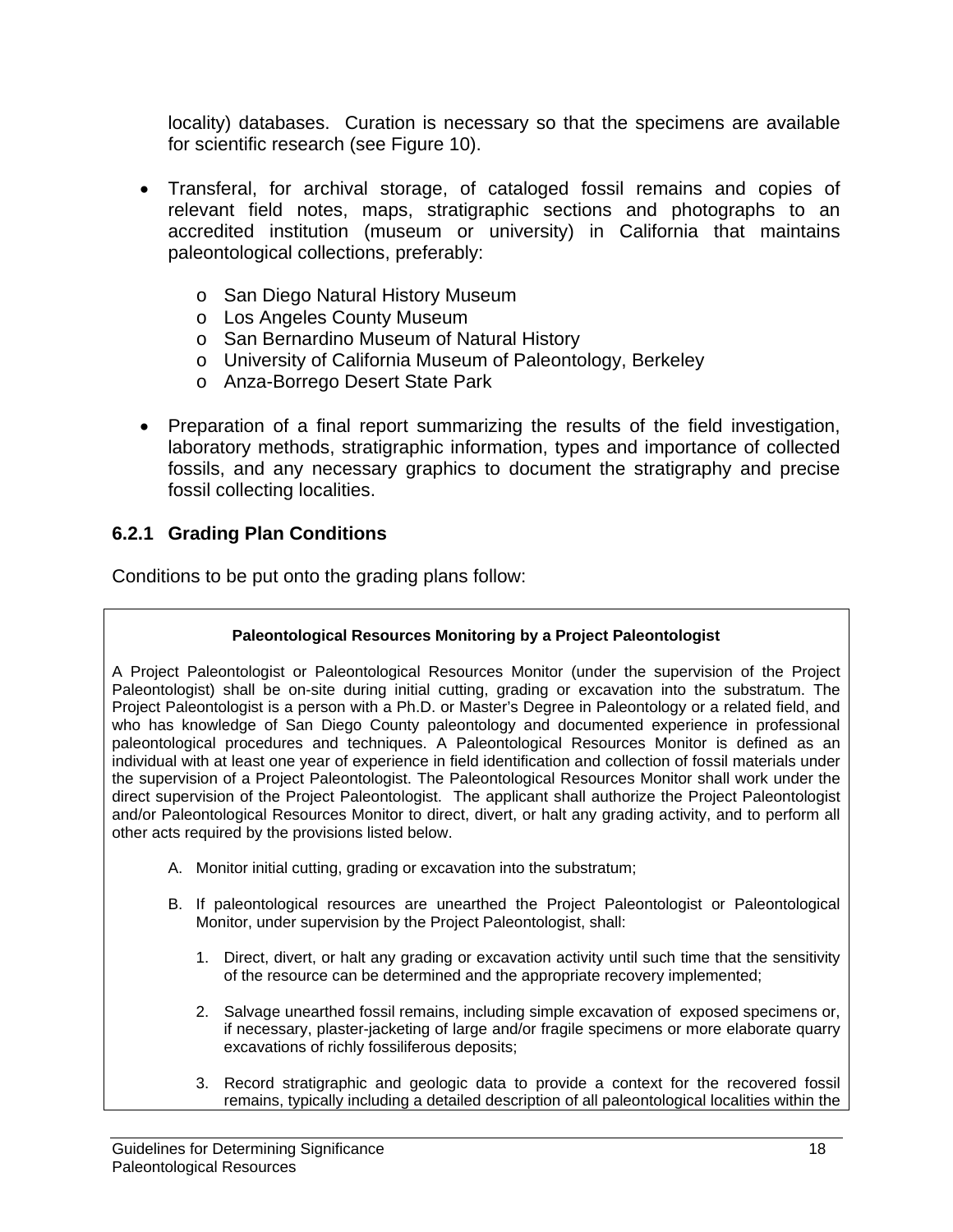project site, as well as the lithology of fossil-bearing strata within the measured stratigraphic section, if feasible, and photographic documentation of the geologic setting;

- 4. Prepare collected fossil remains for curation, to include cleaning the fossils by removing the enclosing rock material, stabilizing fragile specimens using glues and other hardeners, if necessary, and repairing broken specimens;
- 5. Curate, catalog and identify all fossil remains to the lowest taxon possible, inventory specimens, assign catalog numbers, and enter the appropriate specimen and locality data into a collection database; and
- 6. Transfer the cataloged fossil remains to an accredited institution (museum or university) in California that maintains paleontological collections for archival storage and/or display. The transfer shall include copies of relevant field notes, maps, stratigraphic sections, and photographs.
- C. The Project Paleontologist shall prepare a final Paleontological Resources Mitigation Report summarizing the field and laboratory methods used, the stratigraphic units inspected, the types of fossils recovered, and the significance of the curated collection.
- D. Submit TWO hard copies of the final Paleontological Resources Mitigation Report to the Director of DPLU for final approval of the mitigation, and submit an electronic copy of the report according to the County DPLU's Electronic Submittal Format Guidelines.

#### **6.2.2 Qualifications**

A Project Paleontologist is a person who has, to the satisfaction of the Planning and Land Use Director:

- A Ph.D. or M.S. or equivalent in paleontology or closely related field (e.g., sedimentary or stratigraphic geology, evolutionary biology, etc.);
- Demonstrated knowledge of southern California paleontology and geology; and
- Documented experience in professional paleontological procedures and techniques.

A Paleontological Resources Monitor is defined as an individual with at least one year of experience in field identification and collection of fossil materials.

#### **6.2.3 Mitigation Responsibilities**

#### **Applicant's Responsibilities**

The applicant shall:

- Prior to any excavation or earth disturbance and prior to approval of any Grading or Improvement Plan, retain a Project Paleontologist to be responsible for implementing these mitigation measures.
- Submit a copy of a letter signed by the Project Paleontologist or Paleontological firm that states the applicant has retained their services and acknowledges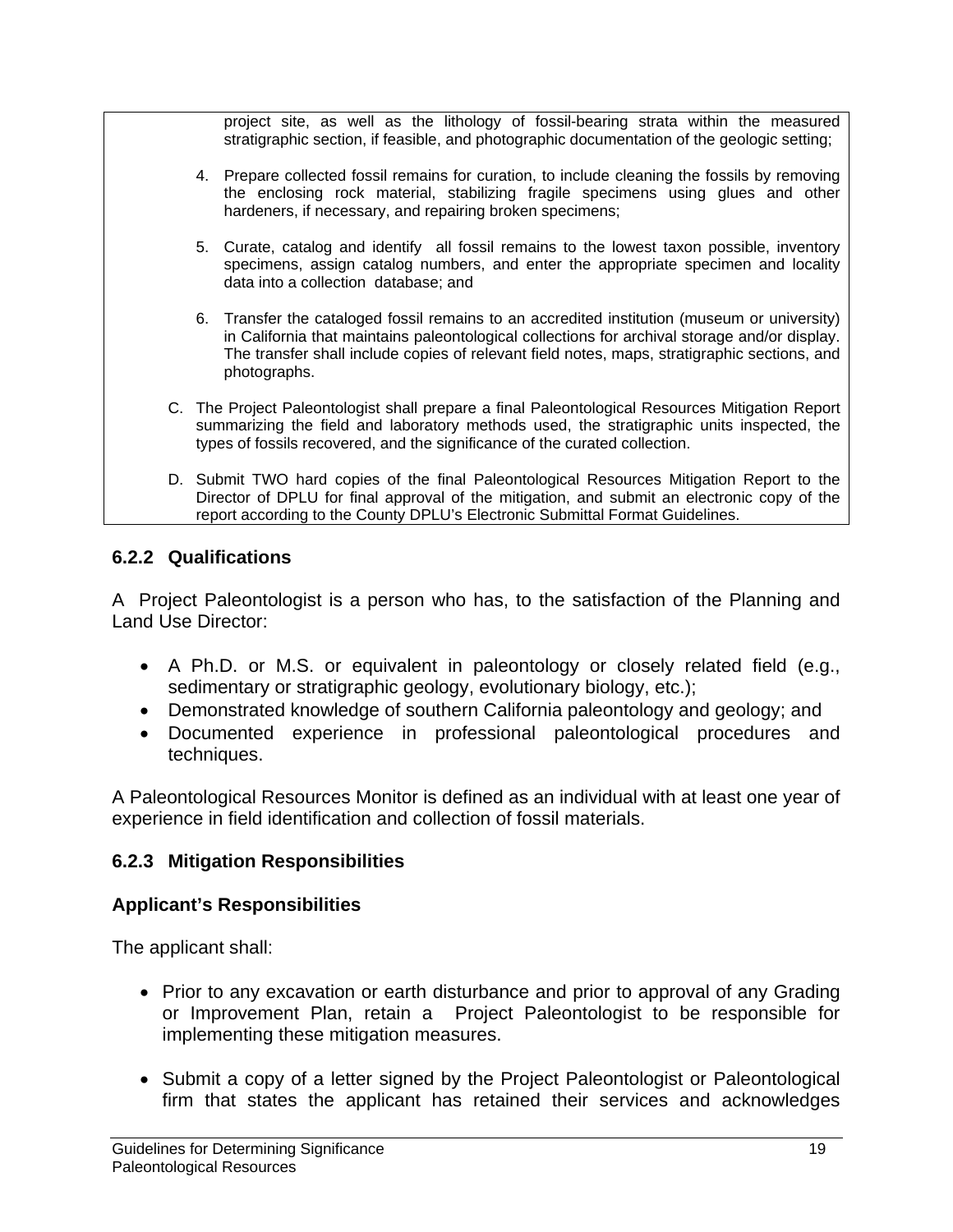agreement to perform and/or be responsible for concurrence with mitigation measures stated in this section.

- Authorize the Project Paleontologist or Paleontological Monitor to direct, divert, or halt any grading and/or excavation activity for the evaluation and/or recovery of exposed fossil remains and to perform all other acts required by these guidelines to preserve paleontological resources.
- Cause conditions for the paleontological resource mitigation program to be placed on the first sheet of the grading plan set and shall cause these conditions to be performed.

The applicant will ensure that two hard copies and one digital copy of the final Paleontological Resources Mitigation Report are submitted to the Director of Planning and Land Use, at 5201 Ruffin road, Suite B, San Diego, CA 92123-1666. The digital copy must be prepared in accordance with the County DPLU's Electronic Submittal Format Guidelines.

#### **Project Paleontologist's Responsibilities**

The Project Paleontologist is in charge of all aspects regarding the paleontological mitigation program for the project. Responsibilities will include:

Preparing a letter that states the name and firm of the Project Paleontologist who has been retained by the applicant, and that acknowledges responsibility for concurrence with the project's mitigation measures.

- Supervising the Paleontological Monitor(s) and directing them in the field.
- Attending the pre-grading/pre-construction meeting to consult with grading contractors regarding the requirement of monitoring for paleontological resources, the potential importance and uniqueness of fossils and other paleontological resources that could be found during grading and excavation for the project, and the regulations that govern the protection of paleontological resources,
- Ensuring that recovered fossil remains are cleaned, sorted, repaired, cataloged, and submitted to an appropriate scientific institution, and
- Writing the Paleontological Resources Mitigation Report for the project.

#### **Paleontological Resource Monitor's Responsibilities**

The Paleontological Monitor shall: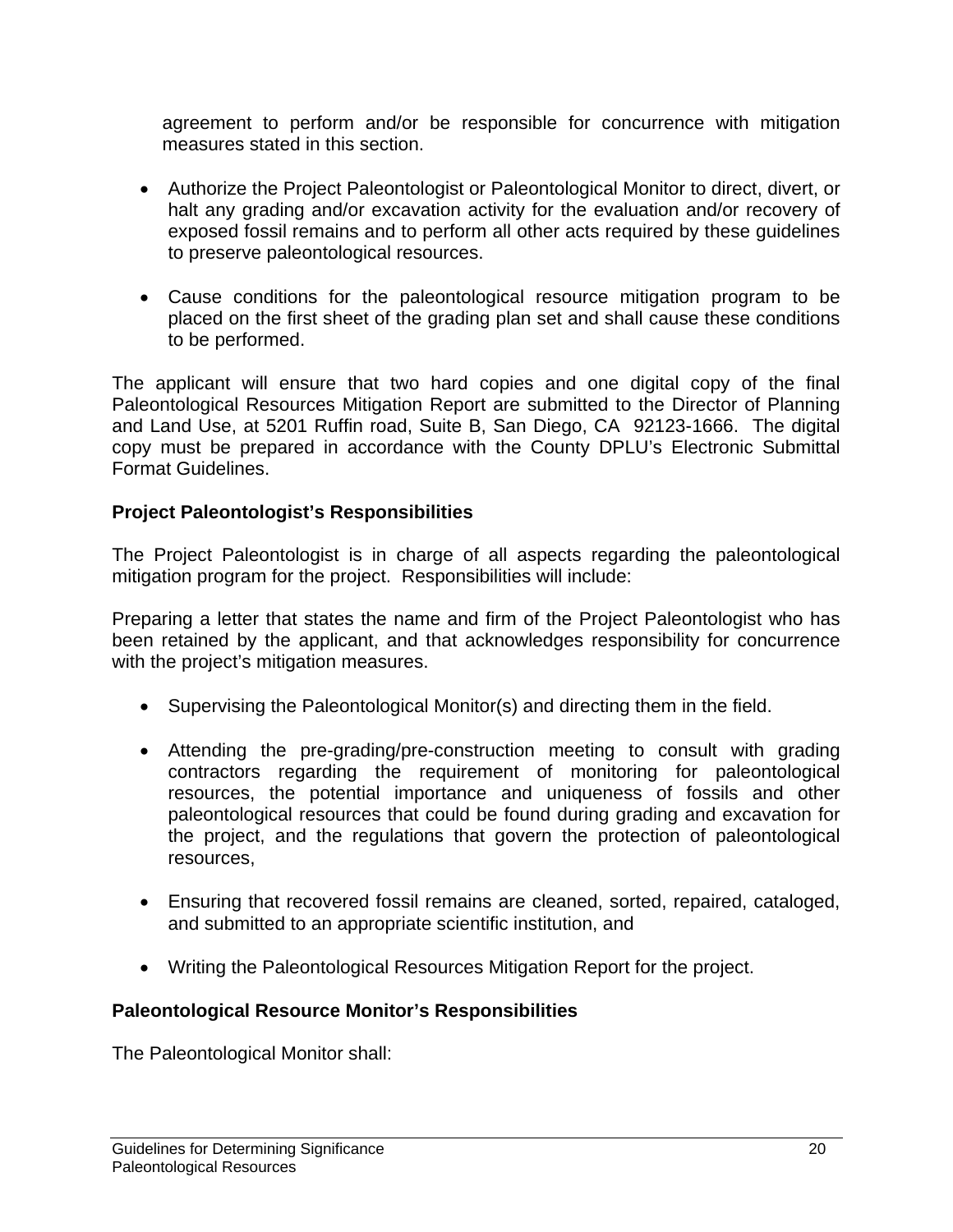- Coordinate with the project superintendent daily regarding grading and excavation schedules.
- Monitor the original cutting (grading and excavation activities) of previously undisturbed formations of sedimentary rocks that may contain paleontological resources for unearthed fossils. The frequency of monitoring depends upon the rate of excavation, the materials excavated, and the abundance of fossils,
- Divert or temporarily halt construction activities in the area where paleontological resources have been found to allow recovery of fossil remains, and
- If necessary for the recovery of small fossil remains, collect bulk sedimentary matrix samples for screen-washing.

### **6.2.4 Reporting**

A Paleontological Resources Mitigation Report shall be required for the project, even if fossils are not found during the monitoring. A suggested outline for the report is provided in Attachment D.

The report shall summarize the results of the mitigation program, including field and laboratory methodology, monitoring dates, location and the geologic and stratigraphic setting, monitoring efforts, conclusions and references cited, and if paleontological resources were found, list(s) of collected fossils and their paleontological significance, descriptions of any analyses,. The report shall include appropriate graphics (index map, fossil localities, stratigraphic column) and photographic documentation of where monitoring was conducted and where any fossils and other paleontological resources were found. If fossils are found, a summary stratigraphic section shall be included that records the stratigraphic section exposed by the excavation (i.e., lithology and stratigraphic thicknesses) and stratigraphic positions of recovered paleontological resources.

Two hard copies and an electronic copy of the report shall be submitted to the Director, Department of Planning and Land Use of the County of San Diego within 90 days following the termination of paleontological monitoring on the project site. Exceptions will be considered by DPLU. Reports are to be submitted to the Director of Planning and Land Use at 5201 Ruffin Road, Suite B, San Diego, CA 92123-1666.

### **6.2.5 Mitigation Completion**

### **Fossils Not Found**

**Mitigation will be deemed complete when the County's Permit Compliance Coordinator, on behalf of the Director of Planning and Land Use, receives the final report.**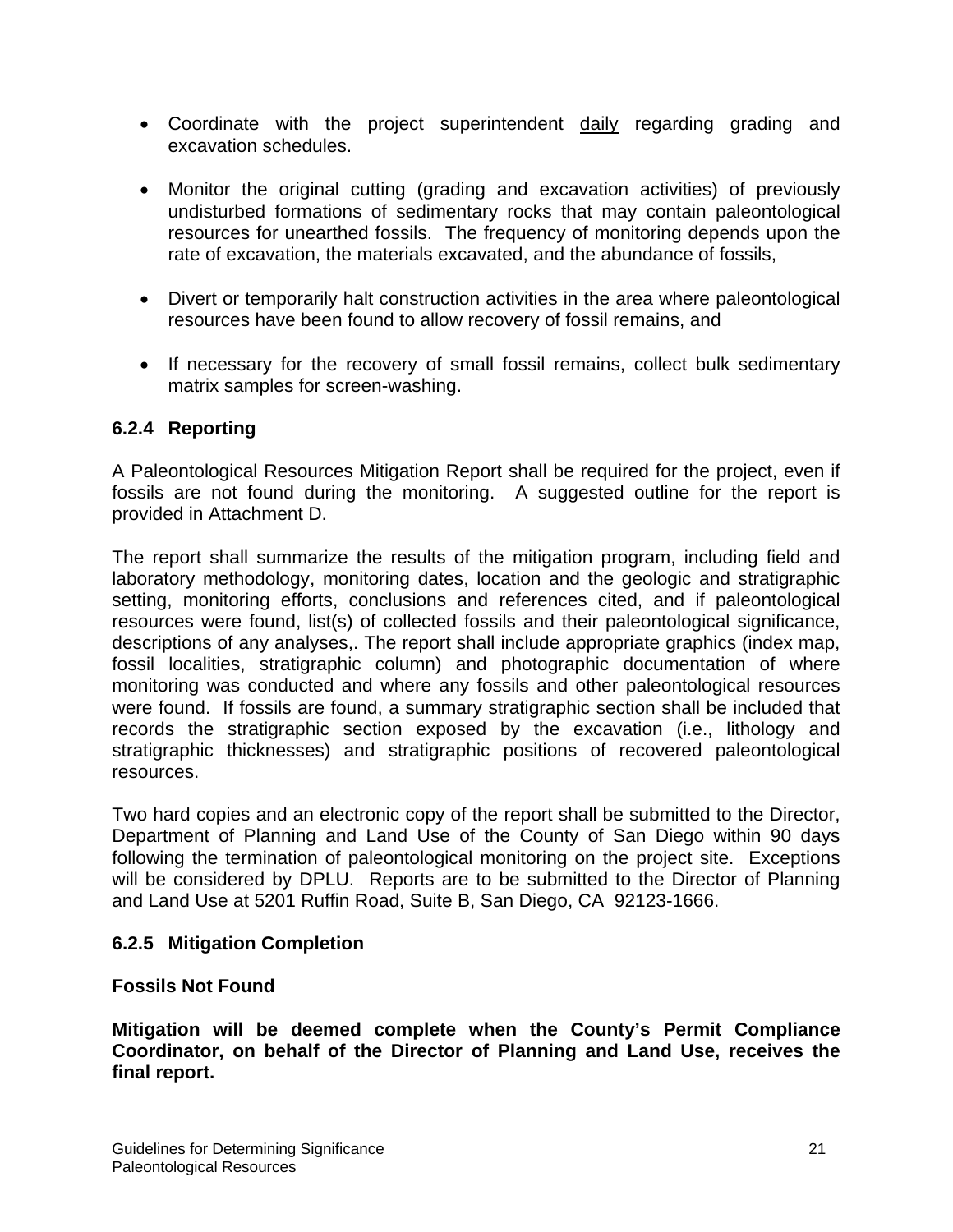#### **Fossils Found**

**Mitigation will be deemed complete when the County's Permit Compliance Coordinator, on behalf of the Director of Planning and Land Use, receives the final report, and a letter from the accredited institution stating that the collection has been received and accepted.** 

#### **6.3 Mitigation for Excavation Not Requiring the Services of a Project Paleontologist**

For any excavation into the substratum that does not require the expertise of a Project Paleontologist as described in Section 6.3.1, incidental monitoring by a Standard Monitor is required. A Standard Monitor is any one person who is on the site during all the original cutting of undisturbed substratum. A Standard Monitor must be designated by the Applicant and given the responsibility of watching for fossils so that the project is in conformance with Section 87.430 of the Grading Ordinance. If a fossil of greater than twelve inches in any dimension, including circumference, is encountered during excavation or grading, all excavation operations in the area where the fossil was found shall be suspended immediately, the DPLU's Permit Compliance Coordinator shall be notified, and a Project Paleontologist shall be retained by the applicant to assess the significance of the find and, if the fossil is significant, to oversee the salvage program, including salvaging, cleaning, and curating the fossil(s), and documenting the find, as described below.

### **6.3.1 Grading Plan Conditions**

#### **Monitoring for Paleontological Resources**

Monitoring for paleontological resources requires that a Standard Monitor be designated and that the Standard Monitor watches for fossils. During initial cutting, grading or excavation of the substratum. If a fossil of greater than twelve inches in any dimension, including circumference, is encountered excavation or grading in the area where the fossil was found shall be suspended immediately, the County's Permit Compliance Coordinator shall be notified, and a Project Paleontologist shall be retained by the applicant to evaluate the significance of the find and to salvage, clean, and curate the fossil(s), and to document the find, as described below.

The Project Paleontologist is a person with a Ph.D. or Master's Degree in Paleontology or related field, and who has knowledge of San Diego County paleontology and documented experience in professional paleontological procedures and techniques. The Project Paleontologist will:

- 1. Salvage unearthed fossil remains, including simple excavation of exposed specimens or, if necessary, plaster-jacketing of large and/or fragile specimens, or richly fossiliferous deposits;
- 2. Record stratigraphic and geologic data to provide a context for the recovered fossil remains, typically including a detailed description of all paleontological localities within the project site, as well as the lithology of fossil-bearing strata within the measured stratigraphic section, if feasible, and photographic documentation of the geologic setting;
- 3. Prepare collected fossil remains for curation, to include cleaning the fossils by removing the enclosing rock material, stabilizing fragile specimens using glues and other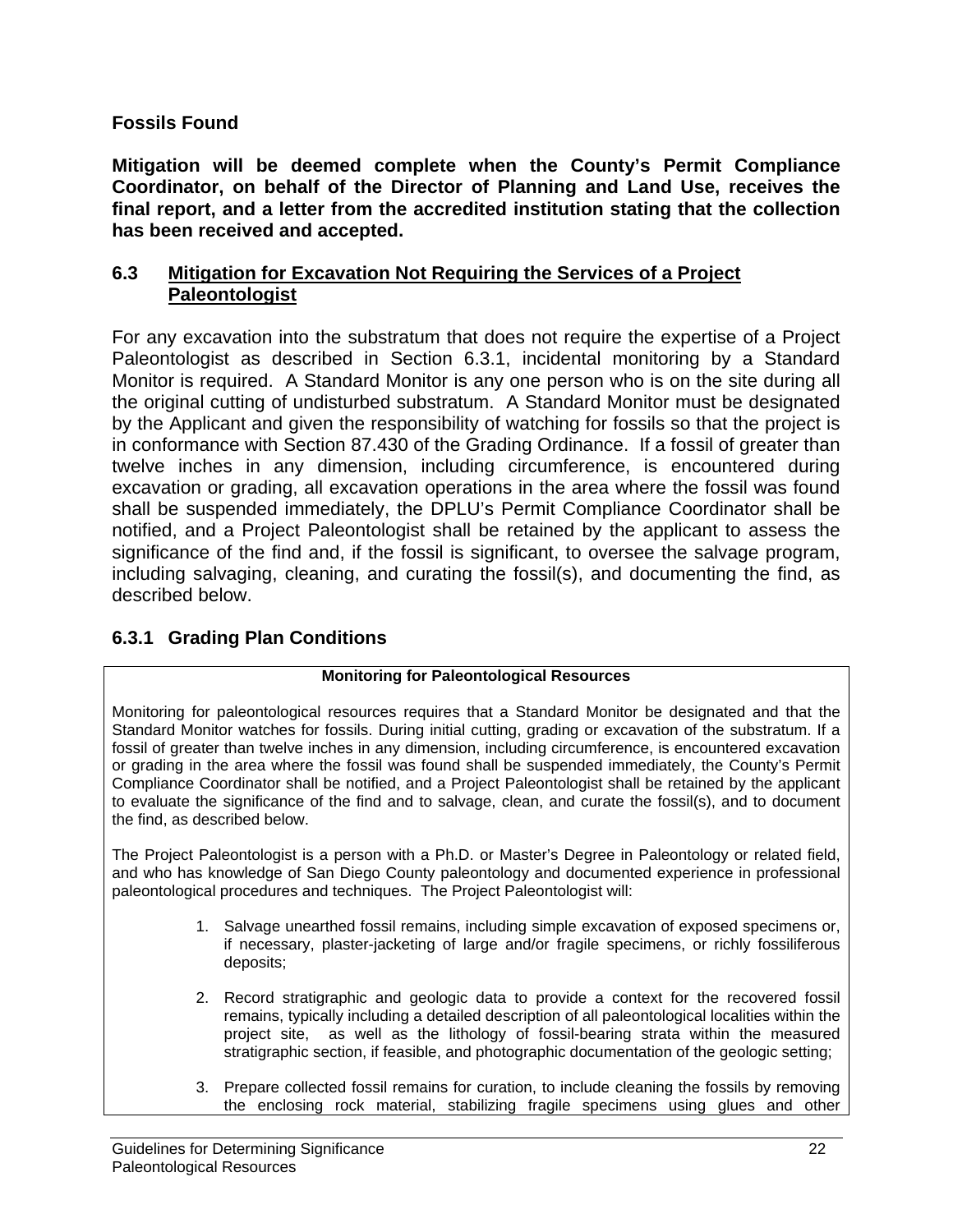hardeners, if necessary, and repairing broken specimens;

- 4. Curate, catalog and identify the fossil remains to the lowest taxon possible, inventory specimens, assign catalog numbers, and enter the appropriate specimen and locality data into a collection database; and
- 5. Transfer the cataloged fossil remains to an accredited institution (museum or university) in California that maintains paleontological collections for archival storage and/or display. The transfer shall include copies of relevant field notes, maps, stratigraphic sections, and photographs.
- 6. Prepare a Paleontological Resources Mitigation Report summarizing the field and laboratory methods used, the stratigraphic units inspected, the types of fossils recovered, and the significance of the fossils collected.
- 7. Submit TWO hard copies of the final Paleontological Resources Mitigation Report to the Director of DPLU for final approval of the mitigation, and submit an electronic copy of the report according to the County DPLU's Electronic Submittal Format Guidelines.

## **6.3.2 Reporting**

#### **Fossils Not Found**

If no fossils of greater than 12 inches in any dimension are found during grading and excavation, a letter shall be submitted to the County Department of Planning and Land Use identifying who conducted the monitoring, stating that no fossils were found, and signed by the Standard Monitor. The letter shall be submitted to the County within 90 days following cessation of grading and excavation. The format of the letter is provided in Appendix E.

### **Fossils Found**

If fossils meeting the description above are found and the services of a Project paleontologist are retained, the paleontologist will prepare a report documenting the mitigation program, including field and laboratory methodology, location and the geologic and stratigraphic setting, list(s) of collected fossils and their paleontological significance, descriptions of any analyses, conclusions, and references cited. The report shall include appropriate graphics (index map, fossil localities, stratigraphic column) and photographic documentation of where the fossil(s) and other paleontological resources were found. A summary stratigraphic section shall be included that records the stratigraphic section exposed by the excavation (i.e., lithology and stratigraphic thicknesses) and stratigraphic positions of recovered paleontological resources, to the extent possible.

Two hard copies and an electronic copy of the report shall be submitted to the Director, Department of Planning and Land Use of the County of San Diego within 90 days following the collection of fossil on the project site. Exceptions will be considered by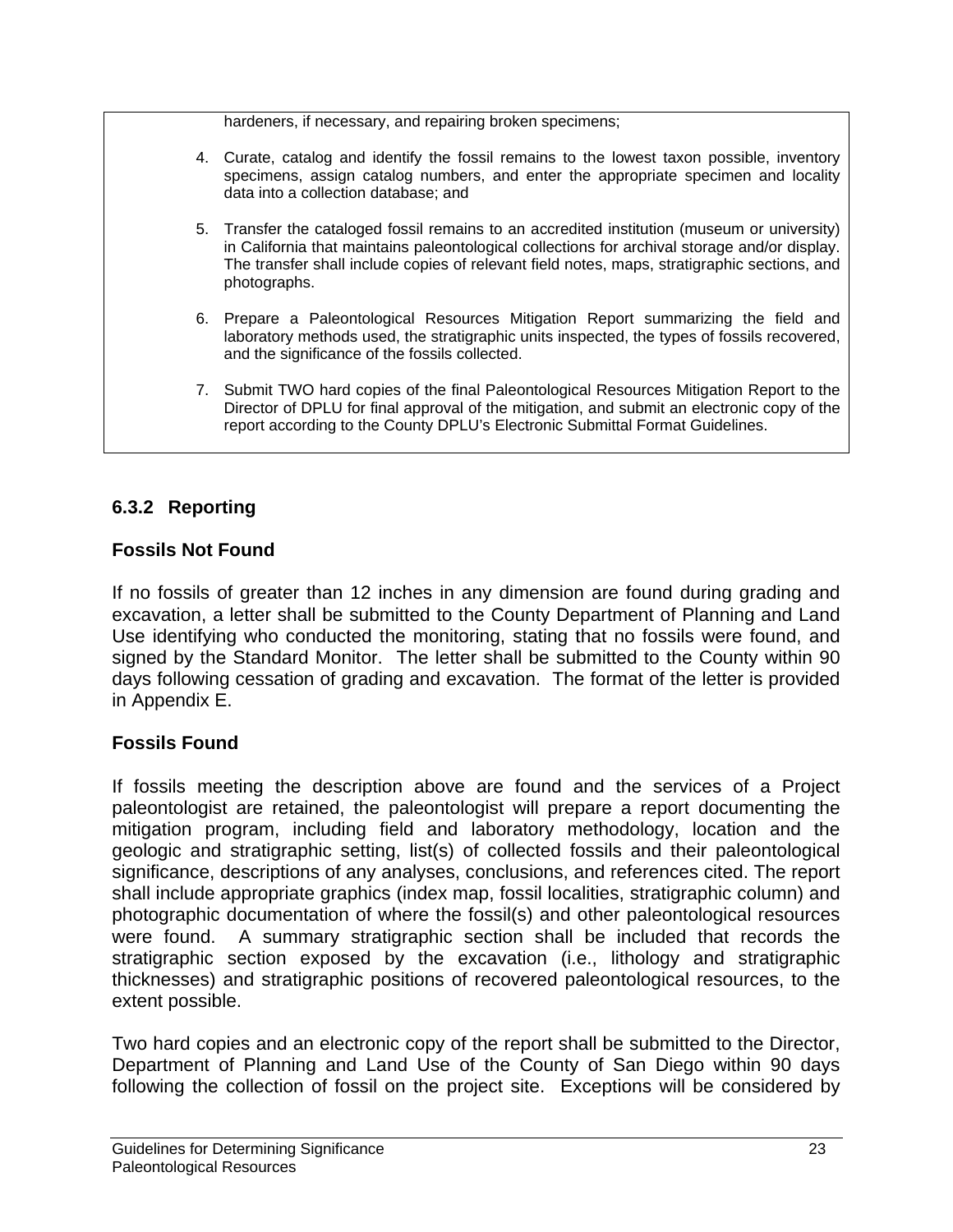DPLU. Reports are to be submitted to the Director of Planning and Land Use at 5201 Ruffin Road, Suite B, San Diego, CA 92123-1666.

#### **6.3.3 Mitigation Completion**

#### **Fossils Not Found**

**Mitigation will be deemed complete when the County's Permit Compliance Coordinator, on behalf of the Director of Planning and Land Use, receives a letter from the Standard Monitor stating that monitoring was conducted and no fossils were encountered during grading and excavation.** A sample letter is provided as Appendix E.

#### **Fossils Found**

**If fossils were found, mitigation will be deemed complete when a final report prepared by the Project Paleontologist, and a letter from the accredited institution stating that the fossil has been received and accepted, are received by the County's Permit Compliance Coordinator.** 

#### **6.4 Project Design Considerations**

Project design considerations to avoid or minimize impacts to paleontological resources include reducing the depth and volume of excavation into the substratum to the minimum necessary for completing the project.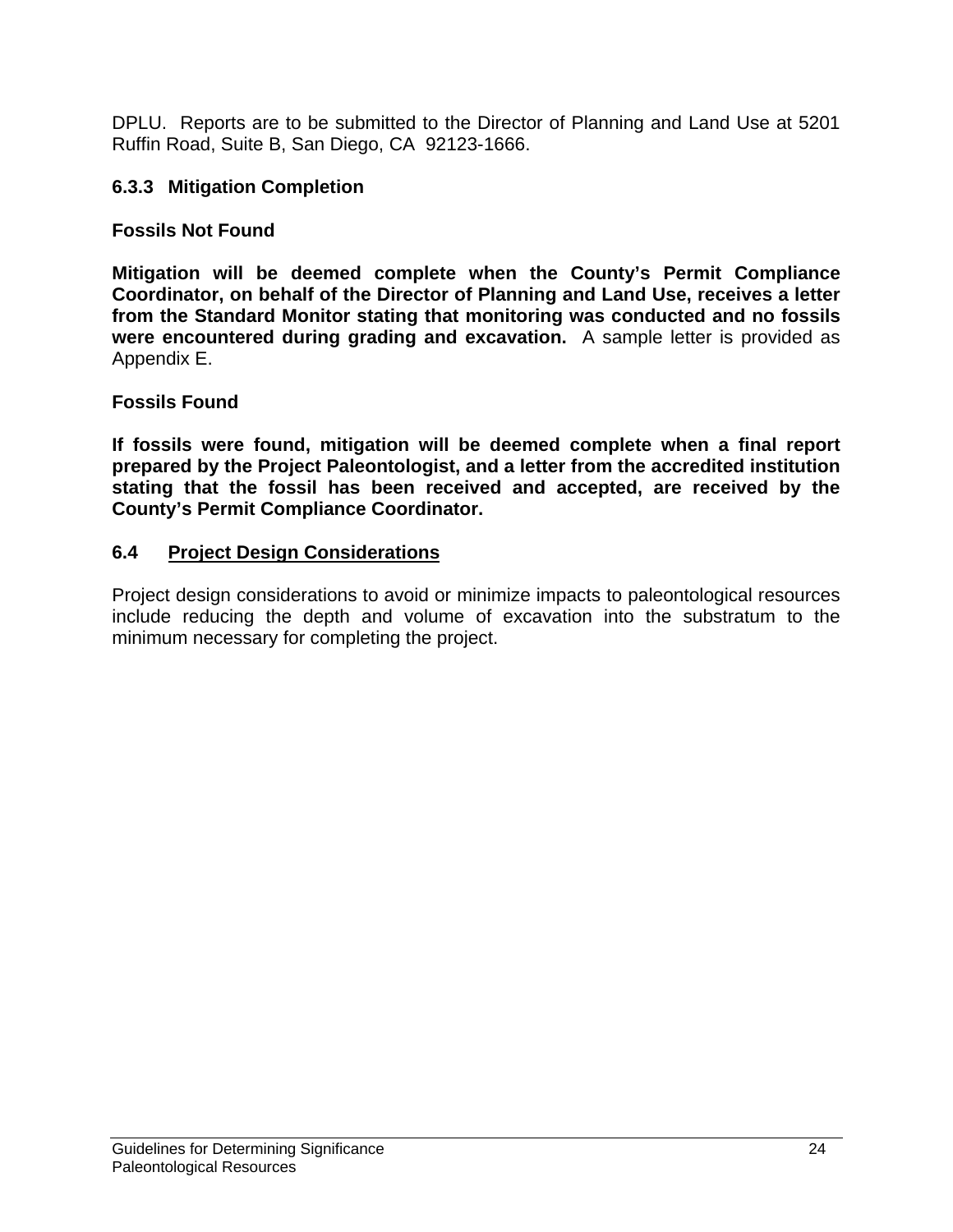#### **7.0 REFERENCES**

- Abbott, P. L. 1999. The rise and fall of San Diego [subtitled] 150 million years of history recorded in sedimentary rocks. Sunbelt Publications, San Diego. Pp. ixxiv + 1-231, illustrated.
- Bergen, F.W., H.J. Clifford, and S.G. Spear. 1996. Geology of San Diego County, Legacy of the Land. Sunbelt Publications, San Diego. Pp. 1-175, illustrated.
- Cassiliano, M. L. 2002. Revision of the stratigraphic nomenclature of the Plio-Pleistocene Palm Spring Group (new rank), Anza-Borrego Desert, Southern California. Proceedings of the San Diego Society of Natural History 38;1-30, figs. 1-22, pl.1.
- City of San Diego. 2004. Draft Paleontological Guidelines, November. http://www.sandiego.gov/developmentservices/news/pdf/sdtceqa.pdf accessed September 12, 2006.
- County of San Diego. 2002. General Plan, Part X, Conservation Element, pp. X-72, April. http://library.ceres.ca.gov/cgibin/display\_page?page=10&elib\_id=962&for mat=gif
- Deméré, T., Ph.D. Curator of the Paleontology Department, San Diego Natural History Museum. E-mail communication, October 14, 2006.
- Deméré, T.A., and S.L. Walsh. 1993. Paleontological Resources of San Diego County. Unpublished report prepared for the San Diego County Department of Public Works by the Department of Paleontology, San Diego Natural History Museum.
- Jefferson, G.T. and l. Lindsay. 2006. Fossil Treasures of the Anza-Borrego Desert. Sunbelt Publications, San Diego, California.
- Neuendorf, K. E. E., Mehl, J. P., Jr., and Jackson, J. A., eds. 2005. Glossary of Geology. Fifth edition. American Geological Institute, Alexandria, Virginia. 779 pp.
- Raup, D.M. and S.M. Stanley. 1978. Principles of Paleontology. W.H. Freeman and Company, San Francisco.
- Remeika, P., 1995. Basin tectonics, stratigraphy, and depositional environments of the western Salton Trough detachment. *In*  Paleontology and Geology of the Western Salton Trough Detachment, Anza-Borrego Desert State Park, California, edited by P. Remeika, and A. Sturz. San Diego Association of Geologists Field Trip Guidebook I: 3-54.
- Society of Vertebrate Paleontology. Standard Measures for Assessment and Mitigation of Adverse Impacts to Nonrenewable Paleontological Resources. Draft manuscript. http://www.vertpaleo.org/policy/policy\_state ment\_conformable\_Impact.htm, accessed August 25, 2006.
- United States Geological Survey. http://vulcan.wr.usgs.gov/LivingWith/Volcani cPast/Places/volcanic\_past\_wyoming.html, accessed October 16, 2006.
- Walawender, M. J. 2000. The Peninsular Ranges – A geological guide to San Diego's Kendall/Hunt Publishing Company, Dubuque, Iowa. Pp. i-ix + 1-114, illustrated.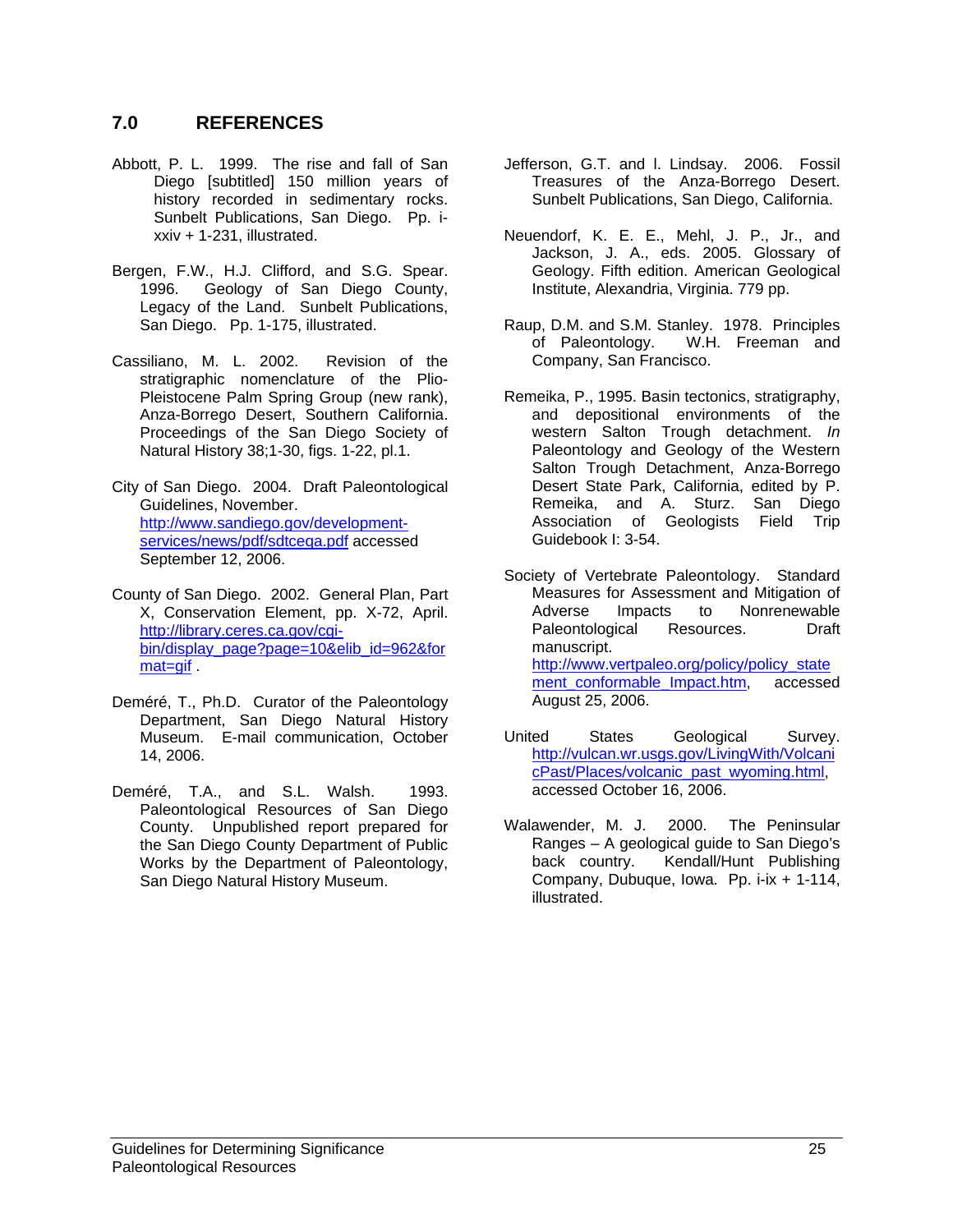#### **Table 1 Formations with a High or Moderate Potential to Contain Paleontological Resources in San Diego County1**

| <b>Coastal Plain Region</b>            | <b>Salton Trough Region</b>                     |  |
|----------------------------------------|-------------------------------------------------|--|
| <b>Ardath Shale</b>                    | <b>Borrego Formation</b>                        |  |
| <b>Bay Point Formation</b>             | <b>Brawley Formation</b>                        |  |
| Capistrano Formation                   | Canebrake Conglomerate                          |  |
| <b>Delmar Formation</b>                | <b>Imperial Group/Formation</b>                 |  |
| <b>Friars Formation</b>                | Deguynos Formation<br>$\bullet$                 |  |
| <b>Lusardi Formation</b>               | Latrania Formation<br>$\bullet$                 |  |
| Lindavista/Mission Valley Formation    | Later Quaternary alluvial fan deposits          |  |
| Monterey Formation                     | Ocotillo Conglomerate                           |  |
| <b>Otay Formation</b>                  | Palm Spring Group/Formation                     |  |
| <b>Point Loma Formation</b>            | Arroyo Diablo Formation                         |  |
| San Diego Formation                    | Canebrake Conglomerate<br>$\bullet$             |  |
| San Mateo Formation                    | <b>Hueso Formation</b><br>$\bullet$             |  |
| Santiago Peak Volcanics*               | Olla Formation<br>$\bullet$                     |  |
| Stadium Conglomerate                   | Tapiado Claystone Formation<br>$\bullet$        |  |
| <b>Sweetwater Formation</b>            | Split Mountain Group/Formation                  |  |
| <b>Torrey Sandstone</b>                | <b>Alverson Volcanics</b><br>$\bullet$          |  |
| San Onofre Breccia                     | <b>Elephant Trees Conglomerate</b><br>$\bullet$ |  |
| Unnamed marine terrace deposits        |                                                 |  |
| Unnamed river terrace deposits         |                                                 |  |
|                                        |                                                 |  |
| <b>Peninsular Ranges Region</b>        |                                                 |  |
| Alluvial deposits of mountain valleys  |                                                 |  |
| Older Quaternary alluvial fan deposits |                                                 |  |
| Pauba Formation                        |                                                 |  |
| Santiago Peak Volcanics*               |                                                 |  |
| <b>Table Mountain Gravels</b>          |                                                 |  |
| <b>Temecula Arkose</b>                 |                                                 |  |

\*Only the metasedimentary portion of the Santiago Peak Volcanics contains fossils. A Project Paleontologist may identify the Santiago Peak Volcanics formation on site as non-metasedimentary, which would result in no significant impact to paleontological resources, therefore, precluding the need for monitoring.

 $\overline{a}$  $1$  Excavation below the soil horizons into these geologic formations may cause a significant impact to paleontological resources and requires the services of a Project Paleontologist and a Paleontological Resources Monitor.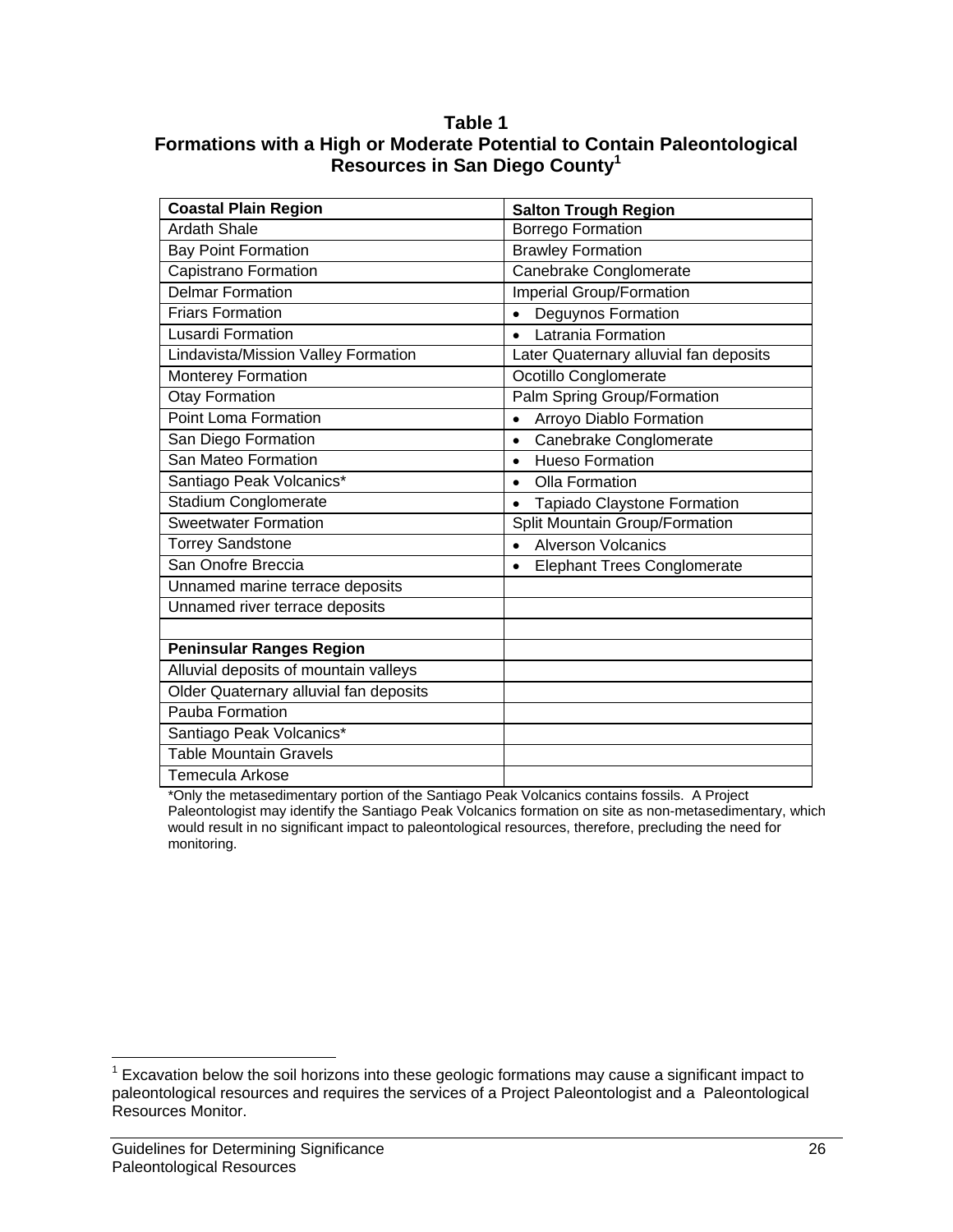**Figure 1 Geologic Time Scale** 

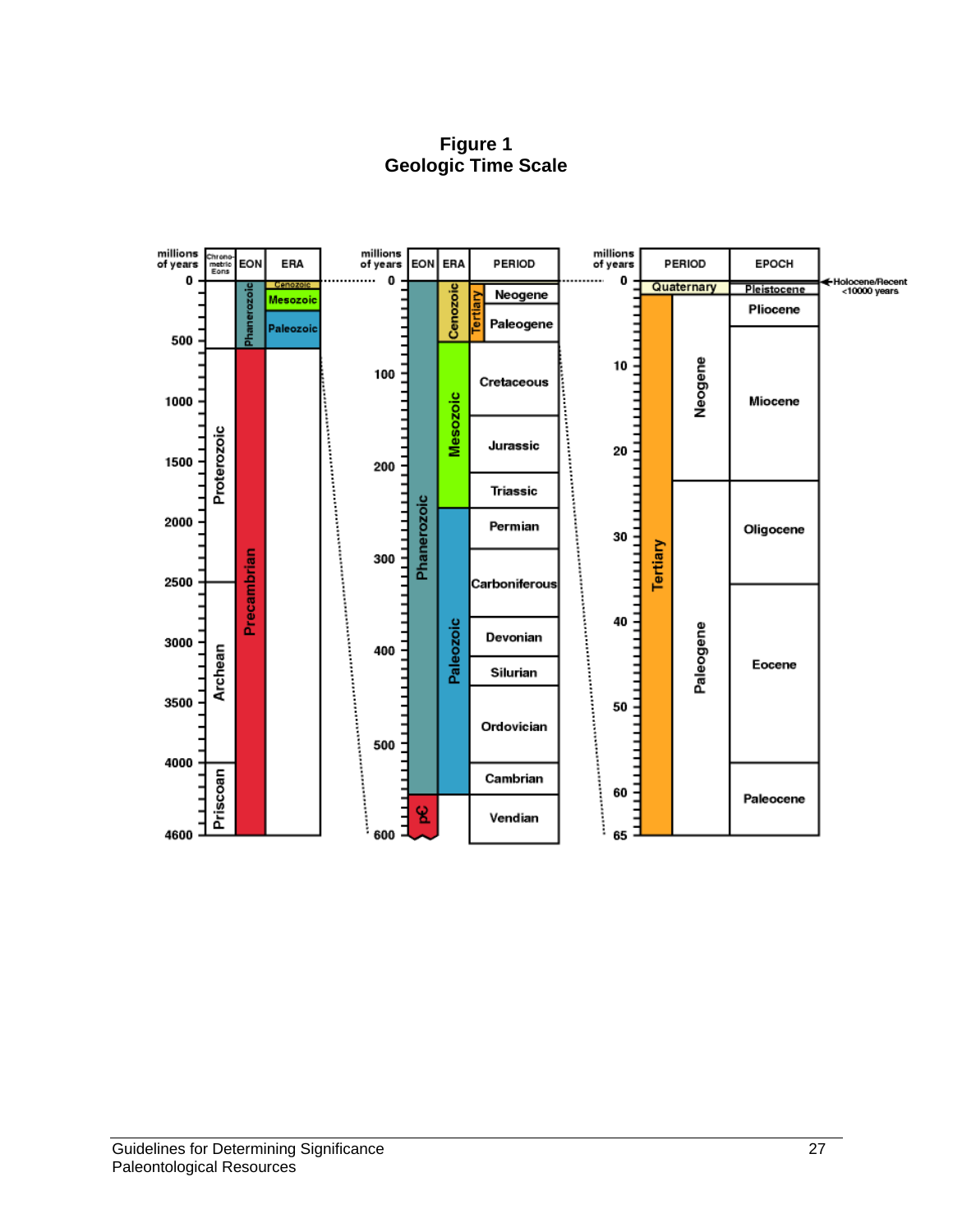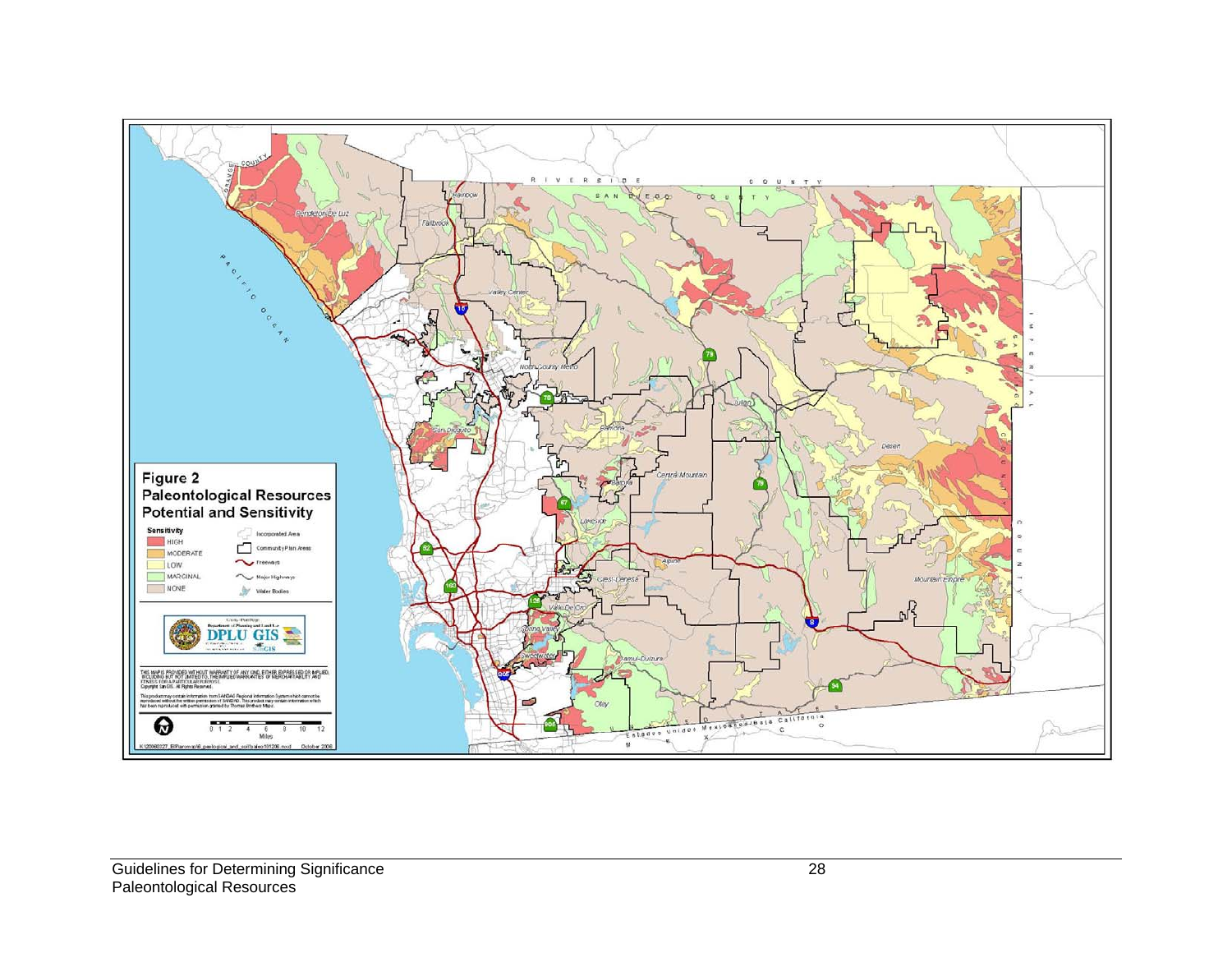**Figure 3 Cenozoic and Mesozoic Formations of the Coastal Plain Province** 

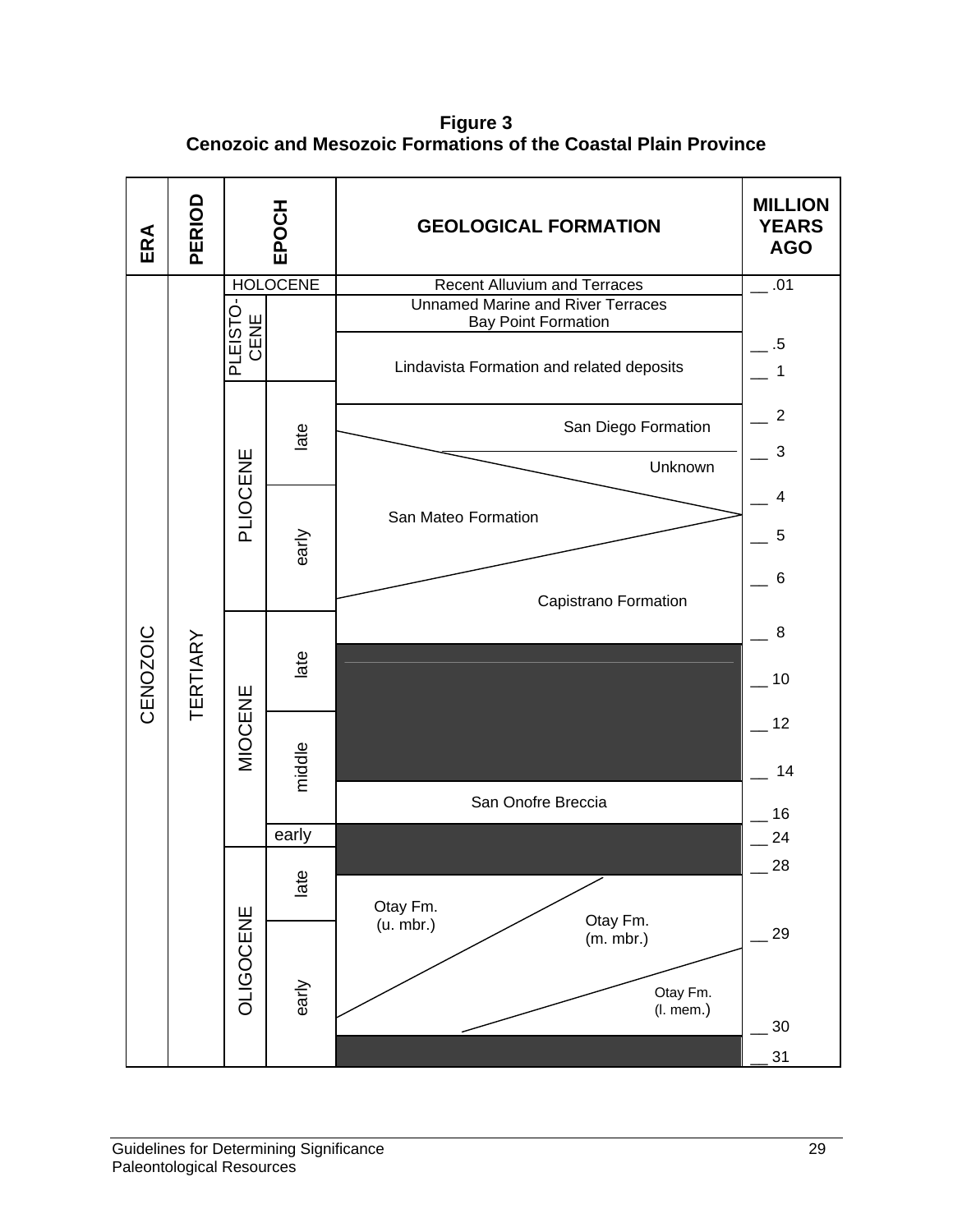**Figure 4 Cenozoic and Mesozoic Formations in the Coastal Plain Province** 

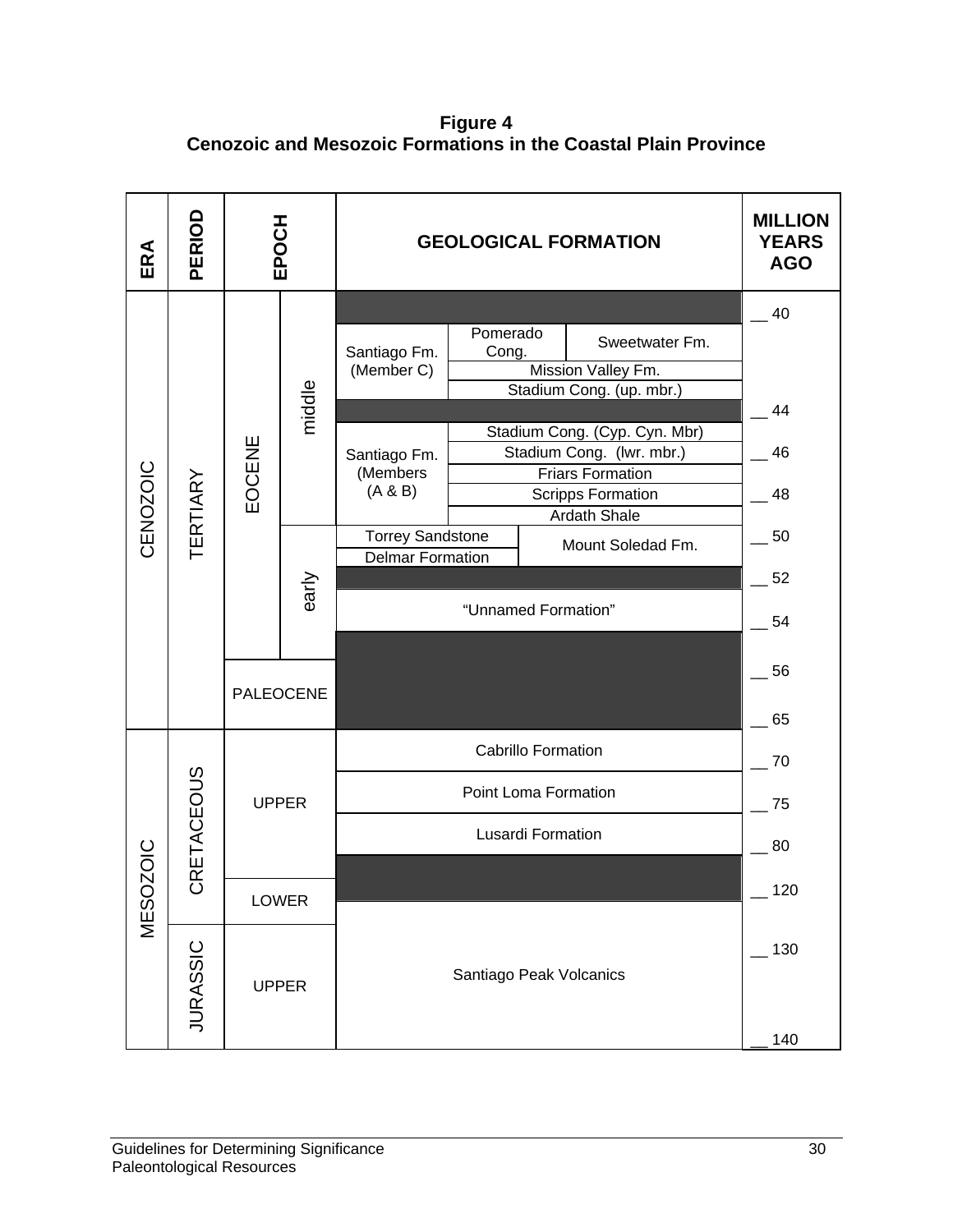**Figure 5 Cenozoic Formations of the Peninsular Ranges Province** 

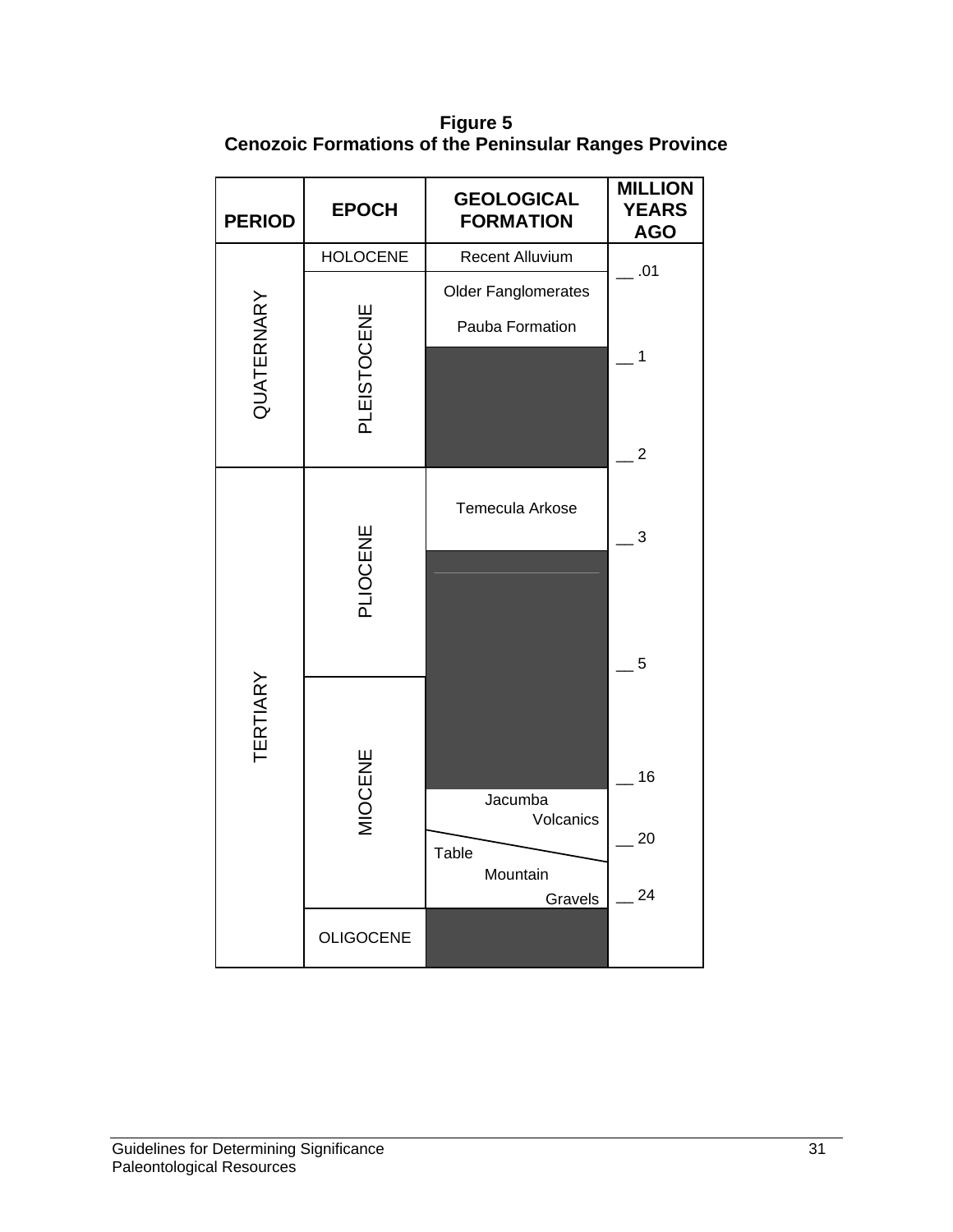**Figure 6 Cenozoic Formations of the Salton Trough Province** 

| <b>PERIOD</b>   | <b>EPOCH</b>     | <b>GEOLOGICAL FORMATION</b> | <b>MILLION</b><br><b>YEARS</b><br><b>AGO</b> |
|-----------------|------------------|-----------------------------|----------------------------------------------|
|                 | Holocene         | Recent Alluvium             | .01                                          |
|                 |                  | Older Alluvium              |                                              |
| QUATERNARY      |                  | Brawley Fm.                 | $.5\,$                                       |
|                 |                  | Ocotillo Fm.                | $\mathbf 1$                                  |
|                 | PLEISTOCENE      | <b>Borrego Formation</b>    |                                              |
|                 |                  |                             | $\overline{2}$                               |
|                 |                  | Palm Spring Fm.             | 3                                            |
|                 | PLIOCENE         | <b>Imperial Group</b>       | $\overline{\mathbf{4}}$                      |
|                 |                  |                             |                                              |
|                 |                  | Split Mtn. Fm.              | 5                                            |
| <b>TERTIARY</b> |                  | Unknown                     | 6                                            |
|                 |                  |                             | 8                                            |
|                 | MIOCENE          |                             | 12                                           |
|                 |                  | Alverson Volcanics          | 16                                           |
|                 |                  |                             | 20                                           |
|                 |                  | Anza Formation              | 24                                           |
|                 | <b>OLIGOCENE</b> |                             | $-28$                                        |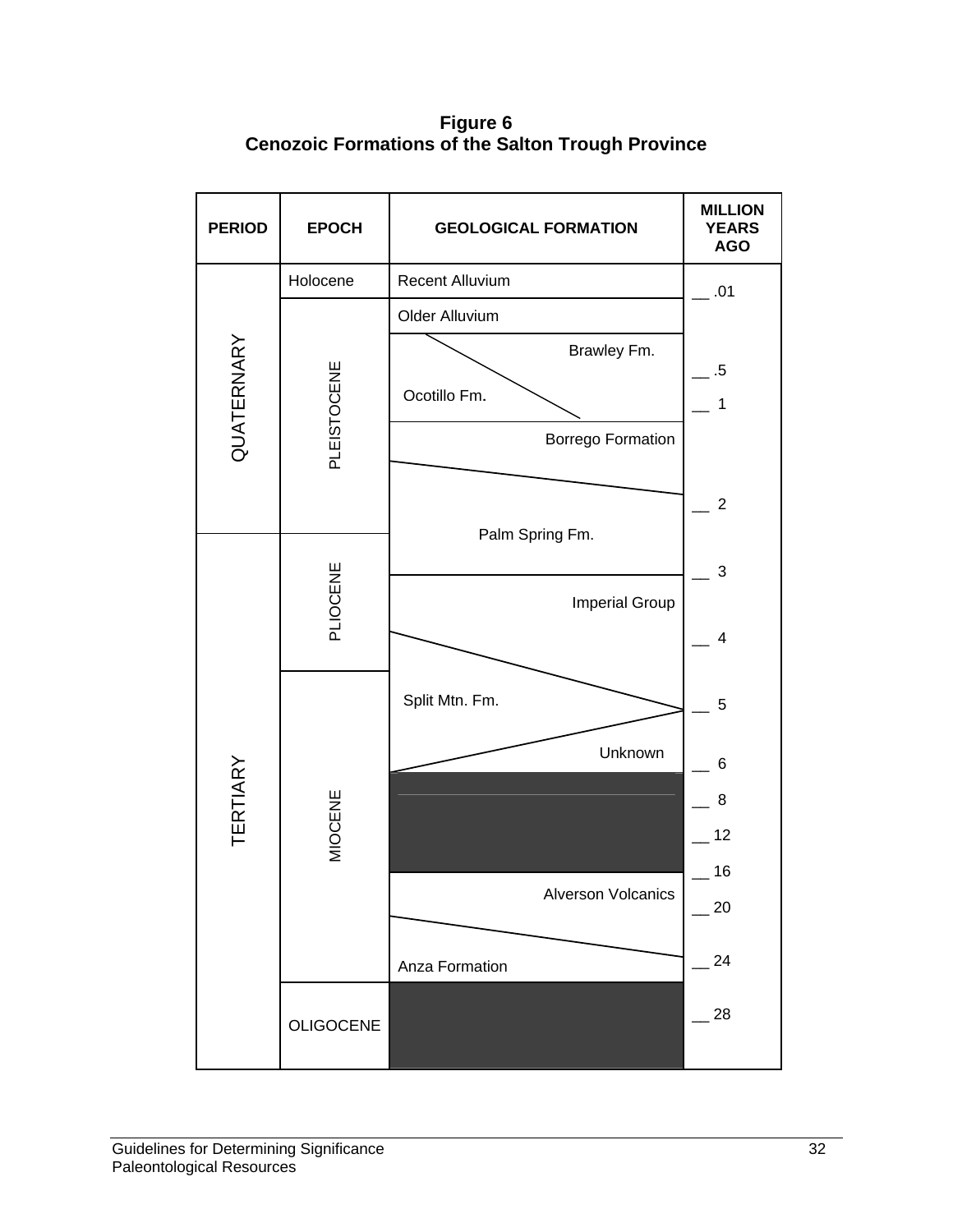#### **Figure 7 Major Soil Horizons**



Source: USDA Natural Resources Conservation Service

> **Major Soil Horizons O** = Organic horizon **A** = Surface horizon **B** = Subsoil **C** = Substratum

Hard bedrock, which is not soil, uses the letter **R**.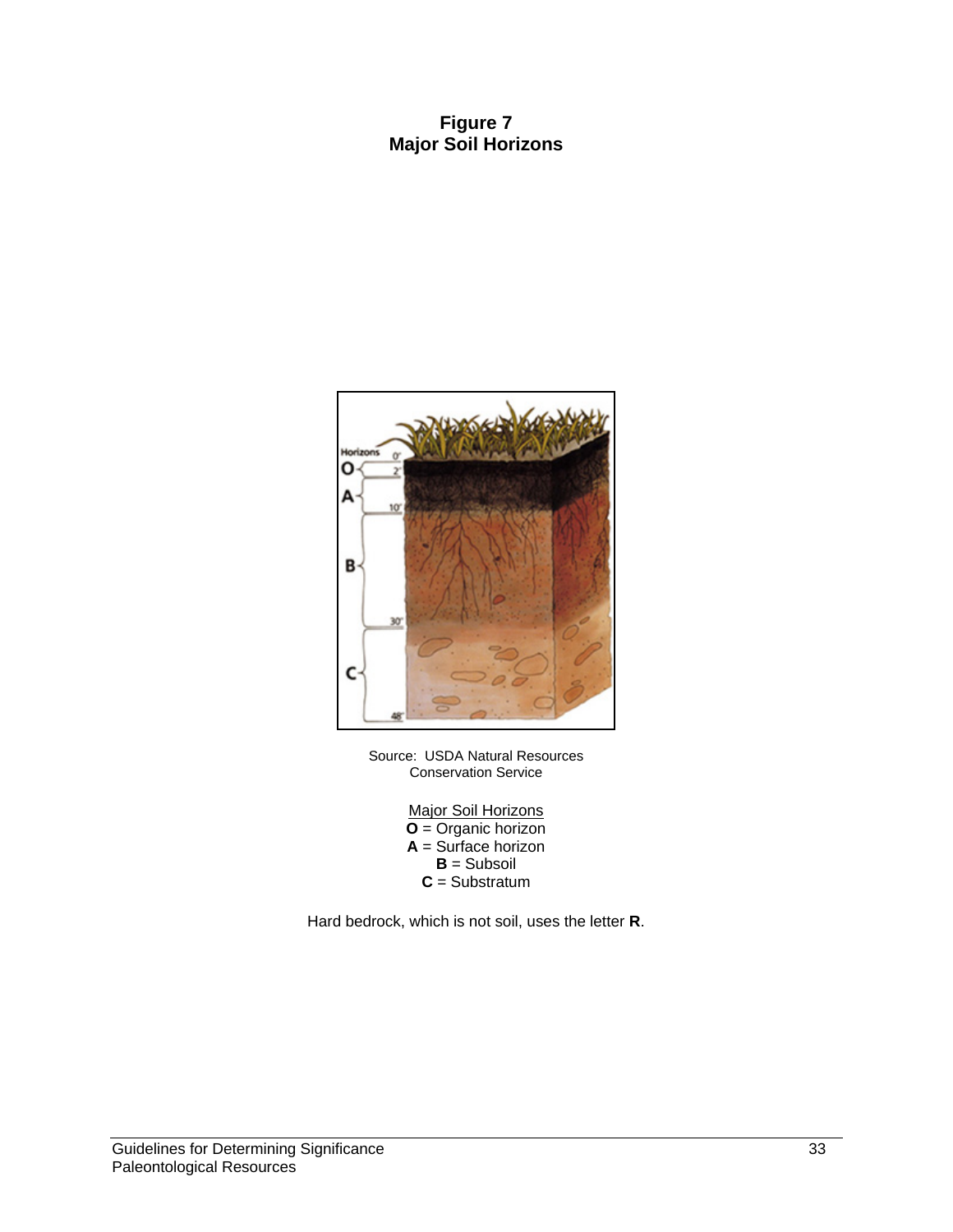**Figure 8 Paleontological Resources CEQA Significance Determination and Mitigation Process** 

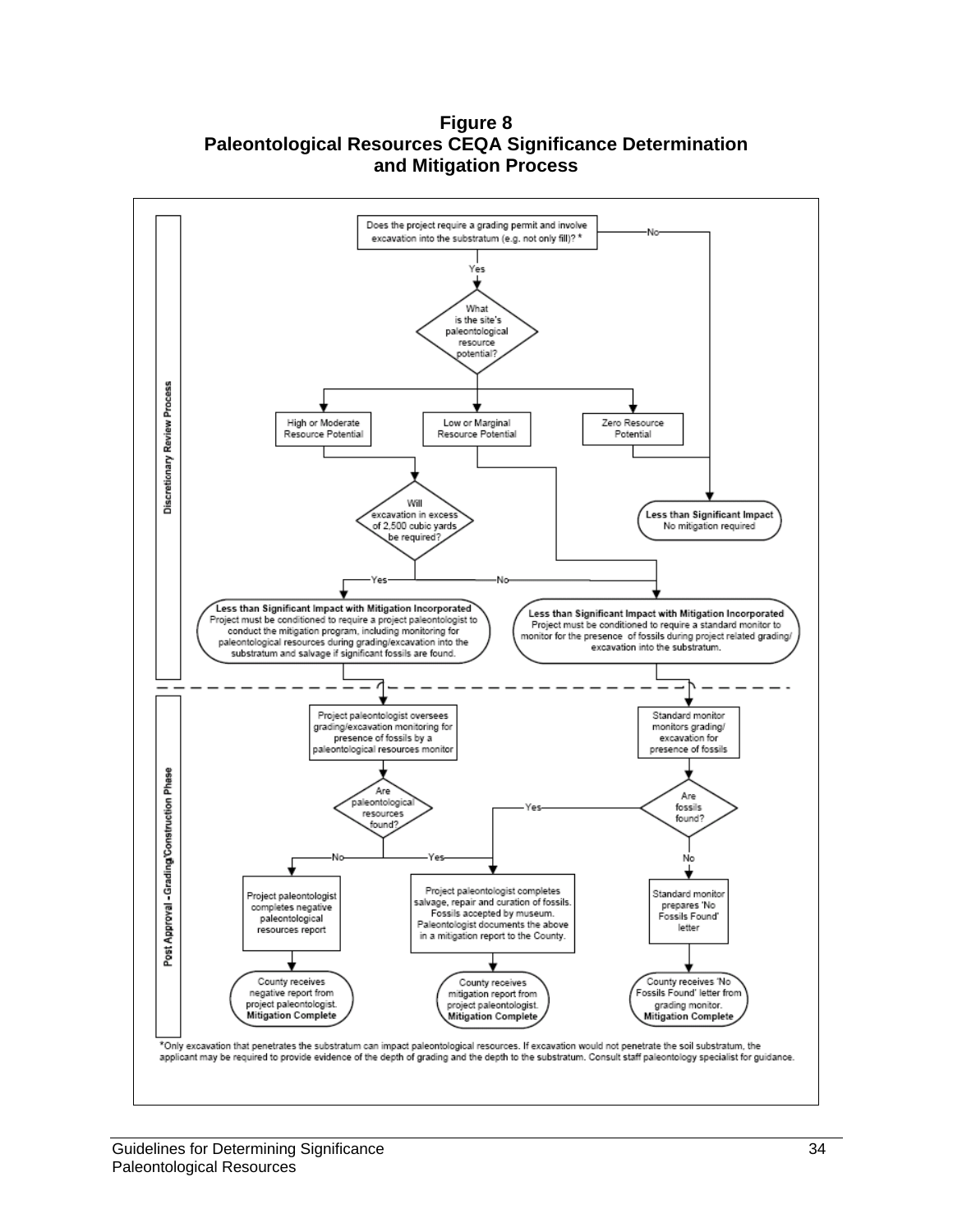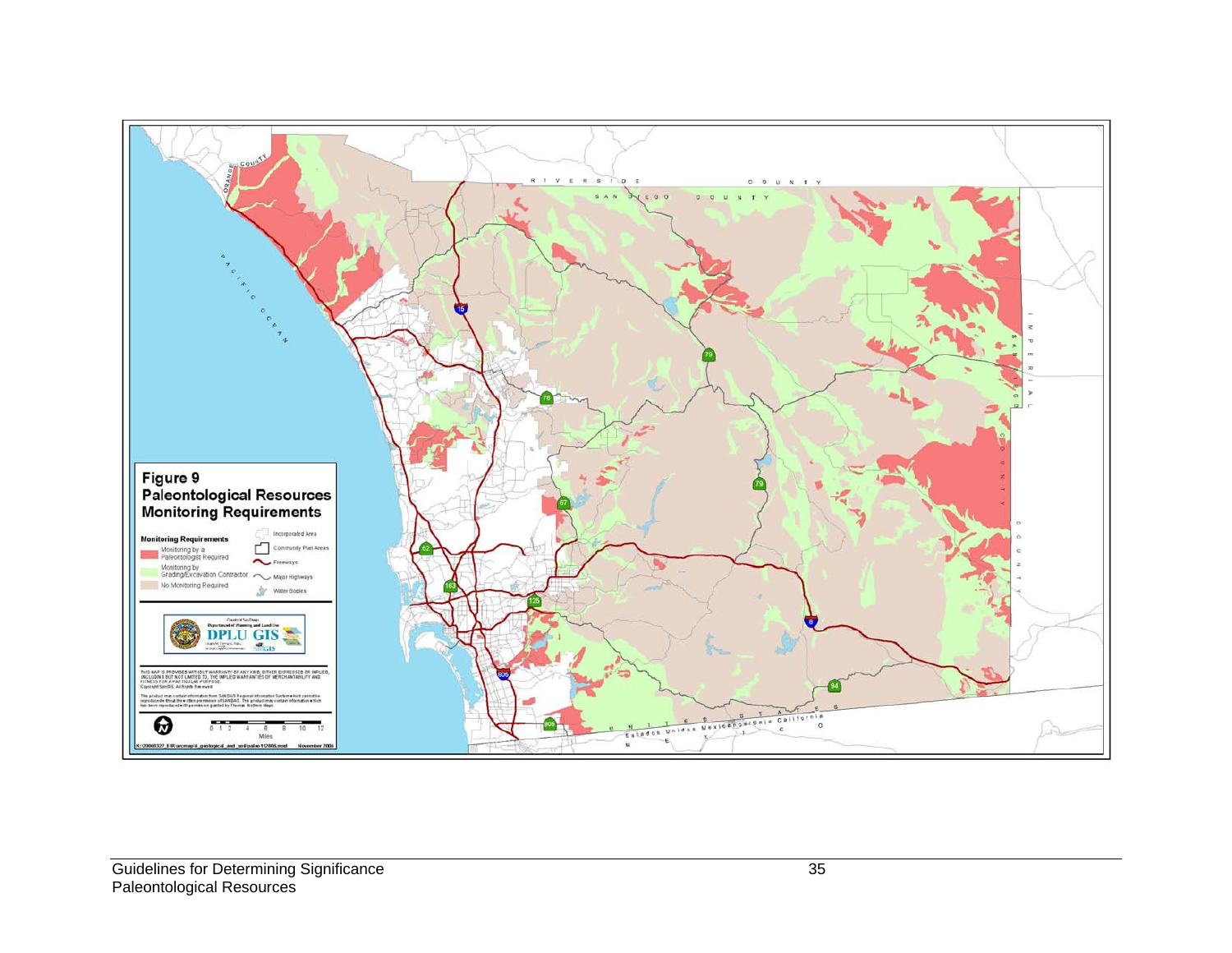**Figure 10 Examples of Uncurated and Curated Paleontological Resources\*** 



a. Shell Bed in the Field



c. Uncleaned Brontothere Skull



b. Cleaned and Curated Shells



d. Partially Cleaned Brontothere Skull



- e. Cleaned and Curated Brontothere Skull
- \* Photographs courtesy of the San Diego Natural History Museum.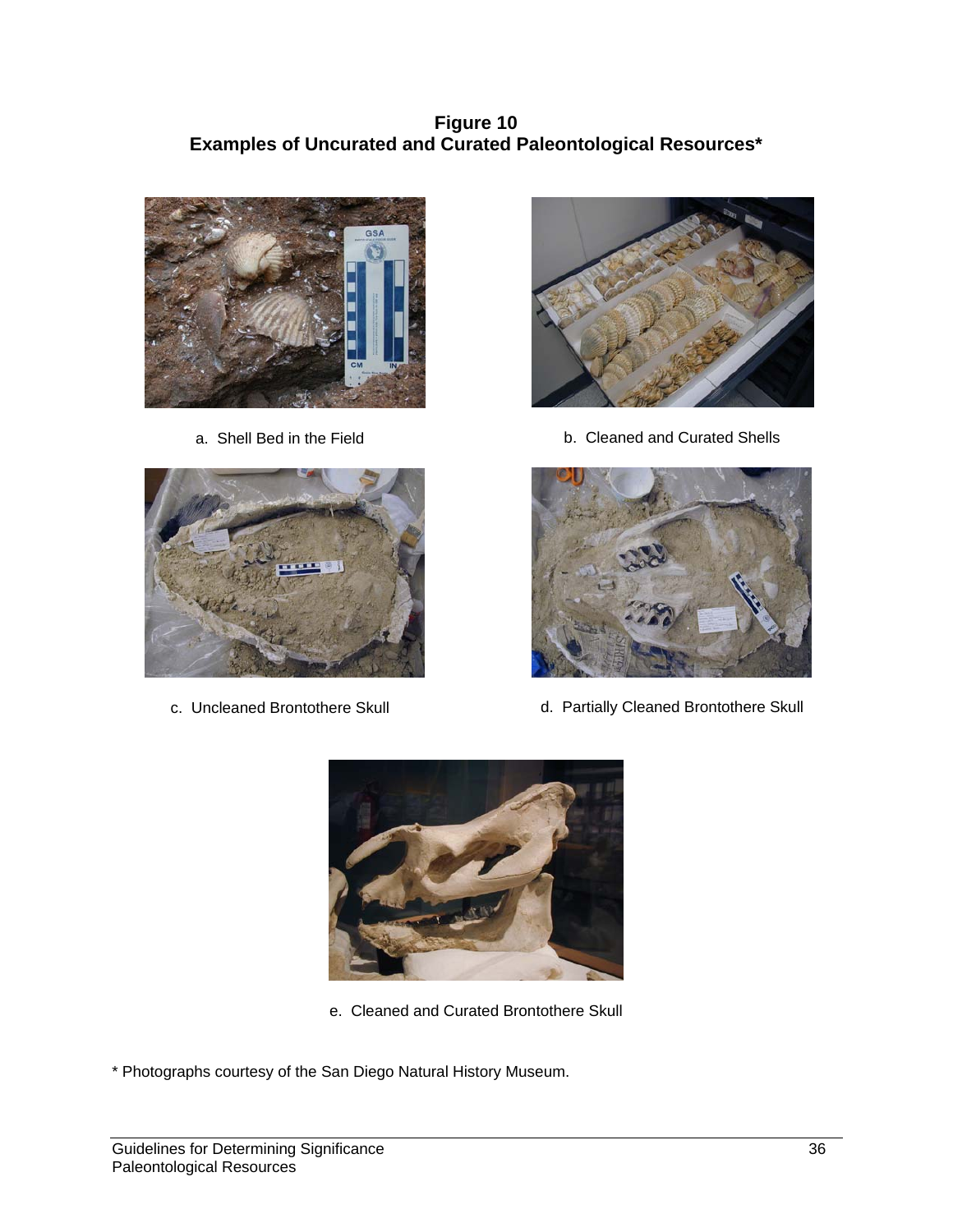#### **[Attachment A]**

#### **DEFINITIONS**

- **Alluvium** Relatively young, usually unlithified materials deposited by a variety of sedimentary processes, such as rivers, beaches, windstorms, etc.
- **Ammonite –** An extinct group of coiled mollusks that lived during the Mesozoic Era.
- **Amynodont –** An ancient ancestor to the rhino.
- **Ankylosaur –** 'Stiff reptile', a four-legged armored dinosaur.
- **Arkose –** Sandstones denoting high feldspar content. Feldspar is a common mineral in igneous and metamorphic rocks.
- **Artiodactyl –** Even-toed ungulate.
- **Batholith –** A great body of granitic rocks composed of many different plutons of crystallized magma.
- **Bathornithids –** Extinct crane-like birds.
- **Belemnites** Squid-like carnivores with a soft body around an internal, pencilshaped shell.
- **Biogeography** The branch of geology concerned with the separation and differentiation of rock units by means of the study of the fossils they contain.
- **Breccia –** A sedimentary rock of lithified gravel in which the clasts are relatively sharp and angular.
- **Brontotheres –** A family of large, rhinoceros-like mammals that were common in the Eocene and Oligocene and were ancestors of the horse, rhinoceros, and tapir.
- **Cenozoic –** An era of geologic time from the beginning of the Tertiary period (65 million years ago) to the present. Its name is from Greek and means "new life."
- **Chevrotain –** A small ruminant mammal.
- **Clasts –** Pebbles, cobbles, or boulders.
- **Conglomerate –** A sedimentary rock of lithified gravel in which the clasts are relatively rounded.
- **Correlative –** having two spatially separate stratigraphic units that are equivalent in time.
- **Creodont** Carnivorous mammal of the Eocene, with scissor teeth that evolved to slice meat.
- **Cretaceous** The final period of the Mesozoic era, spanning the time between 145 and 65 million years ago. The name is derived from the Latin word for chalk ("creta") and was first applied to extensive deposits of this age that form white cliffs along the English Channel between Great Britain and France.
- **Crystalline –** Rock composed of crystals that either formed directly from molten magma or lava (igneous rocks), or that formed under intense heat and pressure deep below the surface of the earth (metamorphic rocks).
- **Ecology** A branch of biology dealing with the relations between living plants and animals and their environment.
- **Ecosystem** The environment, its living parts, and the nonliving factors that affect it.
- **Eocene** An epoch of the lower Tertiary period, spanning the time between 55.5 and 33.7 million years ago. Its name is from the Greek words "eos" (dawn) and "ceno" (new).
- **Fanglomerate –** A conglomerate or breccia that was originally deposited in an alluvial fan and has since become cemented into solid rock.
- **Fluvial –** Relating to sedimentary deposition by rivers.
- **Foraminiferans –** Tiny one-celled marine organisms that secrete a shell of calcium carbonate. Common as fossils in marine sedimentary rocks.
- **Formation** A lithostratigraphic unit whose major defining characteristics that it be mappable over an appreciable area. Formations can contain members, and several formations can comprise a group.
- **Fossil** The remains, trace, or imprint of an organism that has been preserved in the Earth's crust since some past geologic time (Neuendorf et al. 2005).
- **Fossiliferous deposit** that part of a rock unit or formation that contains a concentration of fossils.
- **Gabbro** A dark-colored plutonic rock characterized by relatively large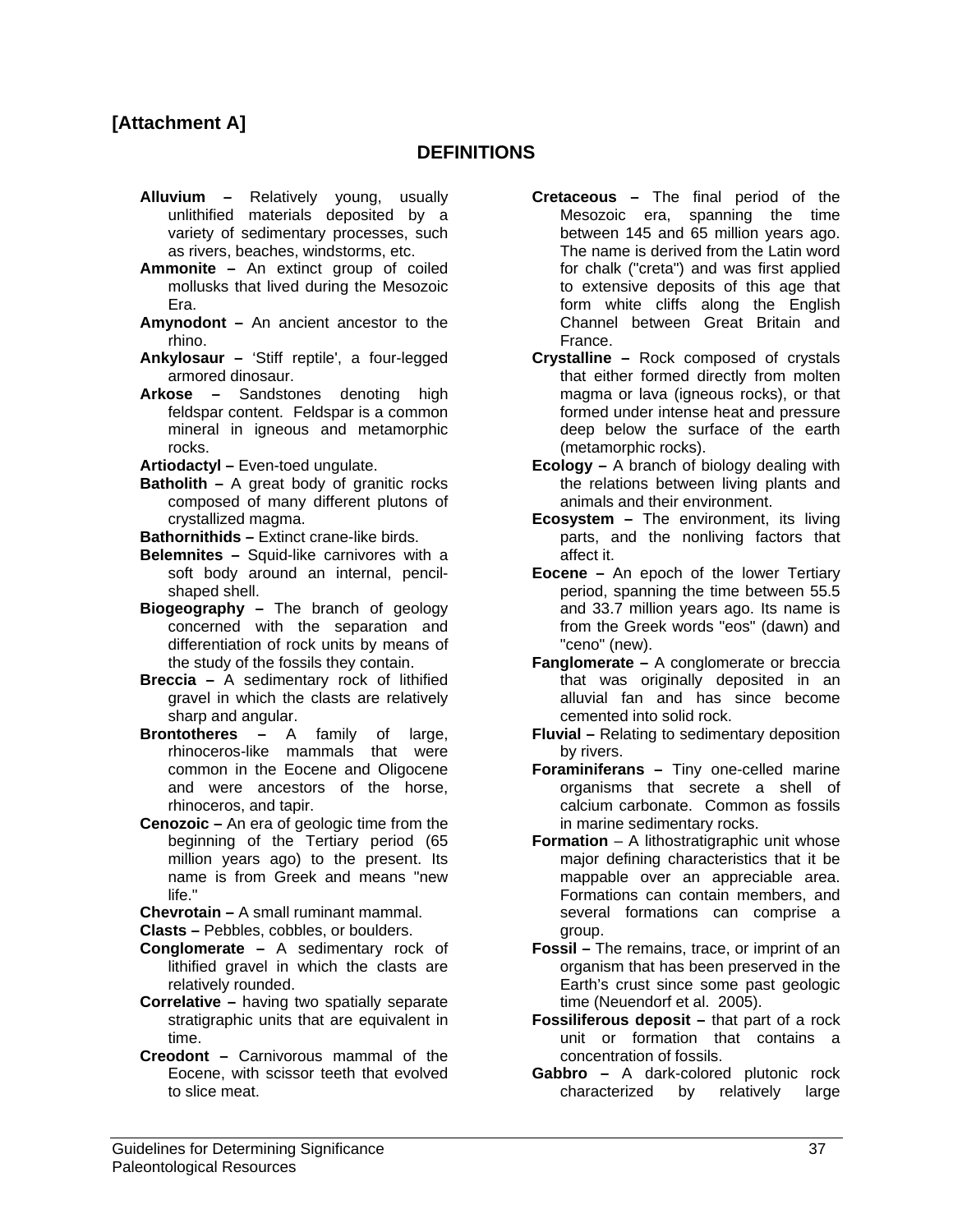amounts of iron and magnesium-bearing minerals.

- **Hadrosaur** Late Cretaceous duckbill dinosaur.
- **Holocene** An epoch of the Quaternary period, spanning the time from the end of the Pleistocene (8,000 years ago) to the present. It is named after the Greek words "holos" (entire) and "ceno" (new).
- **Ichnofossil** A trace fossil, such as that of an animal's track or burrow.
- **Jurassic**  The middle period of the Mesozoic era, spanning the time between 213 and 145 million years ago. It is named after the Jura Mountains between France and Switzerland, where rocks of this age were first studied.

**Leptoreodont –** An ancient relative of pigs.

- **Lithologic Unit –** A body of rock that is consistently dominated by a certain lithology or similar color, mineralogic composition, and grain size. It may be igneous, sedimentary, or metamorphic and may or may not be consolidated.
- **Lithology –** The study or description of the composition and appearance of rocks.
- **Mesozoic** An era of geologic time between the Paleozoic and the Cenozoic, spanning the time between 248 and 65 million years ago. The word Mesozoic is from Greek and means "middle life."
- **Metamorphic rocks –** Deeply buried igneous or sedimentary rocks altered by heat and pressure, now exposed at the surface of the earth as a result of uplift and erosion.
- **Miacid –** Squirrel-sized carnivores, similar to modern day pine martens in appearance and behavior.
- **Miocene** An epoch of the upper Tertiary period, spanning the time between 23.8 and 5.3 million years ago. It is named after the Greek words "meion" (less) and "ceno" (new).
- **Mosasaur –** Large, predaceous marine reptiles that lived during the Cretaceous Period.
- **Nimravid** An extinct mammalian, commonly called false sabre-tooth but not actually related to the sabre-tooths.
- **Oligocene** An epoch of the early Tertiary period, spanning the time between 33.7 and 23.8 million years ago. It is named after the Greek words "oligos" (little, few) and "ceno" (new).
- **Oreodont** Hoofed mammals (ungulates), distantly related to modern camels and swine.
- **Outcrop –** An exposure of sedimentary or crystalline rock that can be inspected and studied.
- **Paleontology** The branch of science that deals with extinct and fossilized organisms.
- **Pacific Rim** A political and economic term used to designate the countries on the edges of the Pacific Ocean as well as the various island nations within the region.
- **Paleobiogeography –** The branch of paleontology that deals with the geographic distribution of plants and animals in past geologic time, especially with regard to ecology, climate, and evolution.
- **Paleocene** Earliest **e**poch of the Tertiary period, spanning the time between 65 and 55.5 million years ago. It is named after the Greek words "palaois" (old) and "ceno" (new).
- **Paleoclimate** The climate of a given period of time in the geologic past.
- **Paleoecology** The study of the relationships between ancient plants and animals and their environments.
- **Paleoenvironment** Environment in the geologic past.
- **Paleontologist** Scientist who studies fossils.
- **Paleontology** The study of life in past geologic time based on fossil plants and animals and including phylogeny, their relationships to existing plants, animals, and environments, and the chronology of the Earth's history (Neuendorf et al. 2005).
- **Paleontological resource**  The remains and/or traces of prehistoric life, exclusive of human remains, and including the localities where fossils were collected and the sedimentary formations from which they were obtained/derived.
- **Paleozoic** An era of geologic time, from the end of the Precambrian to the beginning of the Mesozoic, spanning the time between 544 and 248 million years ago. The word Paleozoic is from Greek and means "old life."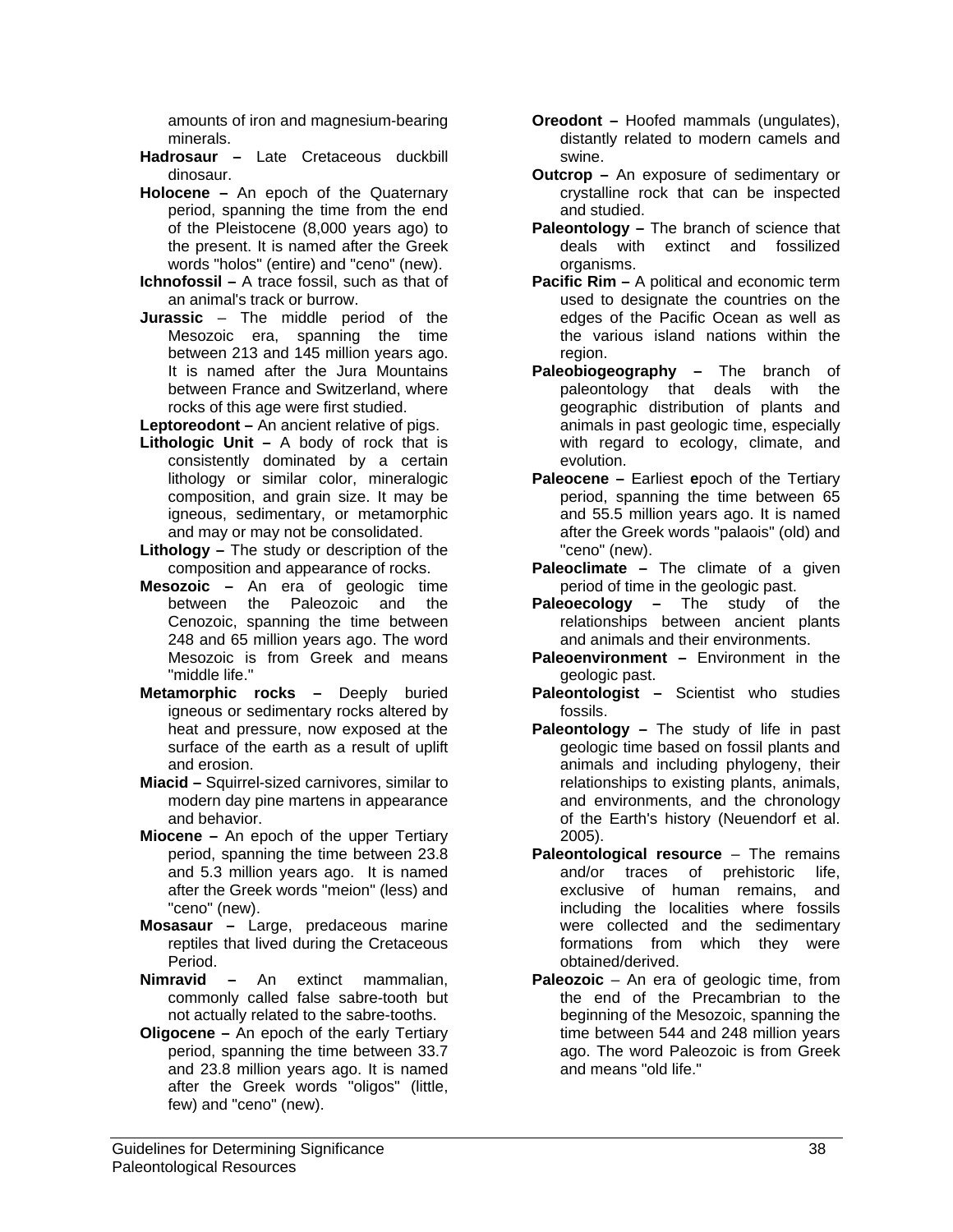**Pelagorni**–**thids –** Giant late Eocene marine birds.

- **Permineralize –** To replace the hard parts with minerals during fossilization.
- **Phylogeny** The evolutionary development and history of a species or higher taxonomic group of organisms.
- **Pleistocene** An epoch of the Quaternary period, spanning the time between 1.8 million years ago and the beginning of the Holocene at 8,000 years ago. It is named after the Greek words "pleistos" (most) and "ceno" (new).
- **Pliocene** Final epoch of the Tertiary period, spanning the time between 5.3 and 1.8 million years ago. It is named after the Greek words "pleion" (more) and "ceno" (new).
- **Pluton**  Body of igneous rock formed beneath the surface of the earth by consolidation of magma.
- **Polychaete** A class of annelid worms, generally marine, with a pair of fleshy protrusions on each body segment that bear many bristles. Often called bristle worms.
- **Prosimian –** Primitive primate of the suborder Prosimii, which includes the lemurs, lorises, galagos, and tarsiers. Of or relating to this suborder.
- **Protist** An organism that belongs to the kingdom Protista, which includes forms with both plant and animal affinities, i.e., protozoans, bacteria, and some algae, fungi, and viruses.
- **Protoreodont** Small pig like herbivore.
- **Provenance –** Place of origin or earliest known history.
- **Quaternary** The second period of the Cenozoic era, spanning the time between 1.8 million years ago and the present. It contains two epochs: the Pleistocene and the Holocene. It is named after the Latin word "quatern" (four at a time).
- **Riverine** Of or on a river or river-bank; riparian.
- **Rudist**  An extinct bivalve mollusk from the Jurassic and Cretaceous that had two different sized and shaped shells; they usually were attached to the substrate and were either solitary or in reef-like masses.
- **Sediment** Solid unconsolidated rock and mineral fragments that come from the weathering of rocks and are transported

by water, air, or ice and form layers on the Earth's surface. Sediments can also result from chemical precipitation or secretion by organisms.

- **Sedimentary rock** A rock that is the result of consolidation of sediments.
- **Sensu lato –** "In the broad sense."
- **Silurian** A period of the Paleozoic, spanning the time between 440 and 410 million years ago. It is named after a Celtic tribe called the Silures.
- **Stratigraphy The branch of geology** concerned with the formation, composition, ordering in time, and arrangement in space of sedimentary rocks.
- **Subfossil**  Materials having living parts that can become fossils but whose fossilization process is not complete, either for lack of time or because the condition in which the materials were buried were not optimal for fossilization. Subfossil material comes from Quaternary deposits. The main importance of subfossil vs. fossil remains is that the former contain organic material, which can be used for radiocarbon dating or extraction and sequencing of DNA, protein, or other biomolecules.
- **Tertiary** The first period of the Cenozoic era (after the Mesozoic era and before the Quaternary period), spanning the time between 65 and 1.8 million years ago.
- **Test**  Shell or supporting skeleton of an invertebrate, such as a foraminifera or echinoid.
- **Triassic**  The earliest period of the Mesozoic era, spanning the time between 248 and 213 million years ago. The name Triassic refers to the threefold division of rocks of this age in Germany.
- **Type locality** location where the holotype (type specimen) was collected.
- **Volcaniclastics** Fragments derived from volcanic sources (which may be transported some distance from their place of origin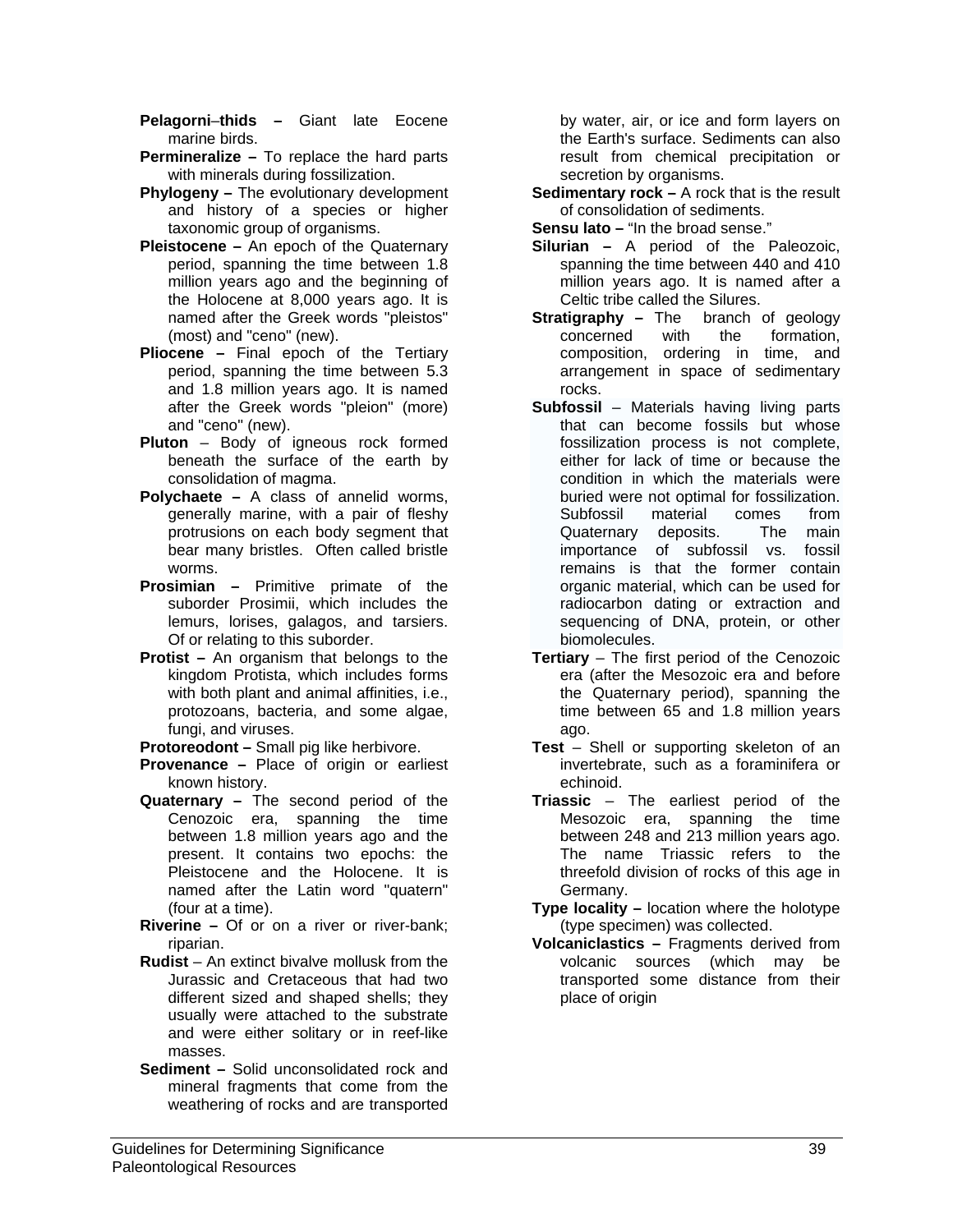#### **[Attachment B]**

#### **REGULATIONS AND STANDARDS**

#### **Federal Regulations and Standards**

#### **American Antiquities Act of 1906** [16 USC §431-433, http://www.cr.nps.gov/local-

#### law/anti1906.htm ]

The American Antiquities Act forbids, and establishes criminal sanctions for, the disturbance of any object of antiquity on federal land without obtaining a permit from an authorizing authority.

#### **National Registry of Natural Landmarks** [16 USC 461-467,

http://www.eh.doe.gov/nepa/tools/guidance/Volume3/Regulations/36\_CFR\_62\_NNL.pdf

The National Natural Landmarks Program, established in 1962 under the authority of the Historic Sites Act of 1935, recognizes and encourages the conservation of outstanding examples our country's natural history. As the only natural areas program of national scope that identifies and recognizes the best examples of biological and geological features in both public and private ownership, National Natural Landmarks (NNLs) are designated by the Secretary of the Interior, with the owner's concurrence, as being of national significance, defined as being one of the best examples of a biological community or geological feature within a natural region of the U.S., including terrestrial communities, landforms, geological features and processes, habitats of native plant and animal species, or fossil evidence of the development of life (36 CFG 62.2). The National Park Service administers the NNL Program, and if requested, assists NNL owners and managers with the conservation of these important sites.

#### **National Environmental Policy Act (NEPA)** [42 USC §4321,

http://www4.law.cornell.edu/uscode/42/ch55.html]

The National Environmental Policy Act of 1969 requires that paleontological and geological resources be considered when assessing the environmental impacts of proposed federal projects.

#### **Federal Land Policy and Management Act of 1976** [43 USC §35,

http://www4.law.cornell.edu/uscode/43/ch35schl.html ]

The Federal Land Policy and Management Act of 1976 directs the Bureau of Land Management (BLM) to manage lands for multiple uses in a manner that will protect the quality of scientific, historical, and archaeological values. The Act also provides guidelines for the acquisition and management of these resources.

#### **State Regulations and Standards**

**Public Resources Code** [PRC §5097.5, http://ceres.ca.gov/nahc/statepres.html ] The California Public Resource Code states: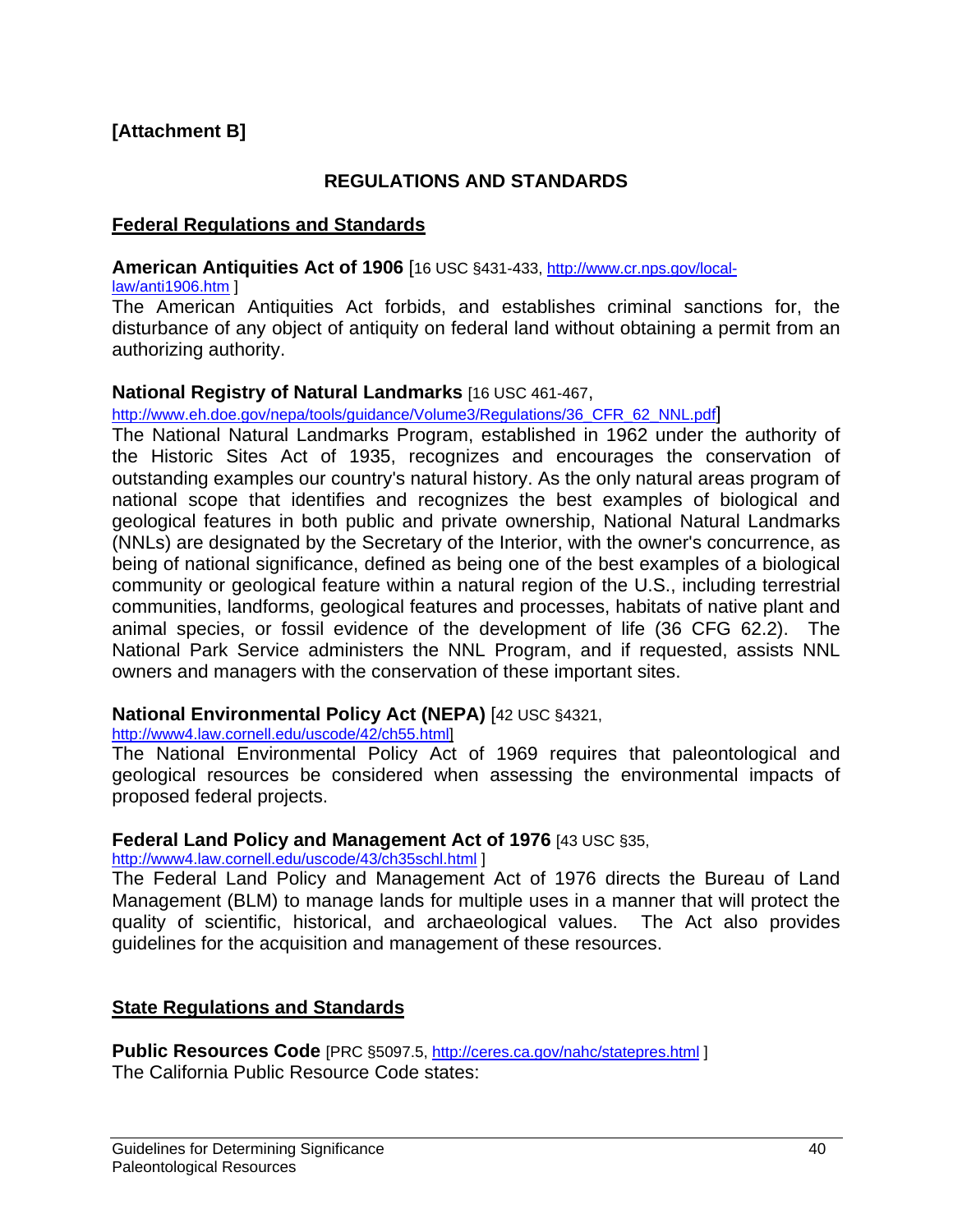No person shall knowingly and willfully excavate upon, or remove, destroy, injure or deface any historic or prehistoric ruins, burial grounds, archaeological or vertebrate paleontological site, including fossilized footprints, inscriptions made by human agency, or any other archaeological, paleontological or historical feature, situated on public lands, except with the express permission of the public agency having jurisdiction over such lands. Violation of this section is a misdemeanor.

As used in this section, "public lands" means lands owned by, or under the jurisdiction of, the state, or any city, county, district, authority, or public corporation, or any agency thereof.

### **PRC 5097-5097.6 - Archaeological, Paleontological and Historical Sites**

PRC Section 5097-5097.6 outlines the requirements for cultural resource analysis prior to the commencement of any construction project on State Lands. The State Agency proposing the project may conduct the cultural resource analysis or they may contract with the State Department of Parks and Recreation. In addition, this section identifies that the unauthorized disturbance or removal of archaeological, historical, or paleontological resources located on public lands is a misdemeanor. It prohibits the knowing destruction of objects of antiquity without a permit (expressed permission) on public lands, and provides for criminal sanctions. This section was amended in 1987 to require consultation with the California Native American Heritage Commission (NAHC) whenever Native American graves are found. Violations for the taking or possessing remains or artifacts are felonies.

### **Professional Standards**

#### **Society for Vertebrate Paleontology**

#### [http://www.vertpaleo.org/policy/policy\_statement\_conformable\_Impact.htm ]

The Society for Vertebrate Paleontology (1995) issued a draft set of "Standard Guidelines" that are now widely followed. The guidelines identify two key phases for protecting vertebrate paleontological resources from project impacts: 1) Assess the likelihood that the project's area of potential effect contains significant paleontological resources that could be directly or indirectly impacted, damaged, or destroyed as a result of the project, and 2) Formulate and implement measures to mitigate potential adverse impacts.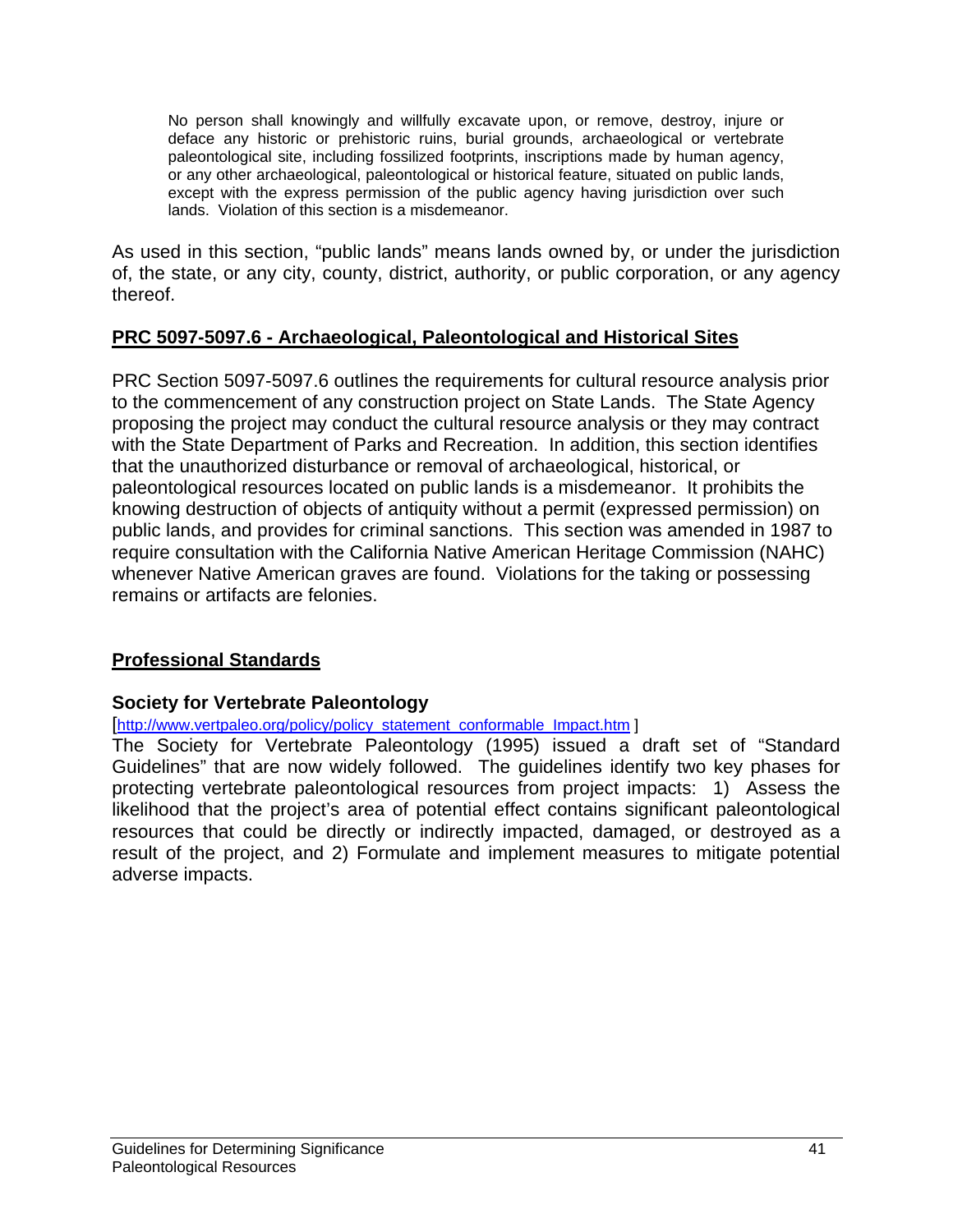#### **GEOLOGIC MAP LIST**

The following geologic quadrangle maps may be consulted for further geologic information. Some of these are available only online via the internet. An up to date listing of digital geologic quadrangle maps produced by the California Geological Survey (previously the California Division of Mines and Geology) can be found at:

http://www.consrv.ca.gov/cgs/rghm/rgm/southern\_region\_quads.htm

#### **Published (Paper) Maps, CDs and 1:100,000 Scale Maps**

Brooks, Baylor, and Roberts, Ellis. Geology of the Jacumba area, San Diego and Imperial Counties, *in* Jahns, R. H., ed., Geology of southern California. California Division of Mines, Bulletin 170: map sheet no. 23 (scale 1:62,500). 1954.

[= *Jacumba* 1:62,500 scale quadrangle]

Cassiliano, M. L. Revision of the stratigraphic nomenclature of the Plio-Pleistocene Palm Spring Group (new rank), Anza-Borrego Desert, southern California. Proceedings of the San Diego Society of Natural History, 38: 1-30, figs. 1-22, pl. 1 (map sheet, scale ~1:28,570). 2002.

 [*Arroyo Tapiado* and *Carrizo Mountain NE* [western part] 1:24,000 scale quadrangles; parts of adjoining quads]

Hoggatt, W. C. Geologic map of Sweeney Pass quadrangle, San Diego County, California. U. S. Geological Survey, Open-File Report 79-754: [report? +] map sheet[s] (scale 1:24,000). 1979. [*Sweeney Pass* 1:24,000 scale quadrangle]

Hoggatt, W. C., and Todd, V. R. Geologic map of the Descanso quadrangle, San Diego County, California. U. S. Geological Survey, Open-File Report 77-406: [report? +] map sheet(s) (scale 1:24,000). 1977.

[*Descanso* 1:24,000 scale quadrangle]

Kennedy, M. P. Geology of the western San Diego metropolitan area, California. Del Mar, La Jolla, and Point Loma quadrangles. Section A, *of* Geology of the San Diego metropolitan area, California. California Division of Mines and Geology, Bulletin 200: 7-39, figs. 1-9, photos 1- 8, pls. 1A-3A (map sheets, scale 1:24,000), table 1. 1975.

 [*Del Mar, La Jolla* and *Point Loma* 1:24,000 scale quadrangles]

Kennedy, M. P., and Peterson, G. L. Geology of the eastern San Diego metropolitan area, California. La Mesa, Poway, and SW1/4 Escondido quadrangles. Section B *of* Geology of the San Diego metropolitan area, California. California Division of Mines and Geology, Bulletin 200: 41-56, figs. 1-3, pls. 1B-3B [map sheets, scale 1:24,000], tables 1-2. 1975.

 [*La Mesa, Poway,* and *Escondido* [SW1/4] 1:24,000 scale quadrangles]

Kennedy, M. P., and Tan, S. S. Geology of National City, Imperial Beach and Otay Mesa quadrangles, southern San Diego metropolitan area, California. California Division of Mines and Geology, Map Sheet 29: 1 map sheet, scale 1:24,000. 1977.

 [*National City, Imperial Beach* and *Otay Mesa* 1:24,000 scale quadrangles]

 Geologic map of the Oceanside 30' x 60' quadrangle, California. California Geological Survey, Regional Geologic Map Series, 1:100,000 scale, Map no. 2: 2 sheets. 2005.

 [*Oceanside 30' x 60'* quadrangle, scale 1:100,000]

 [<http://www.consrv.ca.gov/cgs/rghm/rgm/ southern\_region\_quads.htm>]

 Geologic map of the San Diego 30' x 60' quadrangle, California. California Geological Survey, Regional Geologic Map Series, 1:100,000 scale, Map no. 3: 2 sheets. 2005.

 [*San Diego 30' x 60'* quadrangle, scale 1:100,000]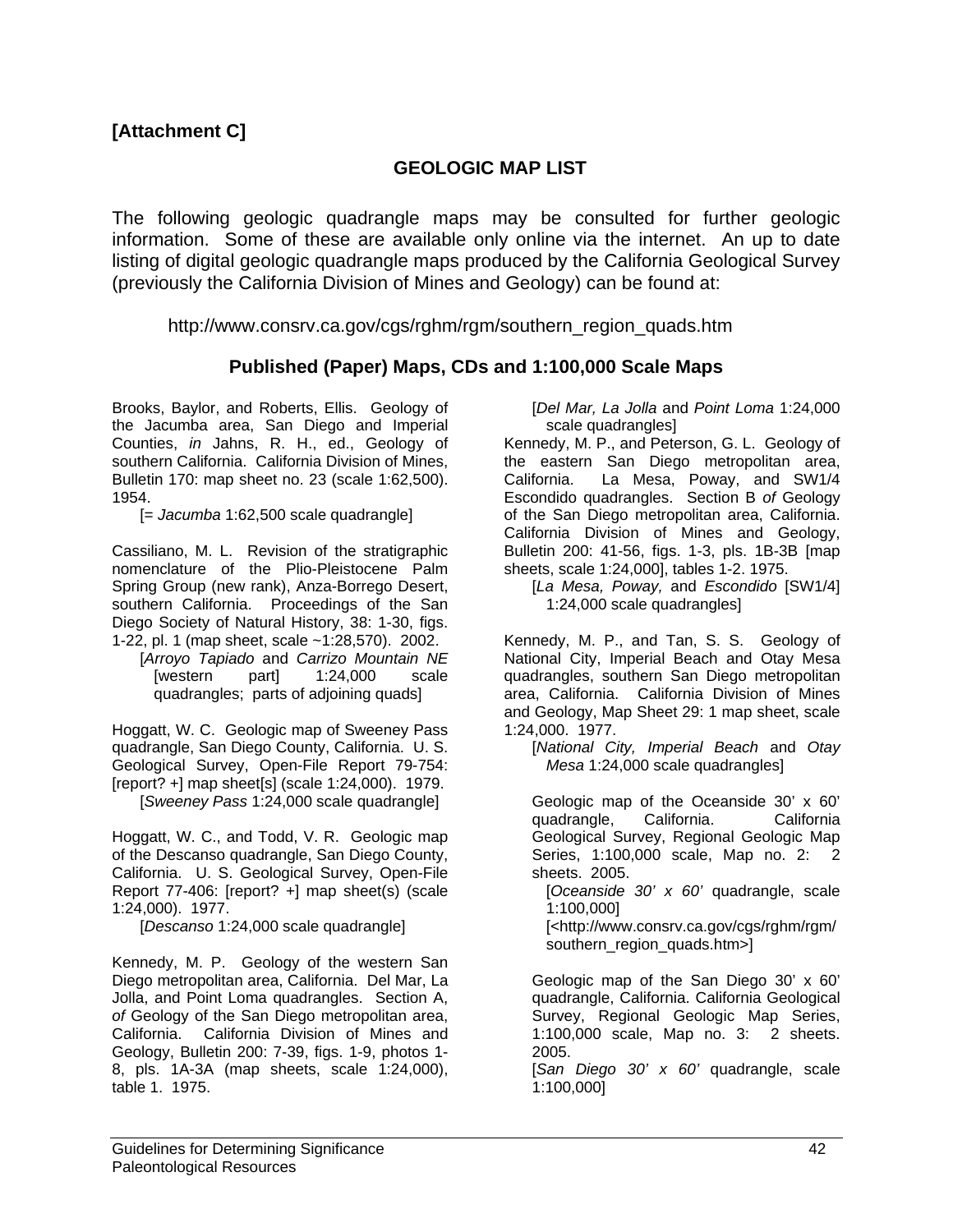[<http://www.consrv.ca.gov/cgs/rghm/rgm/ southern\_region\_quads.htm>]

Merriam, R. H. Geology of Santa Ysabel [15'] quadrangle, San Diego County, California. California Division of Mines, Bulletin 177: 7-20, figs. 1-xxx, pls. 1-xxx (pl. 1, map sheet, scale 1:62,500). 1958.

[*Santa Ysabel* 1:62,500 scale quadrangle]

Tan, S. S., and Kennedy, M. P. Geologic maps of the northwestern part of San Diego County, California. California Division of Mines and Geology, DMG Open-File Report 96-02: pls. 1-2 (map sheets, scale 1:24,000, with limited text). 1996.

> [*Oceanside, San Luis Rey, San Marcos, Encinitas,* and *Rancho Santa Fe* 1:24,000 scale quadrangles]

Theodore, T. G., and Sharp, R. V. Geologic map of the Clark Lake quadrangle, San Diego County, California. U. S. Geological Survey, Miscellaneous Field Studies Map MF-644: 1 sheet (scale 1:24,000). 1975.

 [*Clark Lake* 1:24,000 scale quadrangle] [Anza Borrego area]

Todd, V. R. Geologic map of the Cuyamaca Peak 7 1/2-minute quadrangle, San Diego County, California. U. S. Geological Survey, Open-File Report 77-405: [report? +] map sheet(s) (scale 1:24,000). 1977a. [*Cuyamaca Peak* 1:24,000 scale quad]

> Geologic map of the Agua Caliente Springs quadrangle, San Diego County, California. U. S. Geological Survey, Open-File Report 77-742: [report? +] map sheet(s) (scale 1:24,000). 1977b. [*Agua Caliente Springs* 1:24,000 scale quad]

> Geologic map of the Viejas Mountain quadrangle, San Diego County, California. U. S. Geological Survey, Open-File Report 78-113: [report? +] map sheet, scale 1:24,000. 1978a.

[*Viejas Mountain* 1:24,000 scale quad]

 Geologic map of the Monument Peak quadrangle, San Diego County, California. U. S. Geological Survey, Open-File Report 78-697: [report? +] map sheet, scale 1:24,000. 1978b.

[*Monument Peak* 1:24,000 scale quad]

 Geologic map of the Mount Laguna 71/2 minute quadrangle, San Diego County, California. U. S. Geological Survey, Open-File Report 79-862: [report? +] map sheet[s] (scale 1:24,000). 1979. [*Mount Laguna* 1:24,000 scale quadrangle]

 Geologic map of the Alpine quadrangle, San Diego County, California. U. S. Geological Survey, Open-File Report 80- 82: [report? +] map sheet[s] (scale 1:24,000). 1980.

[*Alpine* 1:24,000 scale quadrangle]

 Geologic map of the Tule Springs quadrangle, San Diego County, California. U. S. Geological Survey, Open-File Report 82-221: [report? +] 1 sheet (scale 1:24,000). 1982.

[*Tule Springs* 1:24,000 scale quadrangle]

 Geologic map of the El Cajon Mountain quadrangle, San Diego County, California. U. S. Geological Survey, Open-File Report 83-781: [report? +] map sheet – scale 1:24,000. 1984.

 [*El Cajon Mountain* 1:24,000 scale quadrangle]

 Geologic map of the Mount Laguna [15'] quadrangle, San Diego County, California. U. S. Geological Survey, Open-File Report 95-522: [report? +] map sheet(s) (scale 1:62,500). 1995. [*Mount Laguna* 1:62,500 scale quadrangle]

Todd, V. R., compiler. Preliminary geologic map of the El Cajon 30' x 60' quadrangle, southern California, version 1.0. U. S. Geological Survey, Open-File Report 2004-1361: 1-30, sheets 1-2 (scale 1:100,000). 2004. [*El Cajon 30' x 60'* quadrangle, scale 1:100,000] [< http://pubs.usgs.gov/of/2004/1361/>]

Wagner, D. L. Geologic map of the Tubb Canyon 7.5-minute quadrangle, San Diego County, California. California Geological Survey, CD-Rom CD 2000- 008. 2000. [*Tubb Canyon* 1:24,000 scale quadrangle] [Anza Borrego area]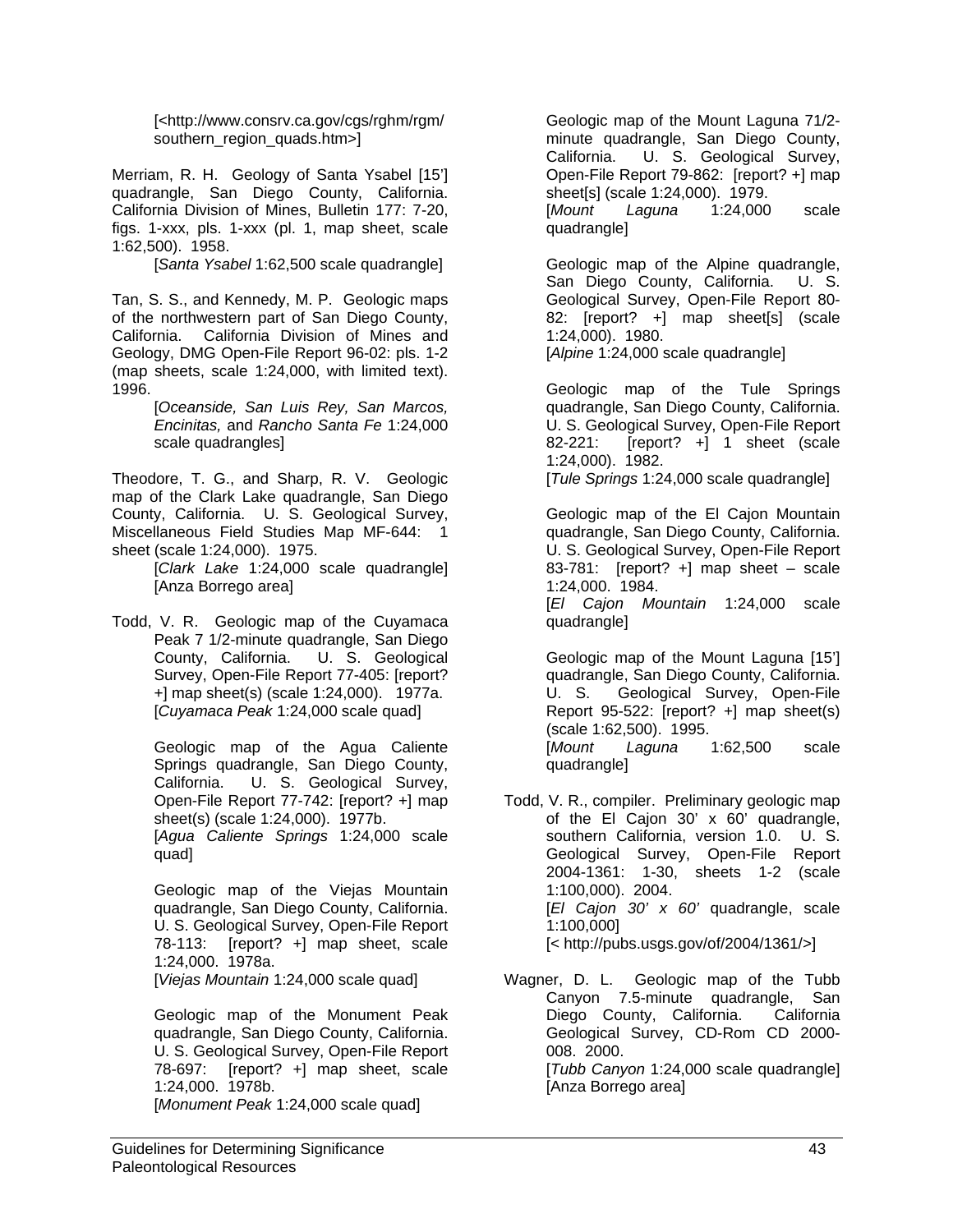Weber, F. H., Jr. Geology and mineral resources of San Diego County, California. California Division of Mines and Geology, County Report 3: 1-309, figs. 1-59, photos 1-89, pls. 1-11, tables 1-

3. [Title page reads "Geology and mineral resources …"; cover title reads "Mines and mineral resources ...".] 1963. [Map of entire county, scale ~1:124,750 ]

### **Digital Maps**

Digital geologic maps (1:24,000 scale) are available from the California Geological Survey for the following 7.5 minute quadrangles at:

<http://www.consrv.ca.gov/cgs/rghm/rgm/southern\_region\_quads.htm>.

Others are in the process of being prepared.

| Quadrangles for which Digital Geologic Maps are Available |                   |                       |  |
|-----------------------------------------------------------|-------------------|-----------------------|--|
| Aguanga                                                   | Las Pulgas Canyon | San Clemente          |  |
| <b>Bonsall</b>                                            | Margarita Peak    | San Onofre Bluff      |  |
| El Cajon                                                  | Morro Hill        | San Vicente Reservoir |  |
| Escondido                                                 | Otay Mesa         | Temecula              |  |
| Fallbrook                                                 | Pala              | Vail Lake             |  |
| <b>Jamul Mountains</b>                                    | Pechanga          | <b>Valley Center</b>  |  |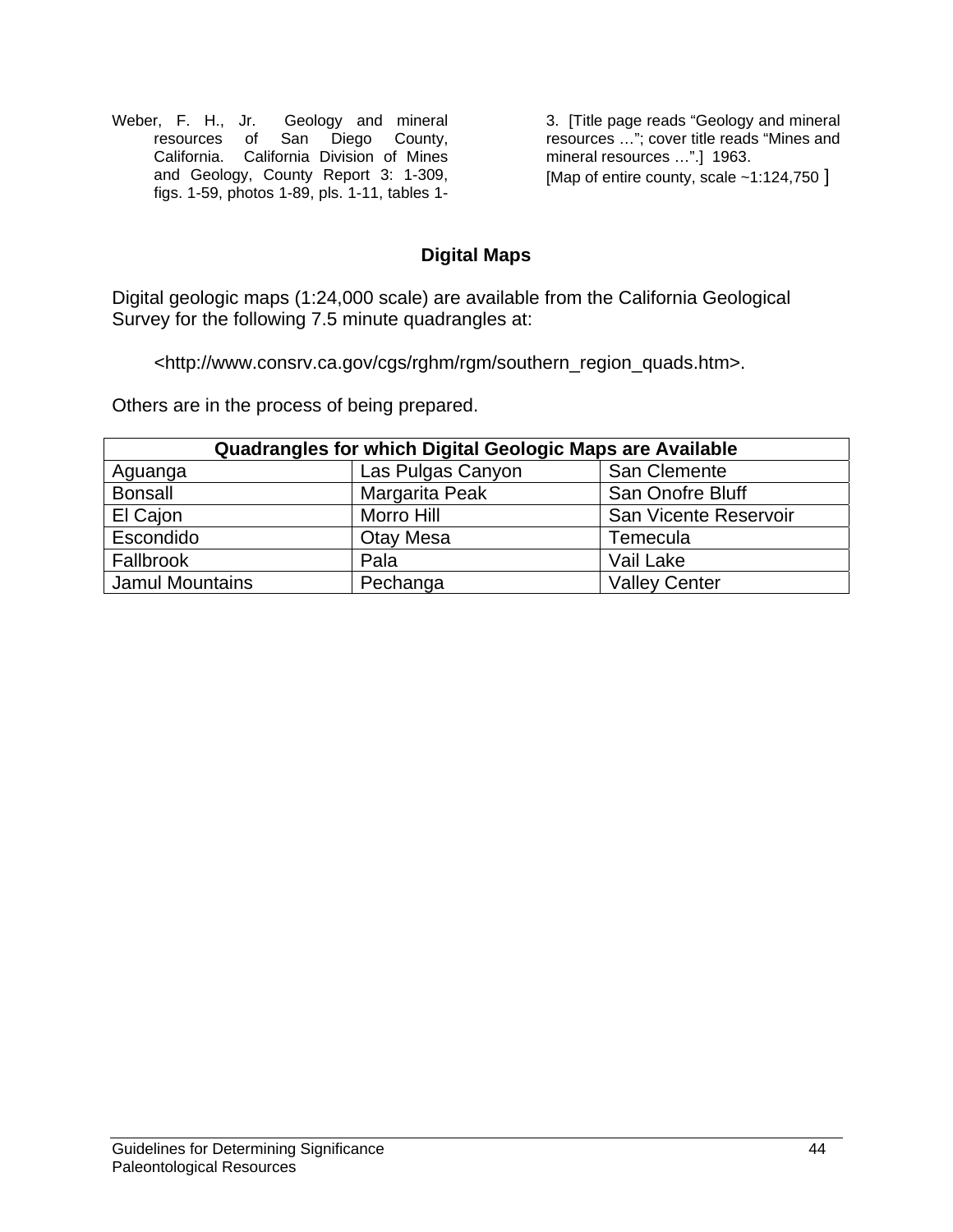#### **[Attachment D]**

#### **PALEONTOLOGICAL RESOURCES MITIGATION REPORT OUTLINE**

**COVER PAGE** 

**TABLE OF CONTENTS** 

**GLOSSARY OF TERMS AND ACRONYMS** 

#### **EXECUTIVE SUMMARY**

- **1.0 INTRODUCTION** 
	- **1.2 Project Description**
	- **1.3 Personnel**
- **2.0 METHODOLOGY**
	- **2.1 Field Methods**
		- **2.1.1 Monitoring**
		- **2.1.2 Fossil Salvage**
		- **2.1.3 Stratigraphic Data Collection**
		- **2.1.4 Resource Potential/Sensitivity**
	- **2.2 Laboratory Methods 2.2.1 Specimen Preparation 2.2.2 Curation**
		-
- **3.0 MONITORING RESULTS** 
	- **3.1 Stratigraphy**
		- **3.1.1 \_\_\_\_ Formation**
		- **3.1.2 \_\_\_\_ Formation**
		- **3.1.3 \_\_\_\_ Formation**
		- **3.1.4 …etc.**
	- **3.2 Paleontological Resources Collecting Localities**
		- **3.2.1 Locality # \_\_\_**
		- **3.2.2 Locality # \_\_\_**
		- **3.2.3 Locality # \_\_\_**
		- **3.2.4 …etc.**
- **4.0 ANALYSIS RESULTS**
	- **4.1 Geologic Setting**
	- **4.2 Paleontology**
		- **4.2.1 Previous Finds** 
			- **4.2.2 Invertebrate Fauna**
			- **4.2.3 Vertebrate Fauna**
		- **4.2.4 Flora**
	- **4.3 Paleoclimate**
	- **Biochronology**
- **5.0 SIGNIFICANCE OF PALEONTOLOGICAL RESOURCES**

#### **6.0 DISPOSITION OF THE SALVAGED AND CURATED PALEONTOLOGICAL RESOURCES**

**7.0 REFERENCES**

#### **ATTACHMENTS**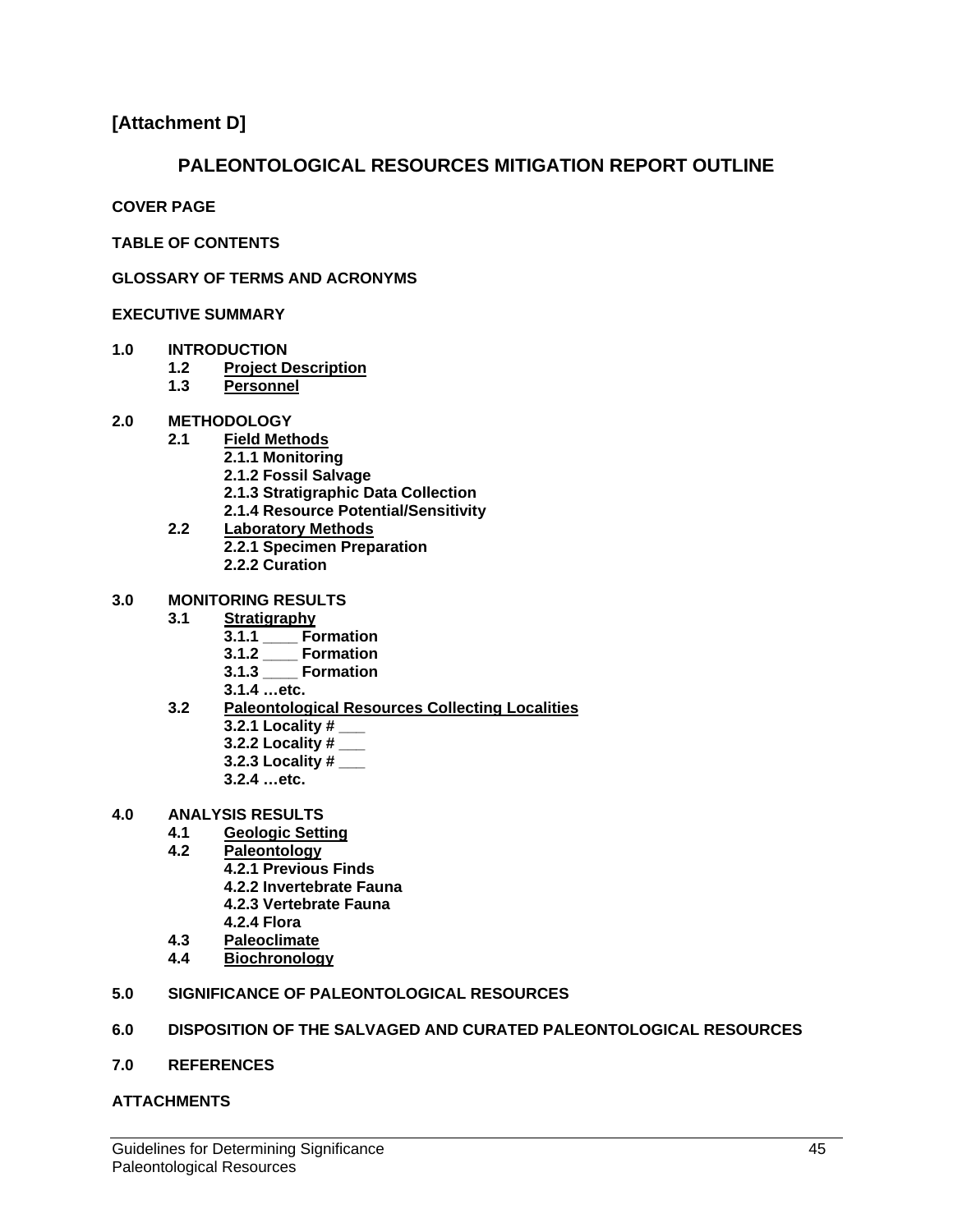**[Appendix E]** 

#### **Sample 'No Fossils Found' Letter**

#### **This letter is to be prepared on company letterhead and signed by the person who monitored excavation on the site:**

Permit Compliance Coordinator County of San Diego Department of Planning and Land Use 5201 Ruffin Road, Suite B San Diego, CA 92123

Reference: (Project Common Name, Permit Numbers/DPLU Environmental Log No.)

Permit Compliance Coordinator:

I hereby certify that excavation below the soil horizons was monitored for fossils in accordance with the requirements of the County of San Diego Guidelines for Determining Significance for Paleontological Resources and that no fossils were found. Grading and/or excavation began on (date) and ended on (date). Approximately  $\_\_$ cubic yards were excavated on the project site.

Monitoring was conducted by:

Name of monitor(s): Monitor's contact information:

If you have any questions, please contact me at:

Sincerely,

(Name) (Title)